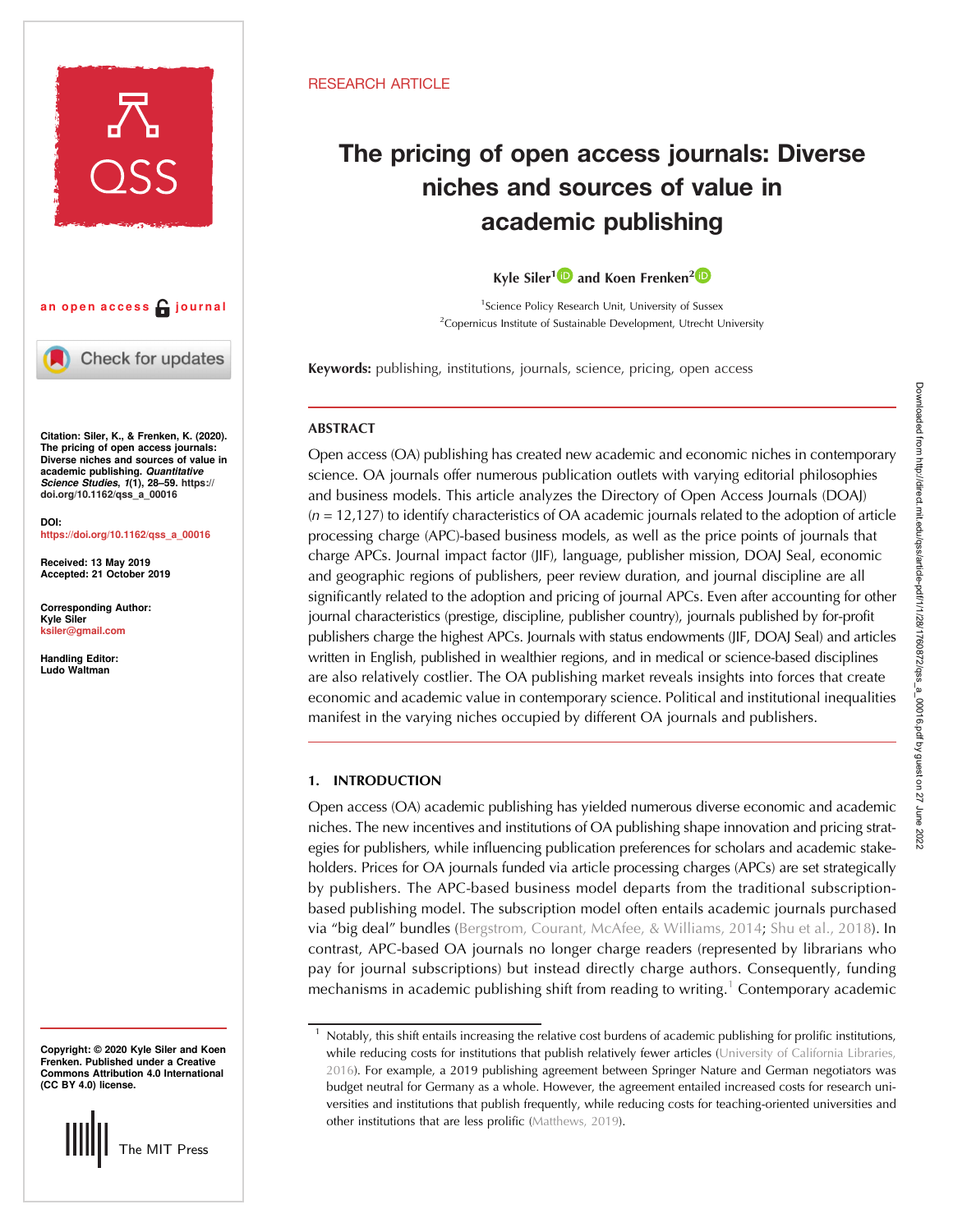OA publishing markets reveal the dynamics of knowledge pricing and valuation in contemporary science.

OA academic publishing has substantially expanded over the past two decades, occupying complementary and/or competitive niches vis-à-vis established subscription-based journals. Since the early 2000s, there has been a steady increase in OA journals and articles ([Piwowar et al., 2018\)](#page-28-0). These increases were driven via the founding of new journals and the conversion of subscription-based titles to OA. The prevalence of OA journals and business models will likely continue to increase in the future ([Hook, Calvert, & Hahnel, 2019](#page-27-0); [Piwowar,](#page-28-0) [Priem, & Orr, 2019\)](#page-28-0). In July 2018, Science Europe announced Plan S, a contentious policy initiative mandating that all grant-funded research be published via an OA platform by 2020 ([coalition-s.org, 2019;](#page-26-0) [Debat & Babini, 2019;](#page-26-0) [Quaderi, Hardcastle, Petrou, &](#page-28-0) [Szomszor, 2019;](#page-28-0) [Science Europe, 2018](#page-28-0); [Stoye, 2019\)](#page-28-0), which was later delayed to 2021 ([Else, 2019a\)](#page-26-0). Since the introduction of Plan S, the initiative has diffused and been endorsed by numerous institutions and jurisdictions, including some outside Europe [\(Rabesandratana,](#page-28-0) [2019\)](#page-28-0). Even industry-leading publisher RELX (formerly Reed Elsevier)—which owns extensive subscription journal assets—touted increases in OA publishing output in its 2018 annual report ([RELX, 2019](#page-28-0)).

Although the convenience and accessibility of OA publishing is attractive to many scholars and academic stakeholders, there are concerns about cost control and fairness in APC-based publishing [\(Aguzzi, 2019;](#page-26-0) [Matthews, 2017](#page-27-0); [Shulenburger, 2016](#page-28-0)). Given the newness of the OA publishing market, as well as the complexity of vetting and funding OA journals, understanding the valuation of OA journals is particularly important for contemporary science policy. A wide variety of scholars and institutions have founded thousands of OA journals with differing academic niches, editorial philosophies, and business models. Due to heterogeneity in scholarly and economic publishing philosophies, as well as the competitive, growing, and relatively nascent nature of OA publishing, there is substantial variation in journal prices. This wide variation in the OA journal market reveals a variety of factors that underpin scholarly and economic value in contemporary science.

Past research has linked OA journal pricing to citation activity [\(Björk & Solomon, 2015](#page-26-0); [Mueller-Langer & Watt, 2018](#page-28-0)). Journals that receive attention and status from other publications and scholars are valuable on both the supply and demand sides of the publishing market. At the high end of the market, publishing consultants have floated the notion of US\$25,000 APCs for outlets such as Nature and Science ([Pollock, 2018\)](#page-28-0), based on the premise that the willingness of authors to submit articles to prestigious journals is highly price inelastic. A Springer Nature publishing executive once argued, "In the end, the price is set by what the market wants to pay for it" ([Van Noorden, 2013](#page-29-0), p. 429). Such a market-based philosophy may be at odds with the "public good" ethos of science, where there are professional norms discouraging avarice and self-interested behavior ([Merton, 1942\)](#page-27-0). However, academic publishing is also a context where science interfaces with the profit-oriented world of business, often creating conflicts between market and professional institutional logics (Thornton  $& Ocasio$ , [1999\)](#page-28-0).

This article uses a large-scale database of OA journals to examine the diverse factors that imbue published academic knowledge with economic value in publishing markets. As OA publishing becomes increasingly prominent in academic communication, understanding sources of value is important for stakeholders who evaluate complementary and conflicting academic and economic markets in publishing. We analyze 12,127 journals, of which 3,309 apply an APC. We examine both factors conducive to the adoption of APCs by OA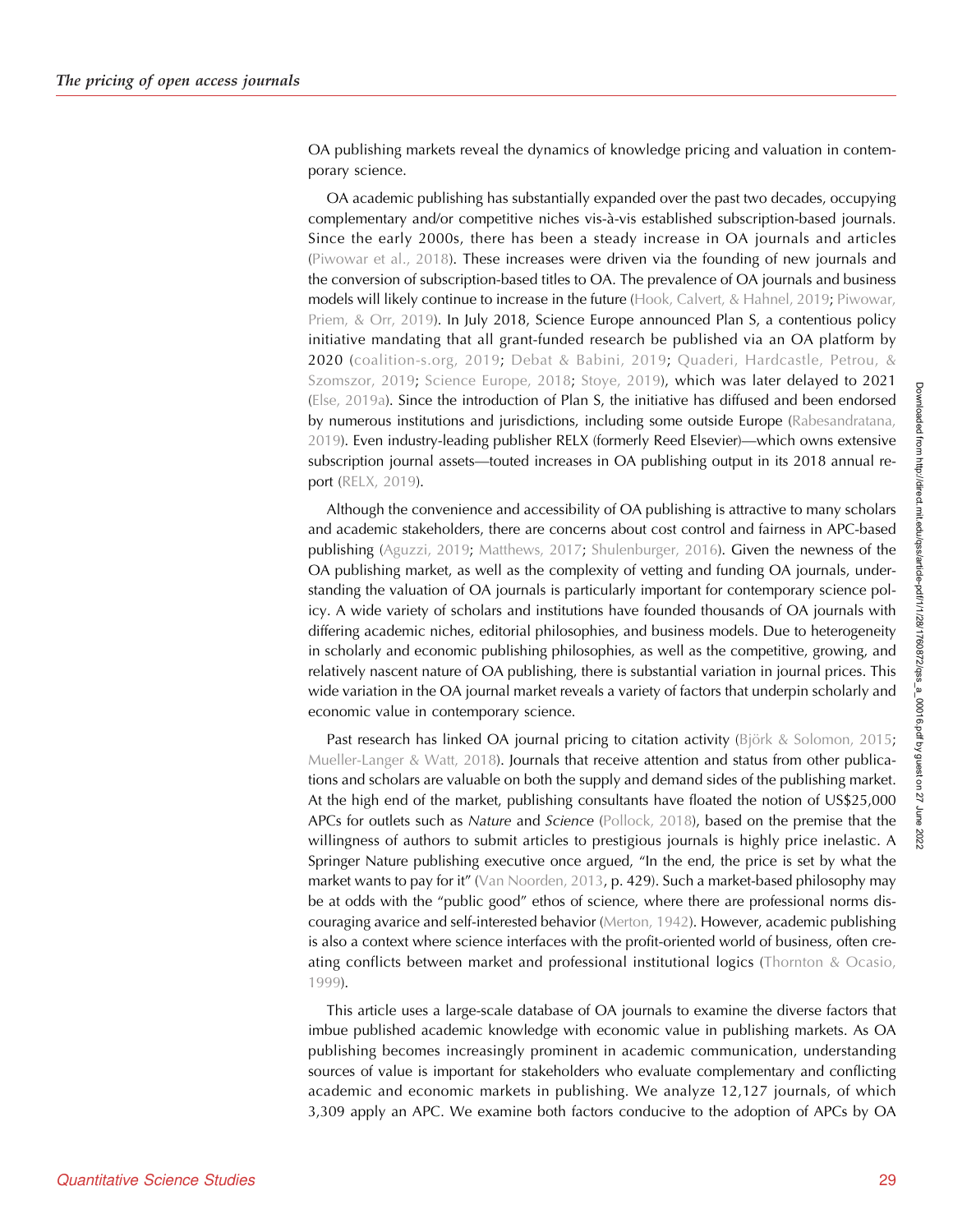journals and, for the subset of journals that apply an APC, the factors affecting the prices charged, using a hedonic price regression model.

#### 2. FACTORS INFLUENCING JOURNAL VALUATION

Hedonic pricing posits that products possess certain attributes or characteristics that are valu-able or desirable to consumers ([Rosen, 1974\)](#page-28-0). Pricing is influenced by actual production costs, as well as sociopolitical forces that influence the valuation of products on both supply and demand sides of the market [\(Beckert, 2011;](#page-26-0) [Zelizer, 1995](#page-29-0)). Prices generate necessary revenue but also can function as status signals that influence perceptions of value by both producers and consumers [\(Ding, Ross, & Rao, 2010;](#page-26-0) [Podolny, 2005](#page-28-0)). Both objective production costs and social sources of value can influence the pricing and valuation of goods, including academic journals.

#### 2.1. Journal Impact Factor

Since its inception in 1975 by Eugene Garfield, the journal impact factor (JIF)—calculated annually by Clarivate Analytics—has emerged as the preeminent quantitative measure of journal quality ([Archambault & Larivière, 2009](#page-26-0); [Larivière & Sugimoto, 2018](#page-27-0); [Wouters, 1999](#page-29-0)). Journals with higher JIFs receive relatively more citations [\(Larivière & Gingras, 2010](#page-27-0)) and downloads from university libraries ([Wood-Doughty et al., 2018](#page-29-0)). In turn, publications in high-JIF journals offer scholars and their institutions greater opportunities for attention and prominence. However, concerns abound regarding the methodological rigor and empirical validity of JIF calculations ([Baum, 2013;](#page-26-0) [Larivière et al., 2016;](#page-27-0) [Martin, 2016;](#page-27-0) [Vanclay, 2012](#page-29-0); [Wilhite, Fong,](#page-29-0) [& Wilhite, 2019\)](#page-29-0), as well as the normative appropriateness and perverse incentives of measuring academic merit with simplified—and arguably flawed—quantitative metrics ([Alberts,](#page-26-0) [2013;](#page-26-0) [Callaway, 2016](#page-26-0); [DORA, 2013;](#page-26-0) [Hicks, Wouters, Waltman, de Rijcke, & Ràfols, 2015](#page-27-0); [Molas-Gallart & Ràfols, 2018](#page-27-0); [Wang, Veugelers, & Stephan, 2017\)](#page-29-0). Regardless, the JIF remains influential within research evaluation and professional reward structures in many academic contexts ([Berenbaum, 2019;](#page-26-0) [Casadevall & Fang, 2014](#page-26-0); [European University Association,](#page-27-0) [2019](#page-27-0); [Koya & Chowdhury, 2017](#page-27-0); [Müller & de Rijcke, 2017;](#page-28-0) [Tijdink et al., 2016](#page-28-0)). Due to the close relationship between the JIF and many academic and institutional reward structures, the JIF is often of significant value to publishers, institutions, and scholars alike. In many universities, publishing in high-JIF journals is linked to professional rewards, including salary, hir-ing, tenure, and promotion [\(Else, 2019b](#page-26-0); [Fuyuno & Cyranoski, 2006;](#page-27-0) [Hecht, Hecht, &](#page-27-0) [Sandberg, 1998](#page-27-0); [Moher et al., 2018](#page-27-0); [Verma, 2015](#page-29-0); [Quan, Chen, & Shu, 2017](#page-28-0)), which influences career and publication incentives for scholars. Even if certain metrics or rankings are perceived as questionable or unfair, they remain important if others take them seriously ([Sauder & Espeland, 2009](#page-28-0)).

OA journals with higher JIFs and higher average citation counts charge higher APCs ([Andrew, 2012;](#page-26-0) [Mueller-Langer & Watt, 2018](#page-28-0); [Pinfield, Salter, & Bath, 2016](#page-28-0); [Solomon &](#page-28-0) [Björk, 2012](#page-28-0)). In turn, there is a dialectic in the OA journal market, where high-quality journals can charge higher APCs, but the revenue raised from higher prices also generates increased resources to support legitimate journal quality ([Siler, Haustein, Smith, Larivière, & Alperin,](#page-28-0) [2018\)](#page-28-0). Subjectively, exclusive journals are selling a prestigious imprimatur—albeit one that publishers may have curated carefully and invested in over time—as well as the social signal of affiliation with high-status scholars who publish in such journals [\(Hartley, Potts, Montgomery,](#page-27-0) Rennie,  $& Neylon, 2019$ . High APCs can also fund "objective" publishing qualities, such as copyediting, professional editors, and stylish typesetting. Further, revenues from high APCs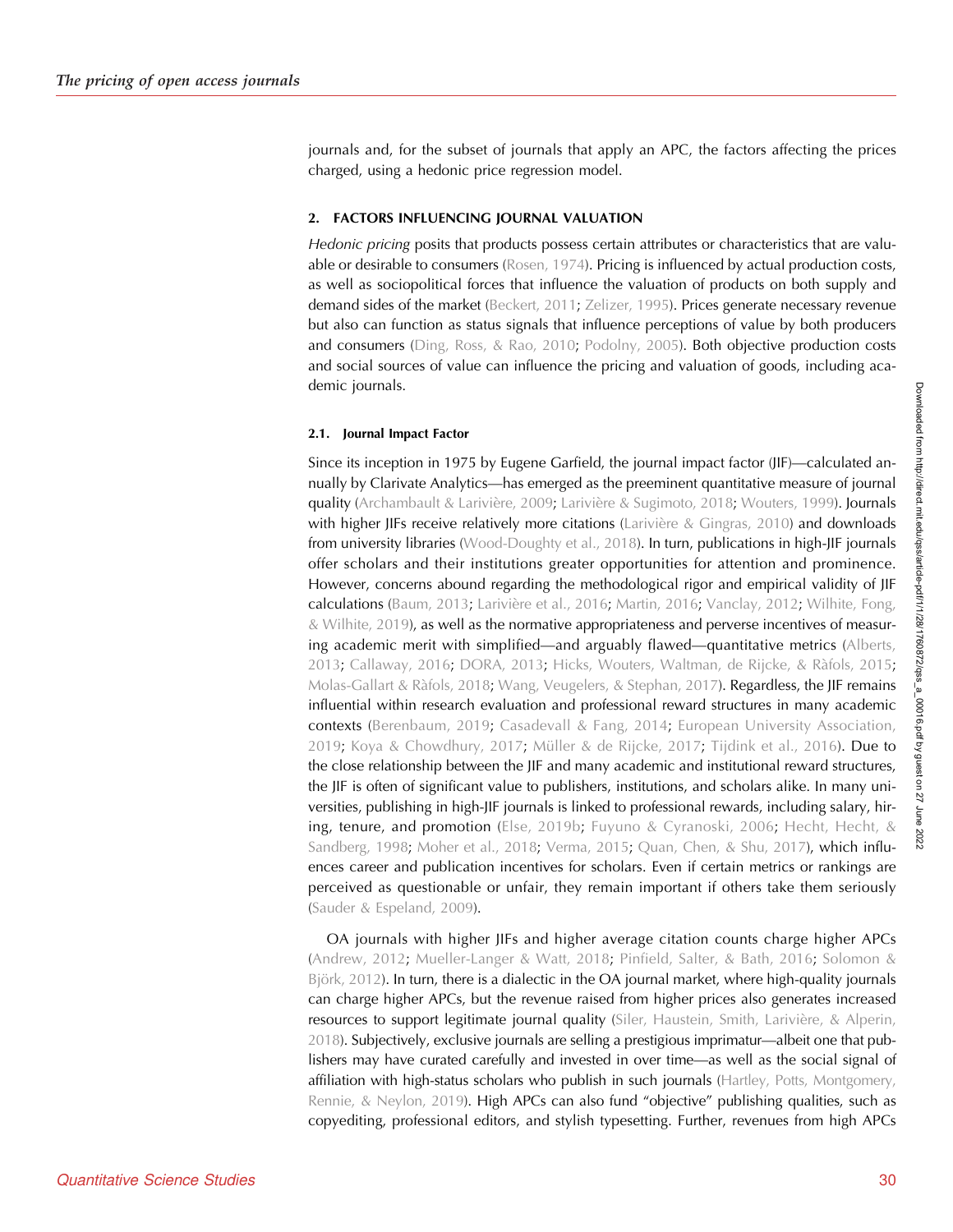can cover the increased production costs associated with high rejection rates [\(Gans, 2017](#page-27-0)), which can underpin both actual and perceived quality of journals. This raises questions of how much of an APC—or any revenue-generating mechanism—for a given journal reflects legitimate value.

The ability and willingness of consumers to pay for products influences supply-side pricing decisions. Accordingly, APCs are often set according to journal or sectoral prestige, as opposed to actual production costs. For example, Elsevier differentially prices journals based on relative funding levels in various academic disciplines ([Björk & Solomon, 2015\)](#page-26-0). A 2018 Springer Nature Initial Public Offering on the Frankfurt Stock Exchange candidly promoted the following business strategy for academic journals: "[W]e intend to employ a price differentiation strategy by tailoring APCs to the discipline and impact factor of the relevant journal[.]… We also aim at increasing APCs by increasing the value we offer to authors through improving the impact factor and reputation of our existing journals" ([Springer Nature, 2018](#page-28-0), p. 99). In turn, academic publishers are often acutely aware of the importance and value of the JIF in the "prestige economy" [\(Fyfe et al., 2017](#page-27-0)) of academia and price journals accordingly.

As third-party rankings become increasingly influential in professional fields (Espeland  $\&$ [Stevens, 1998;](#page-27-0) [Espeland & Sauder, 2007](#page-26-0)), merely being measured is an important sign of legitimacy. When a journal is first indexed in Web of Science (WoS) and receives a JIF, publishers often capitalize on the increased status of the journal and raise prices. However, there also can be legitimate costs created when a journal is first listed on WoS or experiences upward mobility. When a journal receives its first JIF, this often leads to increased legitimacy and an influx of new submissions ([Davis, 2017](#page-26-0)). For example, after PeerJ received its first JIF, submissions doubled and the demographics of authors shifted to "late adopters" ([Hoyt, 2018\)](#page-27-0). Likewise, MDPI executives acknowledged a sharp increase in submissions to journals after being indexed in WoS ([Vazquez, 2019\)](#page-29-0). After achieving indexing, rejections in MDPI journals increased at a greater rate than the increase of submissions. This necessitated higher APCs to cover the increased costs of processing proportionally more manuscripts that do not generate revenue. Status endowments and institutional inclusion via WoS increases demand for publishing in such journals, which can increase costs at higher rates than revenues.

Receiving and maintaining status endowments such as the JIF requires continued legitimacy and conformity to institutionalized criteria. In turn, marshaling the resources—financial, reputational and/or academic—in order for a journal to attain status endowments, (e.g., JIF, Scopus coverage) is an important challenge for publishers and journal stakeholders.

#### 2.2. Publisher Type

Historically, academic publishing has involved tensions between economic and academic priorities ([Thornton & Ocasio, 1999](#page-28-0)). Publishing is both a means of disseminating academic research and an economic activity. Different journals and publishers have different underlying goals and philosophies, which span the continuum between purely academic and purely profit seeking. This heterogeneity in publishing institutions and philosophies contributes to wide variation in journal pricing. For example, journals published by commercial publishers tend to be more costly than those published by not-for-profit organizations ([Bergstrom, 2001](#page-26-0); [Coomes,](#page-26-0) [Moore, & Breau, 2016;](#page-26-0) [Dewatripont et al., 2006](#page-26-0)). In theory, the oligopolistic power of large publishers coupled with the profit-oriented missions of such institutions should be conducive to relatively higher prices [\(Larivière, Haustein, & Mongeon, 2015\)](#page-27-0). Further, large publishers tend to offer higher status, more costly publications than smaller publishers [\(Björk & Solomon, 2012\)](#page-26-0). Publishers of varying size and status occupy different economic and academic niches in the scholarly communication market.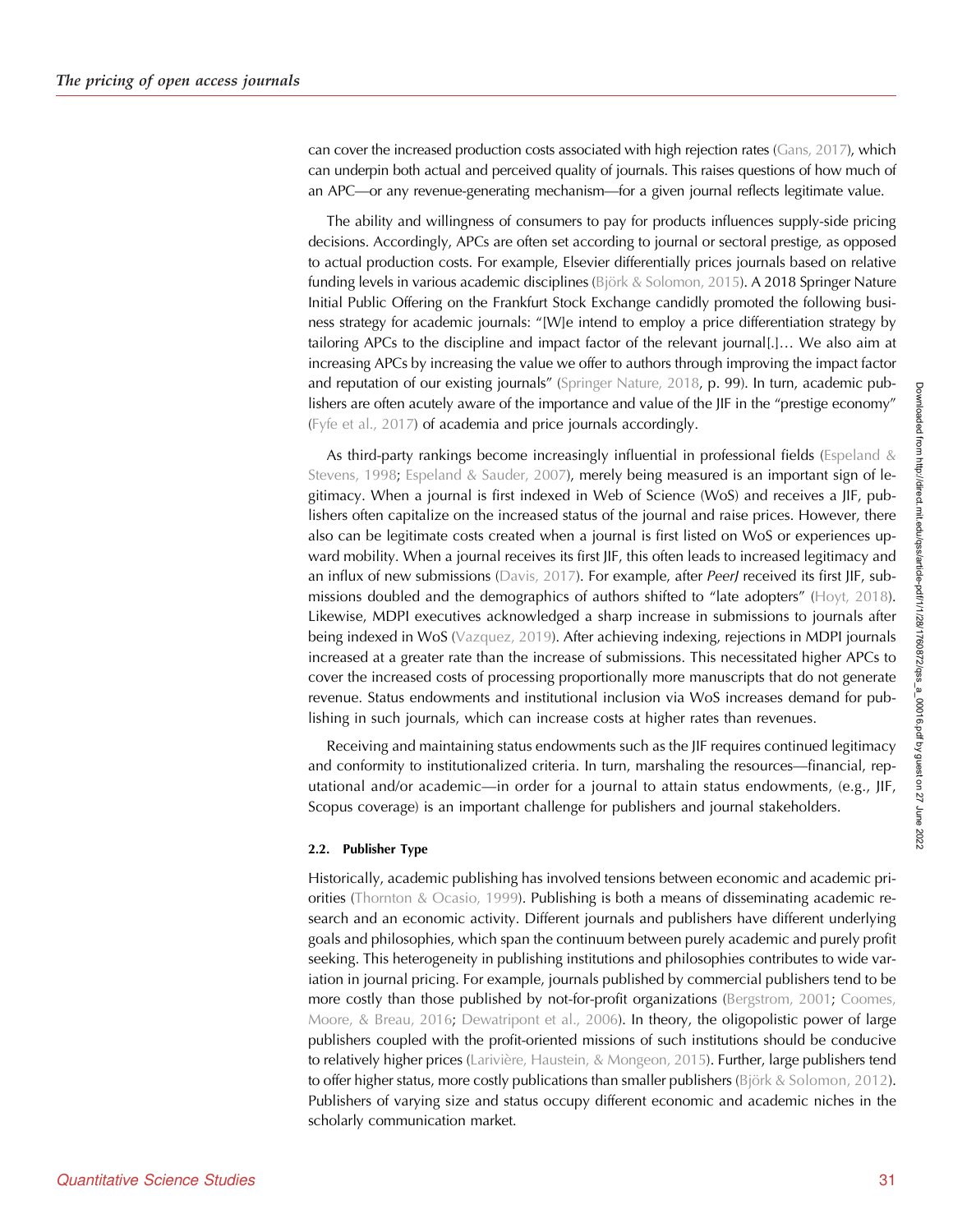#### 2.3. Peer Review/Editorial Delays

Peer review and business strategies are intertwined in scholarly publishing. [Cotton \(2013\)](#page-26-0) posited that journals optimize quality with an appropriate combination of fees and editorial delays. Publishing speed is a quality on which some OA journals and publishers compete.<sup>2</sup> However, extremely fast turnaround of papers may raise suspicions that peer review was cursory or nonexistent. Conversely, extremely slow peer review is unattractive to most authors and also raises concerns about journal professionalism. Hence, a curvilinear relationship (inverted U-shape) between publishing speeds and APCs is expected, with the most costly journals exhibiting relatively moderate peer review speeds.

#### 2.4. Language and Geography

The political stature and economic development of the home countries of academics and their institutions influences scholarly productivity [\(May, 1997](#page-27-0); [King, 2004\)](#page-29-0). Inclusion in global academic networks is conducive to academic productivity for nations and individual scholars alike [\(Sugimoto et al., 2017\)](#page-28-0). Such networks tend to be dominated by the English language, which usually functions as the *lingua franca* of modern science. Consequently, publishing in English generally increases the chances of attracting readers and citations to an article, which leads to the expectation that English-speaking journals will charge higher APCs. Further, geography influences scholarly collaboration and citation behavior [\(Frenken, Hardeman, &](#page-27-0) [Hoekman, 2009](#page-27-0)). Academic journals are institutions via which academic communities can either promote or inhibit geographic diversity [\(Chavarro, Tang, & Ràfols, 2014](#page-26-0)). Topical priorities in the scholarly corpus are shaped by academic reward structures, which often devalue or balkanize local concerns in peripheral locations in the global political economy [\(Ciarli &](#page-26-0) [Ràfols, 2019](#page-26-0); [Meneghini, Packer, & Nassi-Calò, 2008\)](#page-27-0). The lowered barriers to entry of OA publishing has created new niches and opportunities for less-wealthy scholars and institutions to contribute to the academic corpus. Some topics and fields of study may have intellectual importance to certain communities that are relatively less economically marketable. In turn, the OA publishing market is comprised of numerous overlapping geographic, linguistic, and economic niches.

#### 2.5. Journal Size

The size of a journal can also influence pricing. Journals publishing more papers tend to be more well known and may thus contribute to an article's visibility. Further, for authors, size can signal legitimacy from fellow authors who have published in the journal in the past.

#### 2.6. Academic Disciplines

Historically, publishers have charged libraries more for subscriptions to medical and natural science journals than humanities or social science journals (Liu  $&$  Gee, 2017). This reflects both the size of the readership and the higher costs of publishing and editing. Financial gaps between the natural sciences and humanities have widened over time ([Rose-Wiles, 2011\)](#page-28-0), although it is to be determined if and how these disciplinary differences are also applicable to the OA publishing market.

<sup>&</sup>lt;sup>2</sup> For example, the current webpage template for MDPI journals advertises "Rapid publication"—with median review times rounded to the nearest tenth of a day—as a selling point for each journal.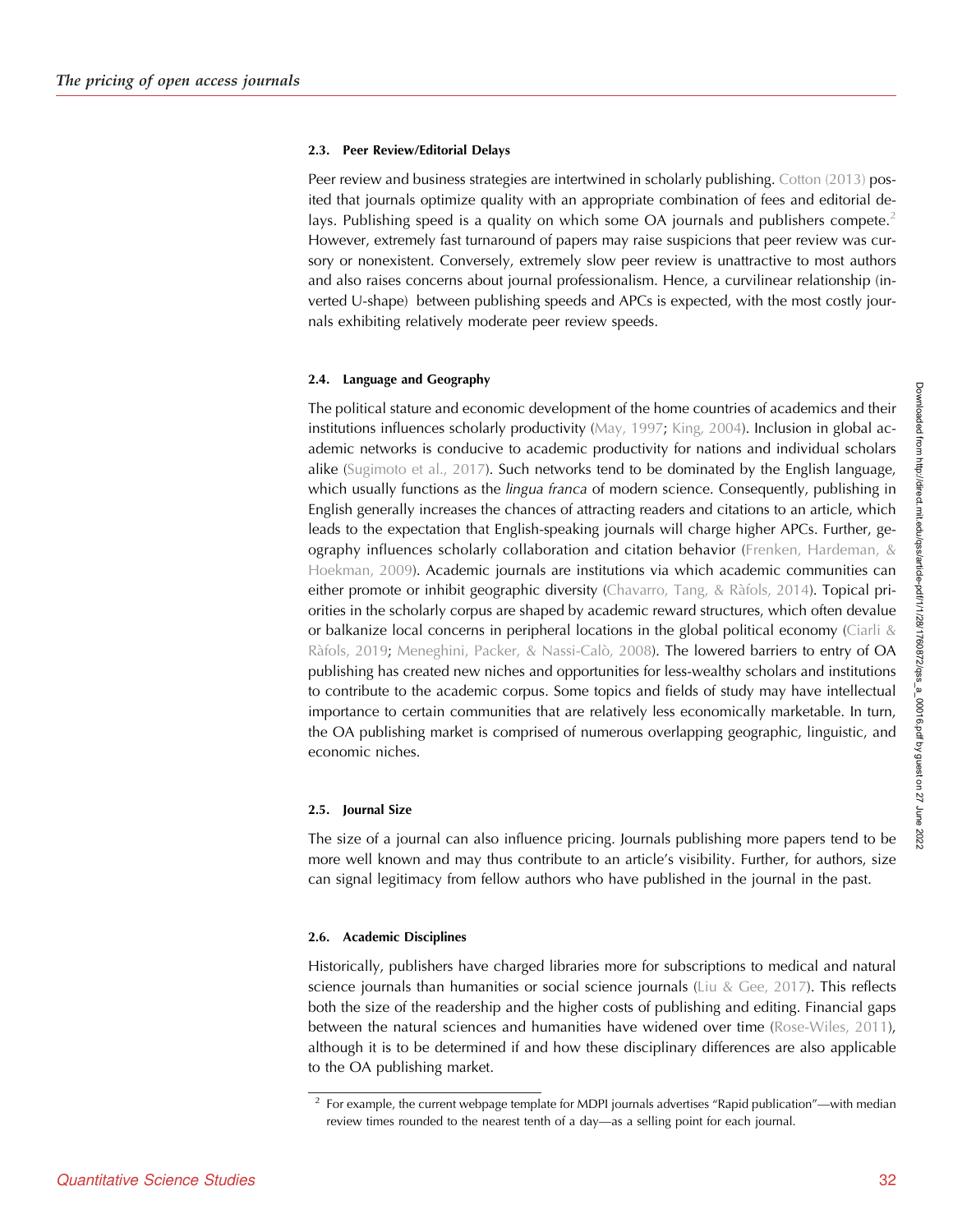### 3. METHODS

Data on current open access scholarly journals were acquired from the Directory of Open Access Journals (DOAJ). The DOAJ was founded in 2003 by the nonprofit Infrastructure Services for Open Access (IS4OA). The DOAJ is also an index of OA journal legitimacy, as journals must adhere to set criteria to be included. Journals submit self-reported data for inclusion on the list, which is vetted and verified by DOAJ staff. Notably, the DOAJ only indexes "Gold" OA journals—those which solely publish OA articles. Gold OA journals may require authors to pay an APC, or they may have other funding mechanisms that enable authors to publish without an APC.<sup>3</sup> In 2015, the DOAJ introduced the DOAJ Seal of Approval for Open Access Journals to reward journals that adhere to practices deemed particularly meritorious: DOI usage, submission of metadata, digital archiving, machine-readable licensing, generous Creative Commons licensing, granting authors full copyright. In turn, the DOAJ provides a list of legitimate and distinguished OA journals. The data set for this study was downloaded from the DOAJ website in December 2018, when the database included 12,127 journals. The DOAJ data set enables a large-scale analysis of variables that influence price levels in individual journals.

### 3.1. Dependent Variables

Our analysis includes two dependent variables. The first dependent variable is a dummy variable of whether the journal charges APCs and/or submission fees to authors (APC-BASED).

The second dependent variable is total publication costs for authors (TOTAL COST). Total publication costs are the sum of APCs and submission fees at a journal. USD was the most common currency in which publishers levied APCs. For APCs levied in other currencies, world currency exchange rates as of December 10, 2018 were used to convert APCs to USD equivalents. In a hedonic price analysis, the dependent variable is taken as the natural logarithm value, which also diminishes the skewness of the distribution of prices.

#### 3.2. Independent Variables

The 2017 Clarivate JIF values for DOAJ journals were collected from the Journal Citation Reports website [\(Clarivate Analytics, 2018\)](#page-26-0). Due to the exclusivity of the JIF, an additional dummy variable was created denoting whether a journal has a JIF. We created an additional Scopus coverage dummy variable for journals listed on the [scopus.com](http://scopus.com) website in July 2019 ([Scopus, 2019\)](#page-28-0). Scopus coverage entails searchability, visibility, and legitimacy, which are all valuable attributes for academic journals.

Publisher type was coded based on the listed affiliation of a journal's main publisher in the DOAJ database. Large for-profit publishers were defined as those listed by [Larivière et al.](#page-27-0) [\(2015\)](#page-27-0) as major oligopolistic publishers—Emerald, Reed-Elsevier, SAGE, Springer Nature, Taylor & Francis, Wiley-Blackwell, and Wolters Kluwer. Any journal published by those publishers was coded as being published by a large for-profit publisher. Small for-profit publishers were operationalized as any for-profit publisher that is not linked to the aforementioned oligopolistic publishers. Any publisher affiliated with a college or university was coded as such. However, if the journal was explicitly published by a university press, this was distinguished separately from those journals published by the university as a whole. Professional

<sup>&</sup>lt;sup>3</sup> "Diamond" and "Platinum" OA are terms sometimes used to describe "Gold" OA journals that do not directly charge authors APCs for publication (see [Martín-Martín, Costas, van Leeuwen, & Delgado López-](#page-27-0)[Cózar, 2018\)](#page-27-0).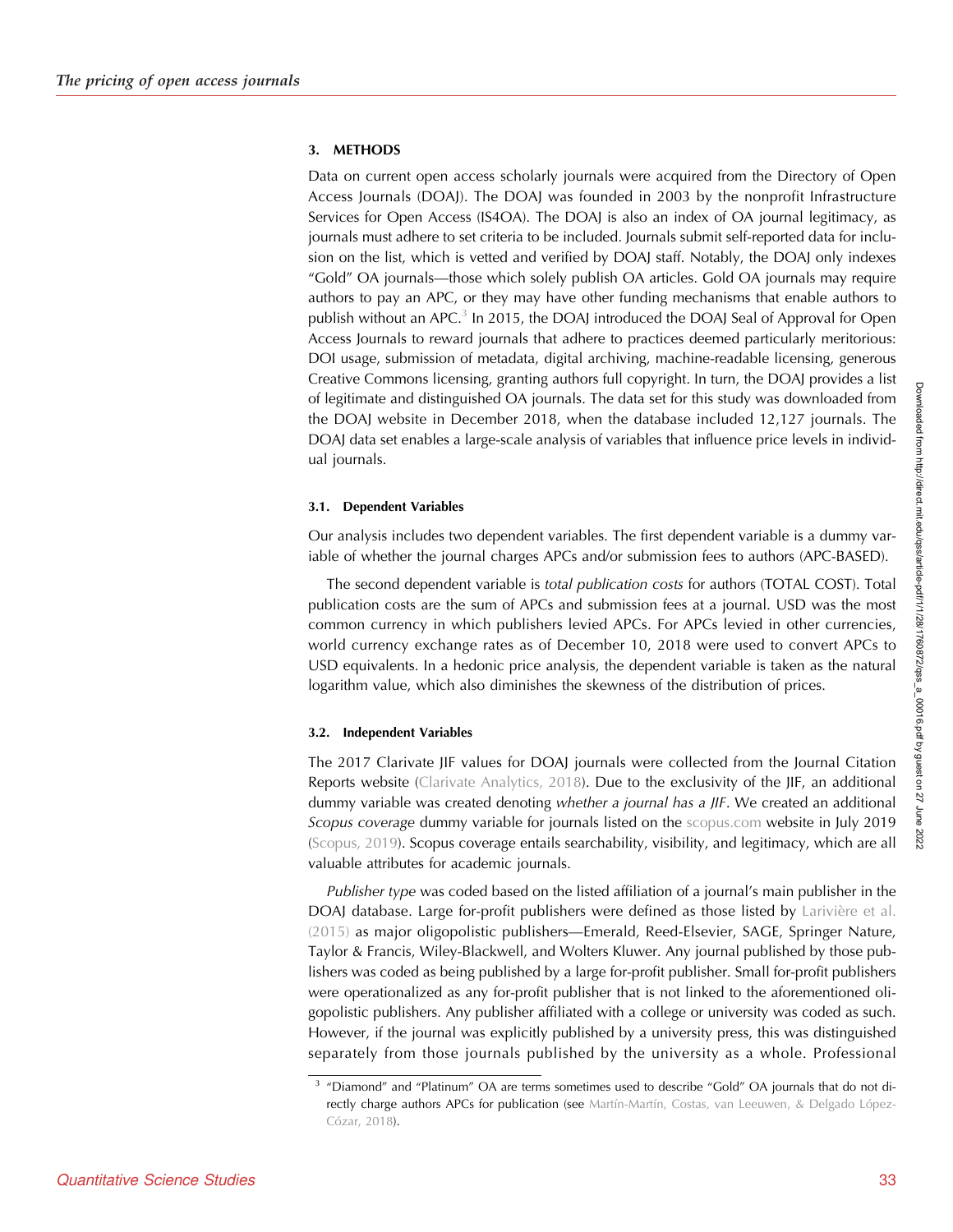associations were coded as publishers with a clear mission to serve members of a certain profession, most commonly academic disciplines. Some journals are published jointly between different types of institutions. For example, professional associations sometimes partner with for-profit publishers to publish society journals [\(Bergstrom, 2001\)](#page-26-0). To categorize publisher type in our analyses, we used the DOAJ's official listing of the journal publisher, even though publishing is sometimes a joint effort between different types of institutions. A limitation of the DOAJ data set is that it does not identify hybrid publishing arrangements between multiple institutions. Future research could investigate the complexities of shared journal responsibilities and ownership between different institutions in scholarly publishing.

Journal language(s) were taken from the DOAJ data set. For a full list of the most common languages and multilingual combinations in DOAJ-listed journals, see the Appendix. Peer review duration, the DOAJ Seal of Excellence award, and first listed academic disciplinary affiliation for journals were also taken from the DOAJ list. World Bank Economic and Geographic regions ([World Bank, 2019\)](#page-29-0) were coded based on the officially listed location of each journal's publisher in the DOAJ data set. Although the location of a journal's publisher is not necessarily reflective of a specific journal's geographic focus or roots, publisher country provides one proxy for a journal's location in the political economy of science.

Journal size was operationalized as the total number of published articles in 2018. This data was retrieved from [Crawford](#page-26-0)'s (2019) Gold Open Access 2013–2018 (GOA4) data set (V2).

To check for potential multicollinearity, we estimated variance inflation factors (VIF) for each variable used in the OLS regressions in [Tables 3](#page-14-0)–[4](#page-17-0). VIF values suggested no excessive multicollinearity.

#### 4. RESULTS

#### 4.1. Characteristics of DOAJ-listed Journals

[Table 1](#page-7-0) reports tabulations of journal characteristics included in the DOAJ data set for both total journals and total articles.

Roughly 73% of journals listed by the DOAJ do not charge authors any submission or publication fees. The remaining 27% of journals levy authors some sort of APC, ranging from US\$0.014 to US\$5600. However, this statistic understates the prevalence of the APC-based publishing model. When considering the total number of published articles, 57% of articles are published in APC-based journals. Likewise, although only 10% of DOAJ journals have a JIF, 44% of articles are published in journals with a JIF. As shown in [Table 1,](#page-7-0) the differences in percentage values between total journals and total articles suggest that journals published in wealthier, higher status institutions and regions tend to publish more articles.

[Figure 1a](#page-9-0) illustrates the distribution of prices among APC-based OA journals included in the DOAJ database. Notably, 32.9% of APC-based DOAJ-listed journals levy fees of US\$200 or less. However, even relatively low-cost APCs may still be burdensome for less-wealthy researchers—particularly in developing countries—to cover.<sup>4</sup>

<sup>4</sup> Scholars working in developing countries are relatively likely to resort to personal funds to cover APCs [\(Solomon & Björk, 2012\)](#page-28-0). Notably, 57.1% of APC-based DOAJ journals claim some sort of fee waiver or reduction for scholars from developing countries. The accessibility and generosity of these waivers and how often scholars in developing countries submit and publish work in more-expensive journals using waivers are issues for further inquiry. [Gadagkar \(2008\)](#page-27-0) expressed concern regarding APC-based publishing systems with waivers for less-wealthy researchers, pointedly asking, "why should anyone want to survive on charity?" These issues are important for understanding if and how APC-based OA publishing facilitates the inclusion or exclusion of scholars in less-wealthy countries.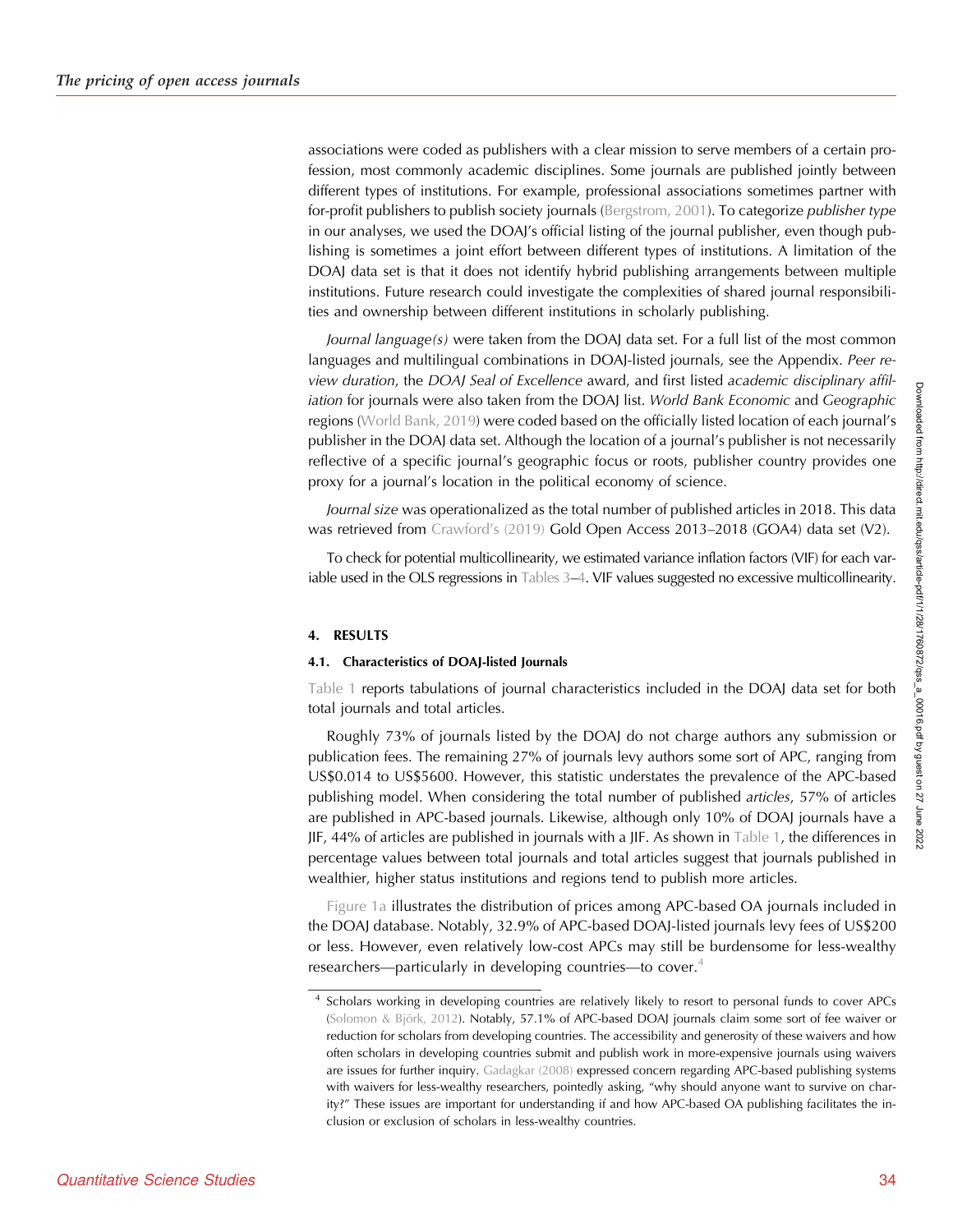<span id="page-7-0"></span>

|                                     | <b>Total journals</b> | <b>Total articles</b> |
|-------------------------------------|-----------------------|-----------------------|
| Journal APC                         |                       |                       |
| Non-APC journal                     | 72.7%                 | 43.2%                 |
| APC journal                         | 27.3%                 | 56.8%                 |
| Journal Impact Factor               |                       |                       |
| Journal has JIF                     | 10.1%                 | 43.6%                 |
| Journal does not have JIF           | 89.9%                 | 56.4%                 |
| Journal language                    |                       |                       |
| English only                        | 46.9%                 | 68.2%                 |
| Partial English                     | 31.1%                 | 20.7%                 |
| No English                          | 22.0%                 | 11.1%                 |
| Journal publisher organization type |                       |                       |
| Large for-profit publisher          | 12.1%                 | 22.2%                 |
| Not-for-profit organization         | 7.8%                  | 8.1%                  |
| University press                    | 3.1%                  | 2.3%                  |
| Professional association            | 5.0%                  | 8.2%                  |
| Small for-profit                    | 13.3%                 | 26.2%                 |
| University                          | 41.7%                 | 21.6%                 |
| Uncategorized                       | 17.0%                 | 11.1%                 |
| <b>DOAJ</b> Seal                    |                       |                       |
| DOAJ Seal                           | 11.3%                 | 33.0%                 |
| No DOAJ Seal                        | 88.7%                 | 67.0%                 |
| World Bank geographic region        |                       |                       |
| East Asia & Pacific                 | 15.1%                 | 7.4%                  |
| Europe & Central Asia               | 50.5%                 | 60.8%                 |
| Latin America & Caribbean           | 19.0%                 | 12.0%                 |
| Middle East & North Africa          | 4.9%                  | 3.5%                  |
| North America                       | 6.6%                  | 12.4%                 |
| South Asia                          | 2.9%                  | 3.1%                  |
| Sub-Saharan Africa                  | 1.0%                  | 0.8%                  |

**Table 1.** Summary of DOAJ journal characteristics ( $n = 12,127$ )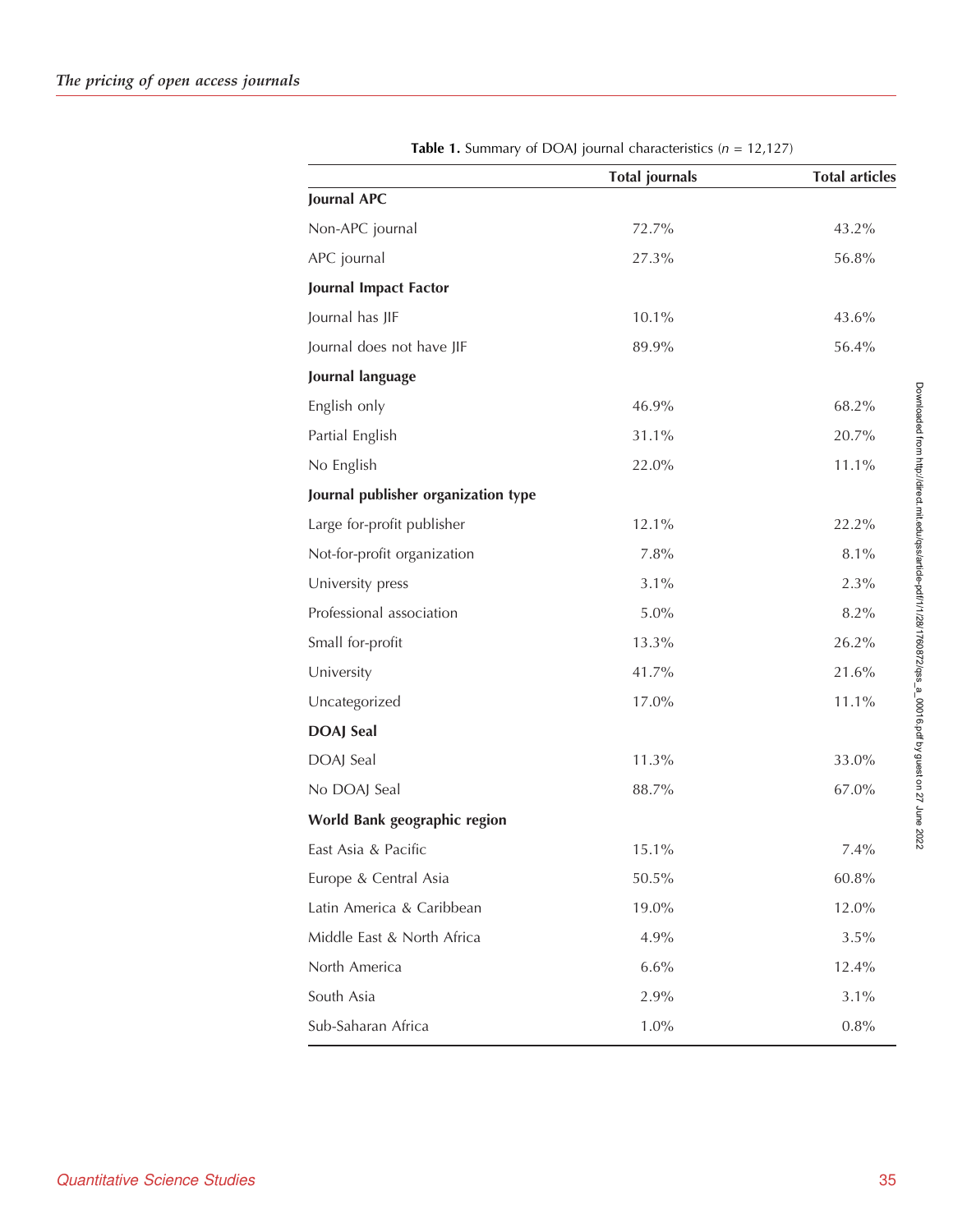| Table 1. (continued) |  |  |
|----------------------|--|--|
|----------------------|--|--|

|                              | <b>Total journals</b> | <b>Total articles</b> |
|------------------------------|-----------------------|-----------------------|
| World Bank economic region   |                       |                       |
| High                         | 51.3%                 | 68.3%                 |
| Upper middle                 | 31.9%                 | 22.2%                 |
| Lower middle                 | $16.6\%$              | $9.3\%$               |
| Low                          | $0.3\%$               | $0.2\%$               |
| First listed journal subject |                       |                       |
| Medicine                     | 22.4%                 | 36.3%                 |
| Social sciences & humanities | 49.3%                 | 24.8%                 |
| Science                      | 21.6%                 | 33.6%                 |
| Uncategorized                | $6.7\%$               | $5.2\%$               |

[Figure 1b](#page-20-0) illustrates the distribution of APCs based on total articles published. Notably, roughly 20% of OA articles in the DOAJ data set involve APCs of at least US\$2,000. Further, there is an exponential increase in prices from US\$2,000 to US\$5,000 in the top decile of published articles in DOAJ journals.

Among journals listed on the DOAJ, journals with a JIF are relatively rare. Only about 10% of total journals in the data set had a JIF as of 2017. Among the 1,228 DOAJ journals with a JIF, JIFs ranged from 0.02 to 23.33, with a mean of 2.28 and median of 1.69. There was overlap between journals awarded JIFs and those awarded the DOAJ Seal of Approval for Open Access Journals. Of the 1,375 journals in the data set awarded the DOAJ seal, 455 also had a JIF. Accordingly, status endowments in academic publishing are correlated but do not necessarily completely overlap. In 2018, DOAJ journals also varied in output or size, ranging from one article to 18,833, with 15 articles at the 25th percentile, a median of 26 articles, and 49 articles at the 75th percentile.

#### 4.2. Article Processing Charges (APCs)

#### 4.2.1. Factors conducive to APC-based publishing models

[Table 2](#page-10-0) reports odds ratios from logistic regression analyses of factors associated with a journal publishing with an APC-based business model.<sup>5</sup> The dependent variable in [Table 2](#page-10-0) is whether a journal charges an APC (APC-BASED), as opposed to publishing articles with no direct cost to authors.

JIF, journal language, journal license, publisher type, geographic region, economic region, peer review duration, and disciplinary orientation all exhibited significant effects on the likelihood of a DOAJ-listed journal publishing with APCs. In the full multivariate model (Model 10), journals with official JIFs were roughly 2.6 times more likely to adhere to an APC-based business model than journals without a JIF. Similarly, journals awarded the

 $5$  The total n values reported in the models in [Tables 2](#page-10-0)–[4](#page-17-0) may slightly differ due to missing values in the DOAJ, Scopus and/or [Crawford](#page-26-0)'s (2019) Gold Open Access 2013–2018 (GOA4) data sets.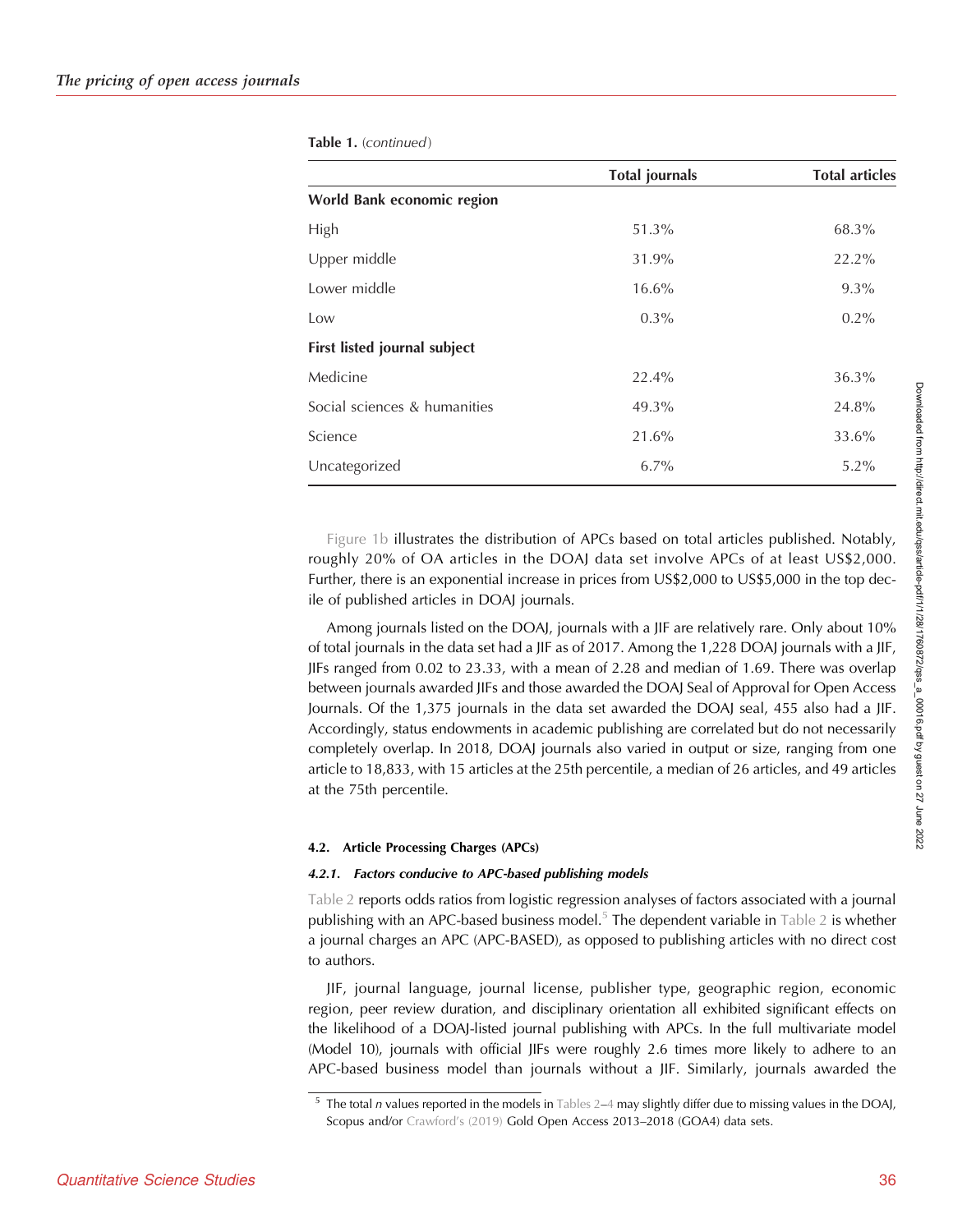<span id="page-9-0"></span>

Figure 1. (a). Distribution of APC levels for APC-based DOAJ journals ( $n = 3,305$ ). (b). Distribution of APC levels for articles published in APC-based DOAJ journals in 2018 ( $n = 702,739$  published articles).

DOAJ Seal were about 3.1 times more likely to charge APCs than other DOAJ journals. Englishonly journals were most likely to involve APCs, partially and non-English journals were only about half as likely to charge authors APCs. Overall, institutions with stronger market institutional logics (e.g., for-profit publishers) are most likely to offer journals that charge APCs, whereas institutions with stronger professional or public service institutional logics are more likely to offer non-APC OA journals. Analogously, the prevalence of APC journals varied according to World Bank geographic and economic regions of publishers, as well as disciplinary orientations of journals. Larger journals are also significantly more likely to adopt an APC-based publishing model.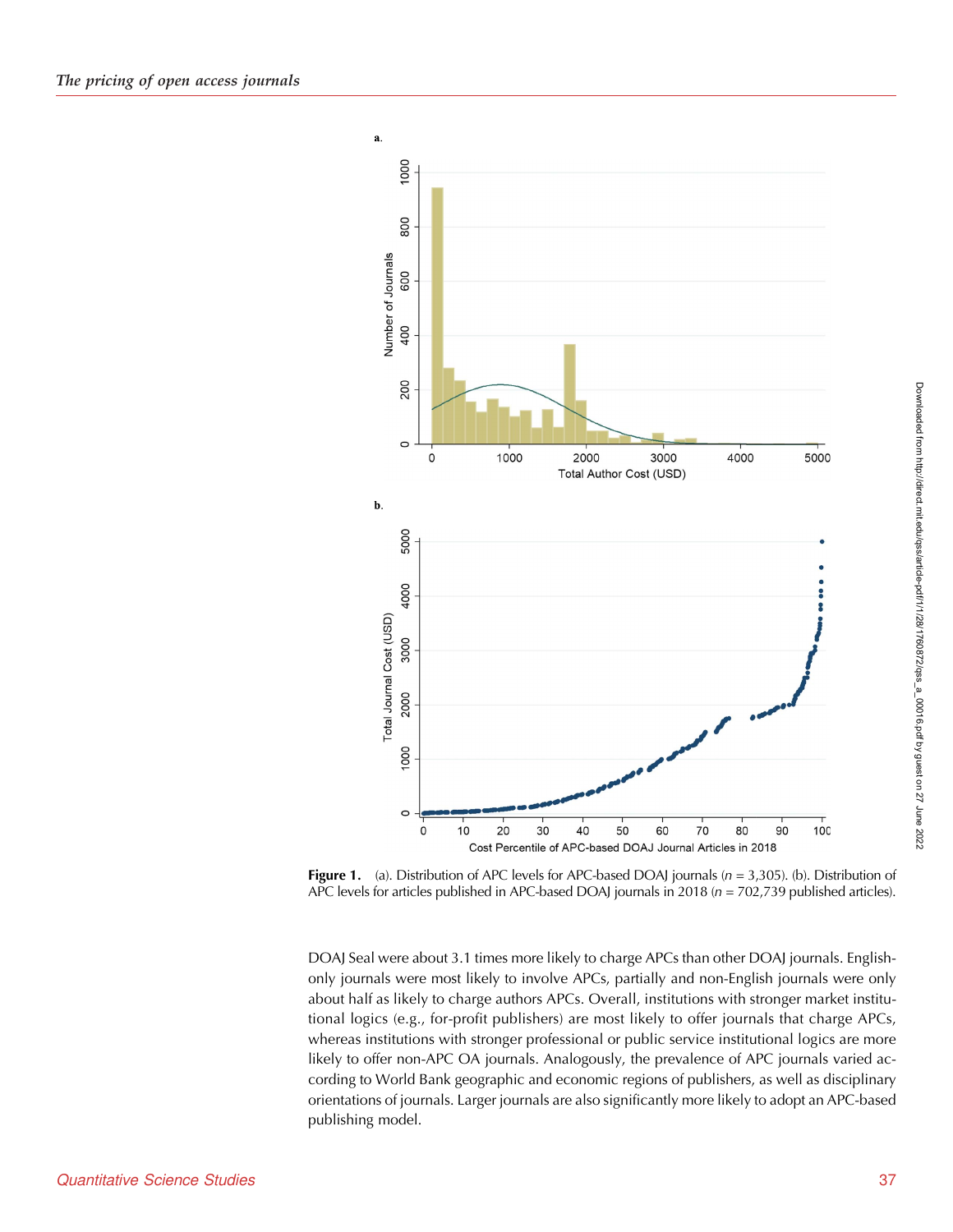<span id="page-10-0"></span>

|                                 | Model 1            | Model 2            | Model 3             | Model 4             | $\circ$<br>Model 5 | Model 6 | Model 7 |  | Model 8 Model 9 Model 10 Model 11 Model 12 |                      |
|---------------------------------|--------------------|--------------------|---------------------|---------------------|--------------------|---------|---------|--|--------------------------------------------|----------------------|
| Journal Impact<br><b>Factor</b> |                    |                    |                     |                     |                    |         |         |  |                                            |                      |
| JIF (yes/no)                    | 8.076***<br>(.538) |                    |                     |                     |                    |         |         |  |                                            | 2.589***<br>(.244)   |
| Scopus coverage                 |                    |                    |                     |                     |                    |         |         |  |                                            |                      |
| Scopus coverage<br>(yes/no)     |                    | 4.462***<br>(.201) |                     |                     |                    |         |         |  |                                            | $1.432***$<br>(.093) |
| Journal language                |                    |                    |                     |                     |                    |         |         |  |                                            |                      |
| English only                    |                    |                    | [omitted]           |                     |                    |         |         |  | [omitted]                                  | [omitted]            |
| Partially English               |                    |                    | $.182***$<br>(.101) |                     |                    |         |         |  | $.181***$<br>(.011)                        | $.517***$<br>(.041)  |
| No English                      |                    |                    | $.142***$<br>(.100) |                     |                    |         |         |  | $.170***$<br>(.014)                        | .509***<br>(.049)    |
| <b>Publisher type</b>           |                    |                    |                     |                     |                    |         |         |  |                                            |                      |
| Large for-profit                |                    |                    |                     | [omitted]           |                    |         |         |  |                                            | [omitted]            |
| Not-for-profit<br>organization  |                    |                    |                     | $.084***$<br>(.009) |                    |         |         |  |                                            | $.217***$<br>(.029)  |
| University press                |                    |                    |                     | $.129***$<br>(.018) |                    |         |         |  |                                            | $.415***$<br>(.067)  |
| Professional<br>association     |                    |                    |                     | $.150***$<br>(.016) |                    |         |         |  |                                            | $.360***$<br>(.050)  |
| Small for-profit                |                    |                    |                     | $.600***$<br>(.045) |                    |         |         |  |                                            | .845<br>(.079)       |
| College/university              |                    |                    |                     | $.064***$<br>(.004) |                    |         |         |  |                                            | $.235***$<br>(.024)  |
| Unclassified                    |                    |                    |                     | $.101***$<br>(.008) |                    |         |         |  |                                            | $.339***$<br>(.035)  |
| <b>DOAJ</b> Seal                |                    |                    |                     |                     |                    |         |         |  |                                            |                      |
| DOAJ Seal                       |                    |                    |                     |                     | 9.952***<br>(.649) |         |         |  |                                            | $2.826***$<br>(.244) |

#### Table 2. Logistic regression analysis of factors affecting likelihood of APC-BASED DOAJ-listed journals (odds ratios)

 $T$  pricing of open access  $T$ 

The pricing of open access journals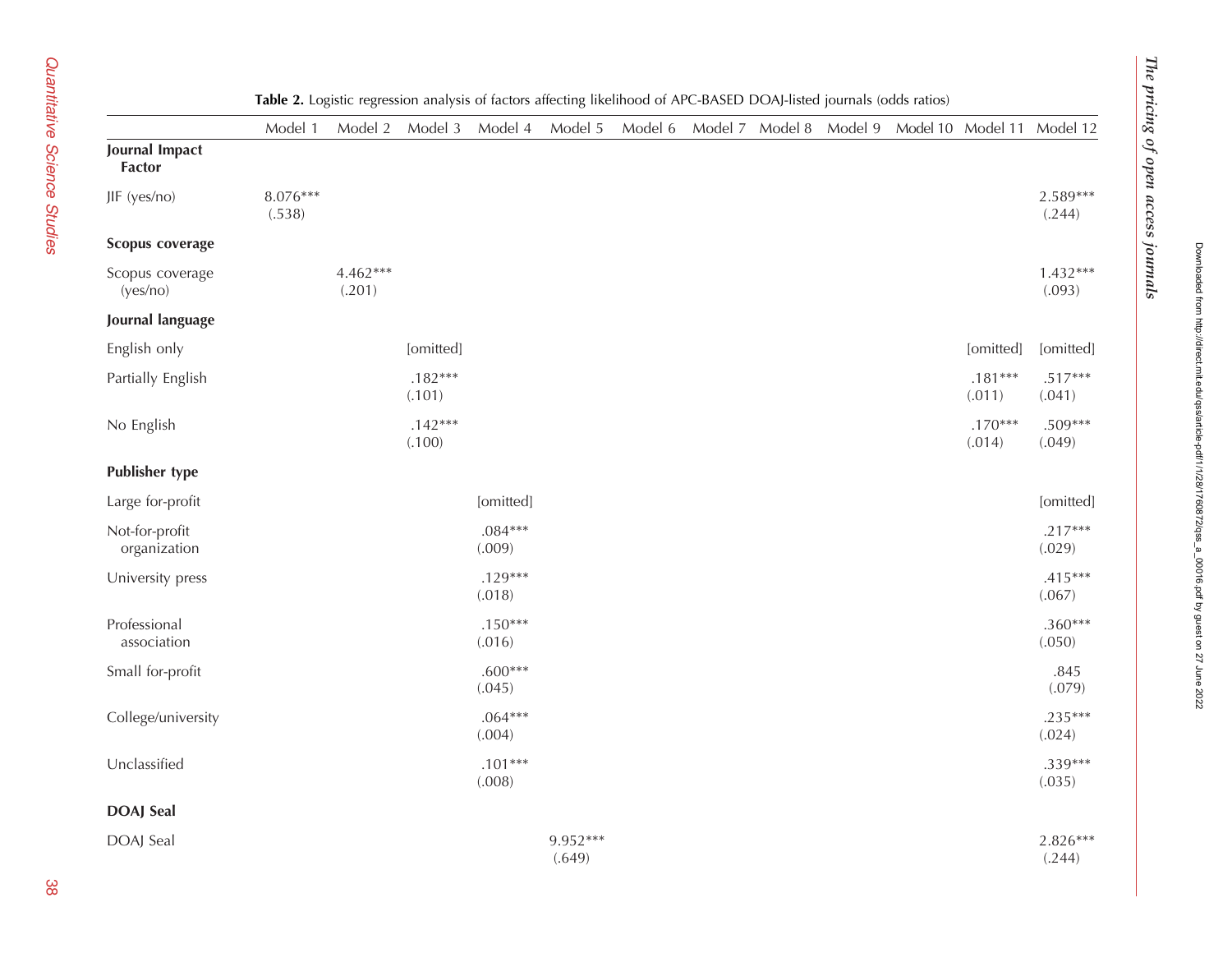| <b>World Bank</b><br>geographic region |                      |                      |                      |                      |
|----------------------------------------|----------------------|----------------------|----------------------|----------------------|
| East Asia & Pacific                    | $.705***$<br>(.064)  |                      | 1.056<br>(.124)      | .964<br>(.135)       |
| Europe & Central Asia                  | .979<br>(.077)       |                      | $1.669***$<br>(.138) | .879<br>(.094)       |
| Latin America &<br>Caribbean           | $.108***$<br>(.013)  |                      | .808<br>(.112)       | .478***<br>(.077)    |
| Middle East &<br>North Africa          | $.460***$<br>(.058)  |                      | .929<br>(.136)       | $.664*$<br>(.114)    |
| North America                          | [omitted]            |                      | [omitted]            | [omitted]            |
| South Asia                             | $.749*$<br>(.104)    |                      | $.322***$<br>(.056)  | $.120***$<br>(.025)  |
| Sub-Saharan Africa                     | $2.157***$<br>(.428) |                      | 4.794***<br>(1.100)  | $3.301***$<br>(.841) |
| <b>World Bank</b><br>economic region   |                      |                      |                      |                      |
| High income                            | [omitted]            |                      | [omitted]            | [omitted]            |
| Low income                             | $.186**$<br>(.113)   |                      | $.190*$<br>(.130)    | .354<br>(.262)       |
| Lower middle income                    | $.712***$<br>(.040)  |                      | 2.098***<br>(.210)   | $3.448***$<br>(.411) |
| Upper middle income                    | $.230***$<br>(.013)  |                      | $.462***$<br>(.034)  | $.746***$<br>(.068)  |
| Peer review duration                   |                      |                      |                      |                      |
| Average peer review<br>weeks           | $1.020**$<br>(.007)  |                      |                      | .995<br>(.009)       |
| Average peer review<br>weeks (squared) | .999***<br>(.000)    |                      |                      | 1.000<br>(.000)      |
| Journal size                           |                      |                      |                      |                      |
| Total 2018 Publications<br>(log)       |                      | $1.823***$<br>(.042) |                      | $1.347***$<br>(.039) |

Downloaded from http://direct.mit.edu/qss/article-pdf/1/1/28/1760872/qss\_a\_00016.pdf by guest on 27 June 2022

 $T$  pricing of open access  $T$ 

The pricing of open access journals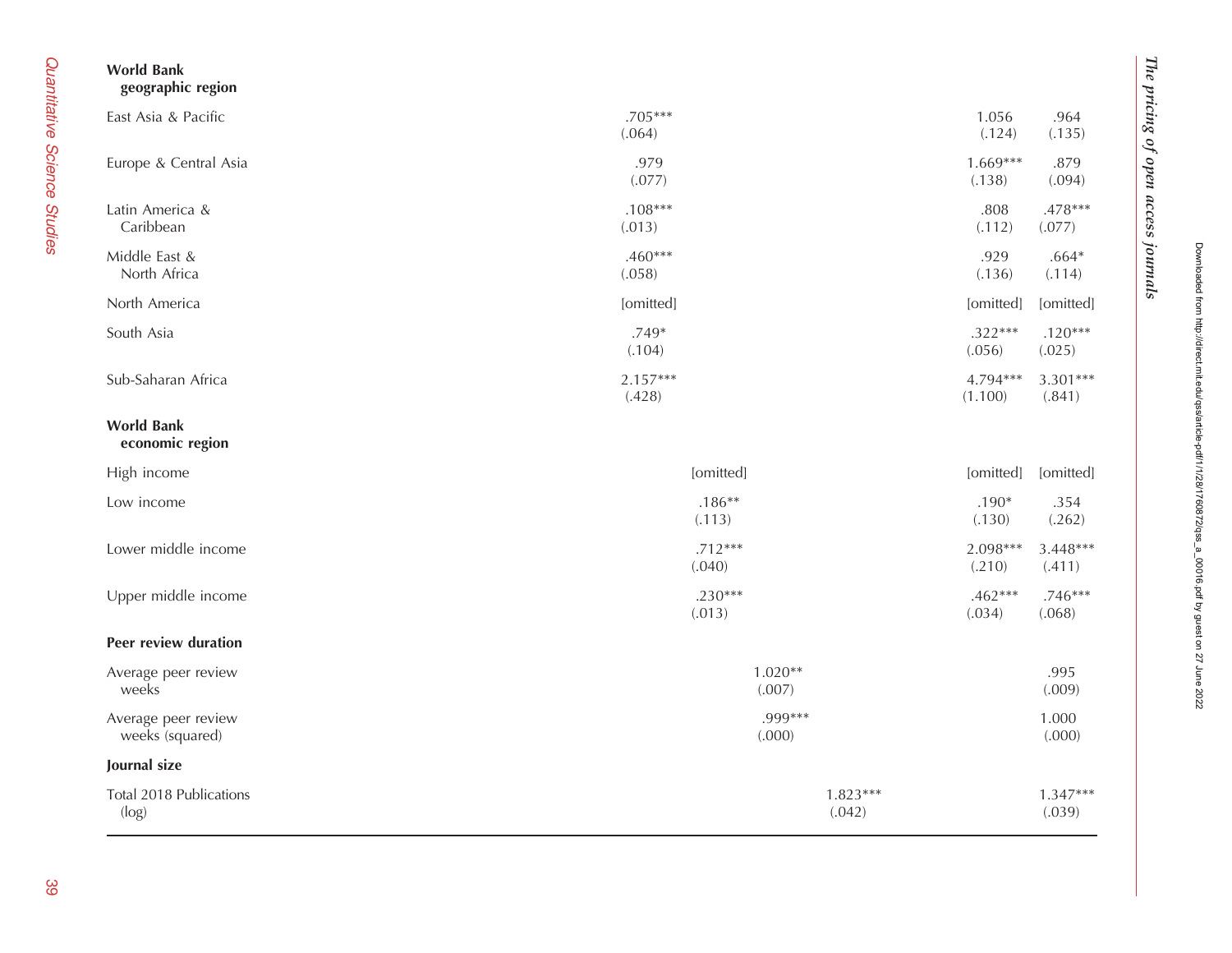$T$  pricing of open access  $T$ 

The pricing of open access journals

|  | <b>Table 2.</b> (continued) |
|--|-----------------------------|
|--|-----------------------------|

|                                 | Model 1           | Model 2             | Model 3             | Model 4            | Model 5             | Model 6             | Model 7             | Model 8             | Model 9             | Model 10            | Model 11            | Model 12            |
|---------------------------------|-------------------|---------------------|---------------------|--------------------|---------------------|---------------------|---------------------|---------------------|---------------------|---------------------|---------------------|---------------------|
| Journal subject                 |                   |                     |                     |                    |                     |                     |                     |                     |                     |                     |                     |                     |
| Medicine                        |                   |                     |                     |                    |                     |                     |                     |                     |                     | [omitted]           |                     | [omitted]           |
| Interdisciplinary               |                   |                     |                     |                    |                     |                     |                     |                     |                     | $.573***$<br>(.048) |                     | 1.336**<br>(.143)   |
| Social Sciences<br>& Humanities |                   |                     |                     |                    |                     |                     |                     |                     |                     | $.147***$<br>(.008) |                     | .395***<br>(.029)   |
| Natural Sciences                |                   |                     |                     |                    |                     |                     |                     |                     |                     | $.672***$<br>(.037) |                     | $.697***$<br>(.051) |
| <b>Constant</b>                 | .290***<br>(.007) | $.237***$<br>(.006) | $.813***$<br>(.022) | 2.197***<br>(.124) | $.273***$<br>(.006) | $.539***$<br>(.040) | $.576***$<br>(.151) | $.360***$<br>(.024) | $.049***$<br>(.004) | $.926*$<br>(.036)   | $.647***$<br>(.049) | $.646*$<br>(.116)   |
| R-squared                       | .077              | .079                | .121                | .179               | .101                | .068                | .058                | .005                | .059                | .108                | .163                | .321                |
| $\boldsymbol{n}$                | 12121             | 12120               | 12121               | 12121              | 12121               | 12121               | 12121               | 12094               | 11199               | 12107               | 12121               | 11184               |

 $*p < .05; **p < .01; ***p < .001$  (two-tailed tests). Standard errors are in parentheses.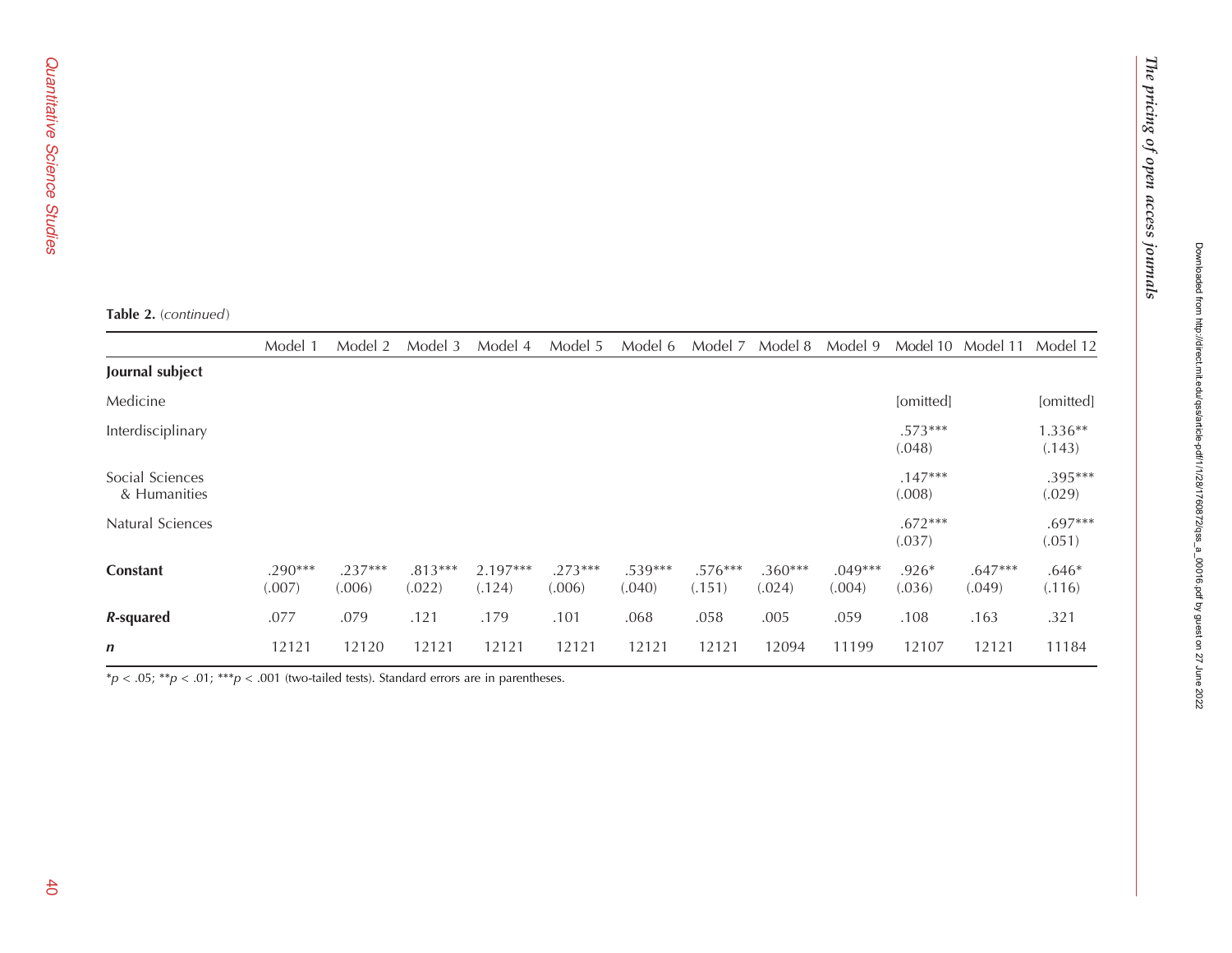#### 4.2.2. JIF journals

[Table 3](#page-14-0) analyzes pricing levels (TOTAL COST) for DOAJ journals with an official JIF.

Among journals with JIFs, journals with a higher JIF charge higher APCs. In the full model, the logged JIF coefficient is 0.629, which indicates the elasticity of total cost regarding the JIF. That is, for a 1% increase in the value of a JIF, the APC of a journal increases by 0.629%. This shows the high sensitivity of APCs to JIFs. In contrast, once accounting for all other factors in the multivariate model, Scopus coverage exhibits a nonsignificant relationship with journal pricing in the JIF journals-only analysis.

DOAJ journals publishing solely in the English language are most costly. Journals published by large for-profit publishers are the most costly publisher type, followed closely by small forprofit publishers. Journals published by university presses, professional associations, universities, and other not-for-profit organizations are least costly. North-America-based journals are most costly, followed by Latin America and Caribbean journals and Europe and Central Asia. Journals published in East Asia and Pacific and Middle East and North Africa were least costly. Journals affiliated with high-income countries are most costly, followed by upper middle, lower middle and low-income countries. These findings should be interpreted in light of the dearth of journals with JIFs in developing economic and geographic regions. Lastly, medical journals are relatively costly, followed by natural sciences journals. Social sciences and humanities journals were least costly.

#### 4.2.3. Article Processing Charge (APC)-based journals only

Among the 3,310 DOAJ journals that levy APCs, the median APC is US\$600 and the mean APC is US\$889. [Table 4](#page-17-0) examines the variables that influence TOTAL COST, limited to the subset of DOAJ journals that levy APCs.

Once again, journals possessing a JIF are significantly costlier. Although most trends and relationships are similar between [Table 3](#page-14-0) (JIF-only journals) and [Table 4](#page-17-0) (all APC-based journals), there are notable differences. Because [Table 4](#page-17-0) reports results from a broader population of articles than [Table 3,](#page-14-0) Scopus coverage exhibits a significant positive relationship with journal price. As [Table 4](#page-17-0) involves many journals without JIFs, it makes sense that there would be a greater relative premium placed on Scopus coverage. Another important difference between [Tables 3](#page-14-0) and [4](#page-17-0) is the smaller coefficients for the relationship between journal size and price. Because [Table 4](#page-17-0) involves a less-exclusive sample of the DOAJ than [Table 3,](#page-14-0) it includes a larger number of downmarket journals. Larger OA journals—in terms of articles published—may tend to be less selective, and thus charge lower prices.

Peer review practices are also related to journal pricing levels. Peer review duration has a curvilinear association with journal pricing. Model 8 in [Table 4](#page-17-0) includes both the average weeks for journal peer review and the squared value of that variable. Journals with fast or slow peer review processes were relatively less costly. [Figure 2](#page-20-0) illustrates the curvilinear relationship using the lowess smooth function in Stata 14.2—suggesting that the "optimal" peer review duration for OA journal pricing is roughly 12–13 weeks.

These results suggest that both unusually rapid and unusually slow peer review are conducive to lower journal value, if not also quality. However, in the full model reported in Model 10, the relationship between peer review and duration is significantly positive and no longer curvilinear, suggesting that only journals with unusually rapid peer review tend to be relatively inexpensive.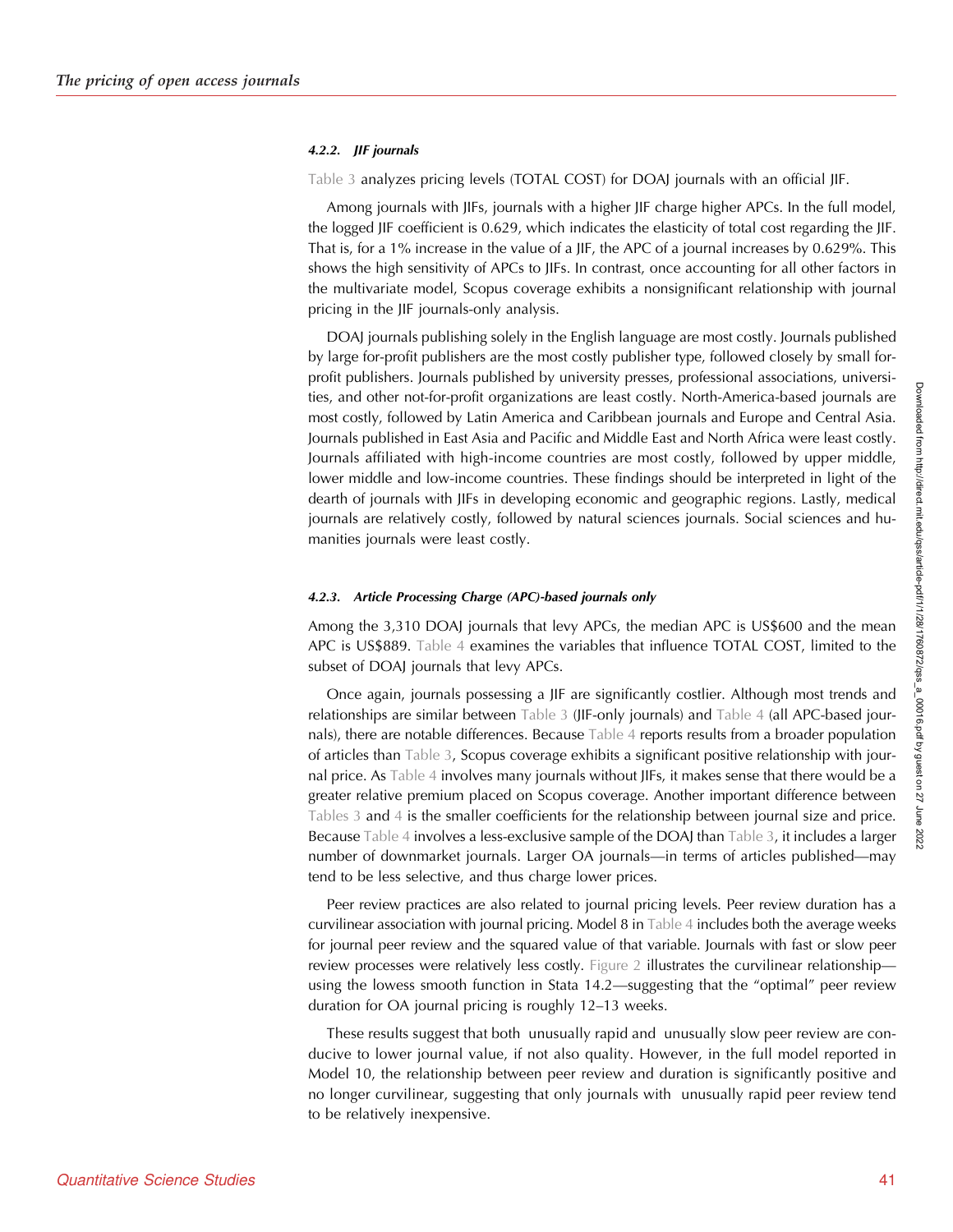<span id="page-14-0"></span>

|                             |                      |                      | Model 1 Model 2 Model 3 |                       |                      |  | Model 4 Model 5 Model 6 Model 7 Model 8 Model 9 Model 10 Model 11 Model 12 |                                  |                                 |
|-----------------------------|----------------------|----------------------|-------------------------|-----------------------|----------------------|--|----------------------------------------------------------------------------|----------------------------------|---------------------------------|
| Journal Impact Factor       |                      |                      |                         |                       |                      |  |                                                                            |                                  |                                 |
| JIF (LN)                    | $2.808***$<br>(.167) |                      |                         |                       |                      |  |                                                                            |                                  | $.629***$<br>(.192)             |
| Scopus coverage             |                      |                      |                         |                       |                      |  |                                                                            |                                  |                                 |
| Scopus coverage (yes/no)    |                      | $2.185***$<br>(.199) |                         |                       |                      |  |                                                                            |                                  | .249<br>(.186)                  |
| Journal language            |                      |                      |                         |                       |                      |  |                                                                            |                                  |                                 |
| English only                |                      |                      | [omitted]               |                       |                      |  |                                                                            | [omitted]                        | [omitted]                       |
| Partially English           |                      |                      | $-3.524***$<br>(.261)   |                       |                      |  |                                                                            | (.295)                           | $-3.078***$ -1.157***<br>(.286) |
| No English                  |                      |                      | $-4.873***$<br>(.684)   |                       |                      |  |                                                                            | $-4.587***$ $-1.810**$<br>(.665) | (.619)                          |
| <b>Publisher type</b>       |                      |                      |                         |                       |                      |  |                                                                            |                                  |                                 |
| Large for-profit            |                      |                      |                         | [omitted]             |                      |  |                                                                            |                                  | [omitted]                       |
| Not-for-profit organization |                      |                      |                         | $-3.571***$<br>(.339) |                      |  |                                                                            |                                  | $-2.312***$<br>(.323)           |
| University press            |                      |                      |                         | $-1.275*$<br>(.566)   |                      |  |                                                                            |                                  | $-.423$<br>(.511)               |
| Professional association    |                      |                      |                         | $-3.018***$<br>(.291) |                      |  |                                                                            |                                  | $-1.926***$<br>(.309)           |
| Small for-profit            |                      |                      |                         | $-.210$<br>(.220)     |                      |  |                                                                            |                                  | $-.360$<br>(.214)               |
| College/university          |                      |                      |                         | $-3.664***$<br>(.300) |                      |  |                                                                            |                                  | $-1.569***$<br>(.323)           |
| Unclassified                |                      |                      |                         | $-3.059***$<br>(.322) |                      |  |                                                                            |                                  | $-1.467***$<br>(.307)           |
| <b>DOAJ</b> Seal            |                      |                      |                         |                       |                      |  |                                                                            |                                  |                                 |
| DOAJ Seal                   |                      |                      |                         |                       | $2.651***$<br>(.180) |  |                                                                            |                                  | $.761***$<br>(.186)             |

#### **Table 3.** OLS regression analysis of factors affecting prices (TOTAL COST) for all DOAJ-listed journals (JIF journals only)

 $T$  pricing of open access  $T$ 

The pricing of open access journals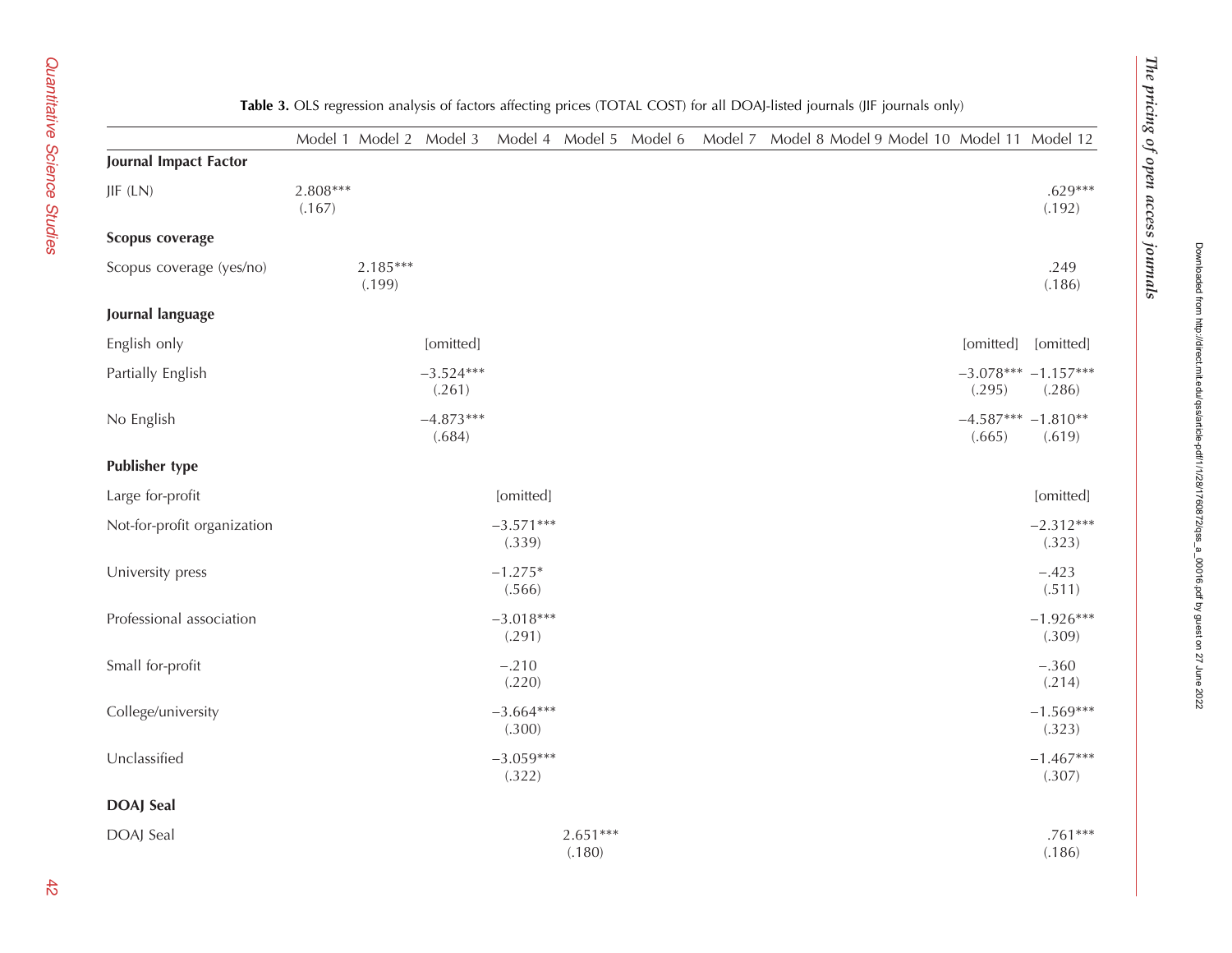| World Bank geographic region           |                        |                       |                                   |
|----------------------------------------|------------------------|-----------------------|-----------------------------------|
| East Asia & Pacific                    | $-1.913***$<br>(.504)  | (.485)                | $-1.431***$ $-1.748***$<br>(.437) |
| Europe & Central Asia                  | $-.050$<br>(.304)      | .229<br>(.287)        | $-.548*$<br>(.278)                |
| Latin America & Caribbean              | $-3.444***$<br>(.399)  | .234<br>(.535)        | $-.427$<br>(.485)                 |
| Middle East & North Africa             | $-3.762***$<br>(1.064) | $-3.139**$<br>(1.014) | $-3.340***$<br>(.899)             |
| North America                          | [omitted]              | [omitted]             | [omitted]                         |
| South Asia                             | $-2.944***$<br>(.648)  | .250<br>(1.673)       | $-1.107$<br>(1.486)               |
| Sub-Saharan Africa                     | $-2.972***$<br>(.730)  | $-.824$<br>(.786)     | $-.346$<br>(.706)                 |
| World Bank economic region             |                        |                       |                                   |
| High income                            | [omitted]              | [omitted]             | [omitted]                         |
| Low income                             | $5.431*$<br>(2.182)    | $-5.312*$<br>(2.264)  | $-3.048$<br>(1.997)               |
| Lower middle income                    | $-2.845***$<br>(.571)  | $-3.326*$<br>(1.582)  | $-1.794$<br>(1.392)               |
| Upper middle income                    | $-3.027***$<br>(.244)  | $-1.638***$<br>(.366) | $-.723*$<br>(.330)                |
| Peer review duration                   |                        |                       |                                   |
| Average peer review weeks              | .041<br>(.031)         |                       | .027<br>(.025)                    |
| Average peer review weeks<br>(squared) | $-.002***$<br>(.001)   |                       | $-.001*$<br>(.000)                |
| Journal size                           |                        |                       |                                   |
| Total 2018 publications (log)          | $.872***$<br>(.077)    |                       | $.456***$<br>(.073)               |
| Journal subject                        |                        |                       |                                   |
| Medicine                               |                        | [omitted]             | [omitted]                         |

 $T$  pricing of open access  $T$ 

The pricing of open access journals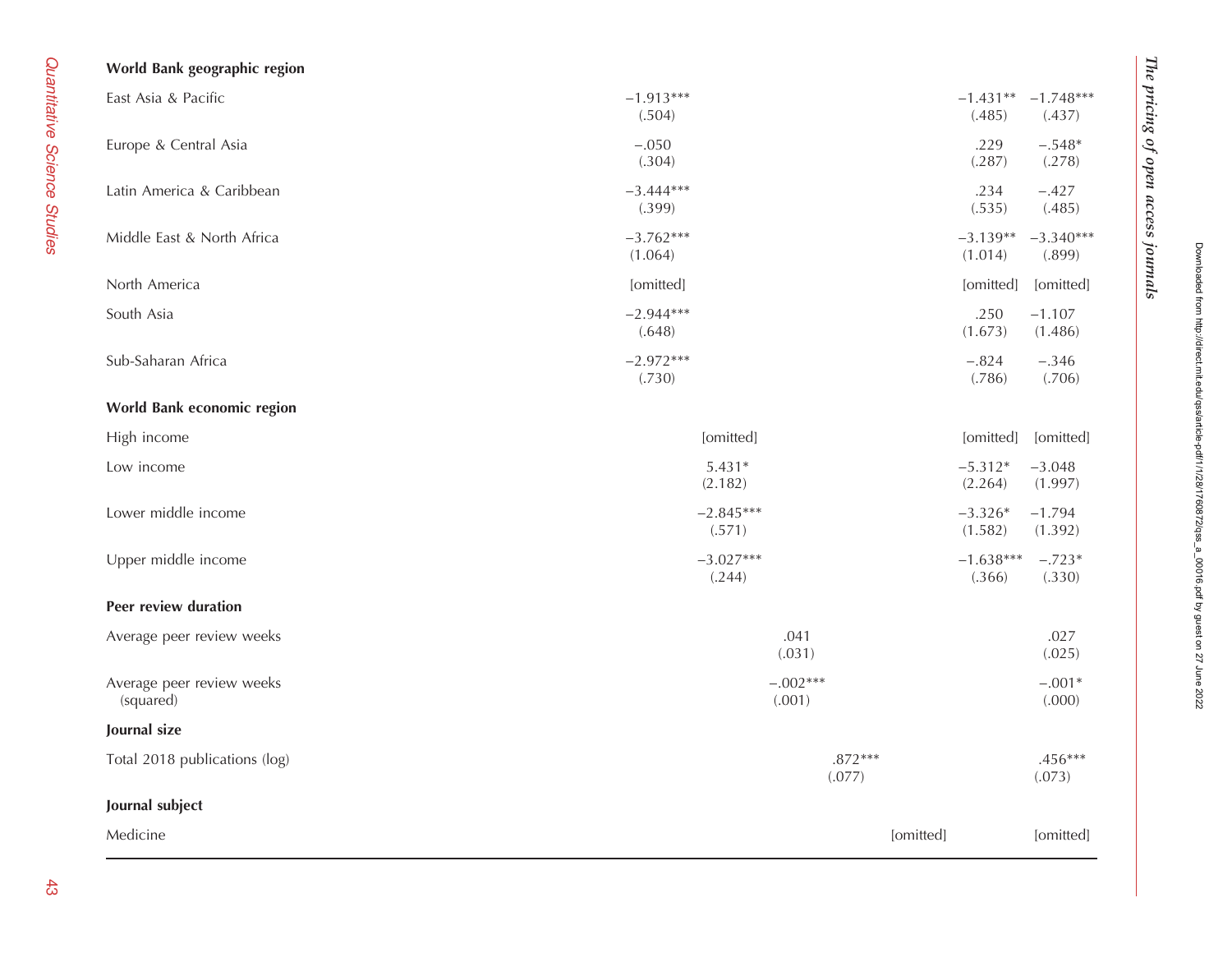|                                        | Model 1 | Model 2 Model 3              |                      | Model 4              | Model 5              | Model 6            | Model 7                       |        |                    | Model 8 Model 9 Model 10 Model 11 |                    | Model 12              |
|----------------------------------------|---------|------------------------------|----------------------|----------------------|----------------------|--------------------|-------------------------------|--------|--------------------|-----------------------------------|--------------------|-----------------------|
| Interdisciplinary                      |         |                              |                      |                      |                      |                    |                               |        |                    | $-1.480***$<br>(.338)             |                    | .514<br>(.292)        |
| Social Sciences &<br><b>Humanities</b> |         |                              |                      |                      |                      |                    |                               |        |                    | $-2.999***$<br>(.298)             |                    | $-1.006***$<br>(.274) |
| Natural Sciences                       |         |                              |                      |                      |                      |                    |                               |        |                    | $-.957***$<br>(.204)              |                    | $-.429*$<br>(.172)    |
| <b>Constant</b>                        | (.194)  | $1.961***3.321***$<br>(.168) | $5.408***$<br>(.094) | $6.119***$<br>(.131) | $3.893***$<br>(.180) | 5.493***<br>(.286) | $5.431***$ 5.215***<br>(.098) | (.354) | $.933**$<br>(.365) | 5.748***<br>(.145)                | 5.599***<br>(.269) | $3.579***$<br>(.571)  |
| R-squared                              | .188    | .090                         | .156                 | .221                 | .152                 | .132               | .126                          | .083   | .096               | .081                              | .236               | .424                  |
| $\mathbf n$                            | 1221    | 1220                         | 1221                 | 1221                 | 1221                 | 1221               | 1221                          | 1221   | 1198               | 1218                              | 1221               | 1195                  |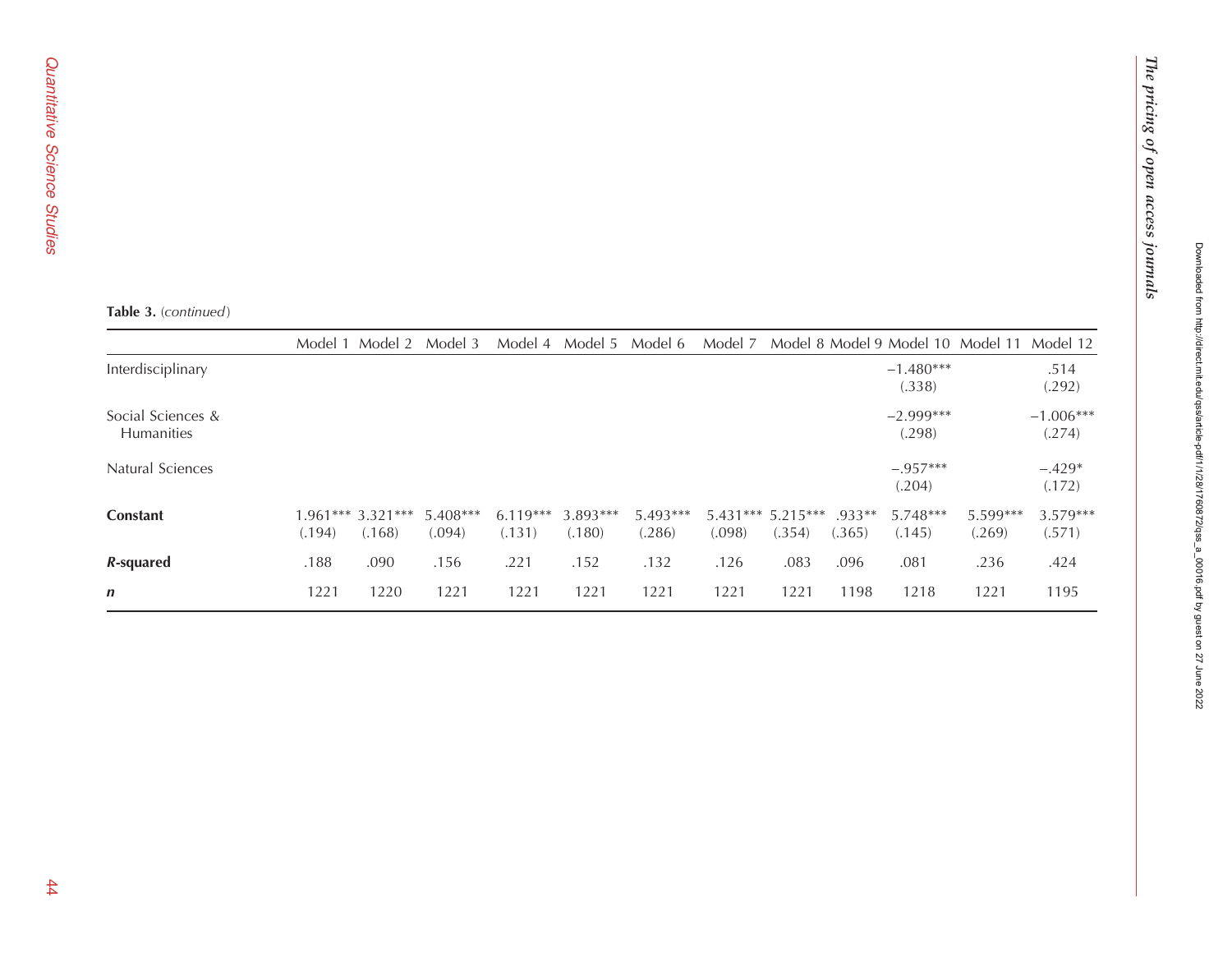Downloaded from http://direct.mit.edu/qss/article-pdf/1/1/28/1760872/qss\_a\_00016.pdf by guest on 27 June 2022

Downloaded from http://direct.mit.edu/qss/article-pdf11/1/28/1760872/qss\_a\_00016.pdf by guest on 27 June 2022

<span id="page-17-0"></span>

|                             |                      |                     | Table 4. OLS regression analysis of factors affecting prices (TOTAL COST) for APC-based OA journals (APC-based journals only) |                       |                      |                         |         |  |                                            |                                  |                       |
|-----------------------------|----------------------|---------------------|-------------------------------------------------------------------------------------------------------------------------------|-----------------------|----------------------|-------------------------|---------|--|--------------------------------------------|----------------------------------|-----------------------|
|                             |                      |                     | Model 1 Model 2 Model 3                                                                                                       |                       |                      | Model 4 Model 5 Model 6 | Model 7 |  | Model 8 Model 9 Model 10 Model 11 Model 12 |                                  |                       |
| Journal Impact Factor       |                      |                     |                                                                                                                               |                       |                      |                         |         |  |                                            |                                  |                       |
| JIF (yes/no)                | $1.357***$<br>(.060) |                     |                                                                                                                               |                       |                      |                         |         |  |                                            |                                  | $.287***$<br>(.041)   |
| Scopus coverage             |                      |                     |                                                                                                                               |                       |                      |                         |         |  |                                            |                                  |                       |
| Scopus coverage (yes/no)    |                      | $.770***$<br>(.059) |                                                                                                                               |                       |                      |                         |         |  |                                            |                                  | $.209***$<br>(.036)   |
| Journal language            |                      |                     |                                                                                                                               |                       |                      |                         |         |  |                                            |                                  |                       |
| English only                |                      |                     | [omitted]                                                                                                                     |                       |                      |                         |         |  |                                            | [omitted]                        | [omitted]             |
| Partially English           |                      |                     | $-2.380***$<br>(.060)                                                                                                         |                       |                      |                         |         |  |                                            | $-1.232***$ $-.735***$<br>(.061) | (.058)                |
| No English                  |                      |                     | $-2.921***$<br>(.077)                                                                                                         |                       |                      |                         |         |  |                                            | $-1.411***$<br>(.076)            | $-.954***$<br>(.071)  |
| <b>Publisher type</b>       |                      |                     |                                                                                                                               |                       |                      |                         |         |  |                                            |                                  |                       |
| Large for-profit            |                      |                     |                                                                                                                               | [omitted]             |                      |                         |         |  |                                            |                                  | [omitted]             |
| Not-for-profit organization |                      |                     |                                                                                                                               | $-2.042***$<br>(.098) |                      |                         |         |  |                                            |                                  | $-1.168***$<br>(.081) |
| University press            |                      |                     |                                                                                                                               | $-1.118***$<br>(.126) |                      |                         |         |  |                                            |                                  | $-.462***$<br>(.098)  |
| Professional association    |                      |                     |                                                                                                                               | $-1.224***$<br>(.097) |                      |                         |         |  |                                            |                                  | $-.592***$<br>(.080)  |
| Small for-profit            |                      |                     |                                                                                                                               | $-.705***$<br>(.051)  |                      |                         |         |  |                                            |                                  | $-.547***$<br>(.040)  |
| College/university          |                      |                     |                                                                                                                               | $-3.193***$<br>(.057) |                      |                         |         |  |                                            |                                  | $-1.091***$<br>(.065) |
| Unclassified                |                      |                     |                                                                                                                               | $-2.318***$<br>(.067) |                      |                         |         |  |                                            |                                  | $-.990***$<br>(.060)  |
| <b>DOAJ</b> Seal            |                      |                     |                                                                                                                               |                       |                      |                         |         |  |                                            |                                  |                       |
| DOAJ Seal                   |                      |                     |                                                                                                                               |                       | $1.317***$<br>(.057) |                         |         |  |                                            |                                  | .029<br>(.038)        |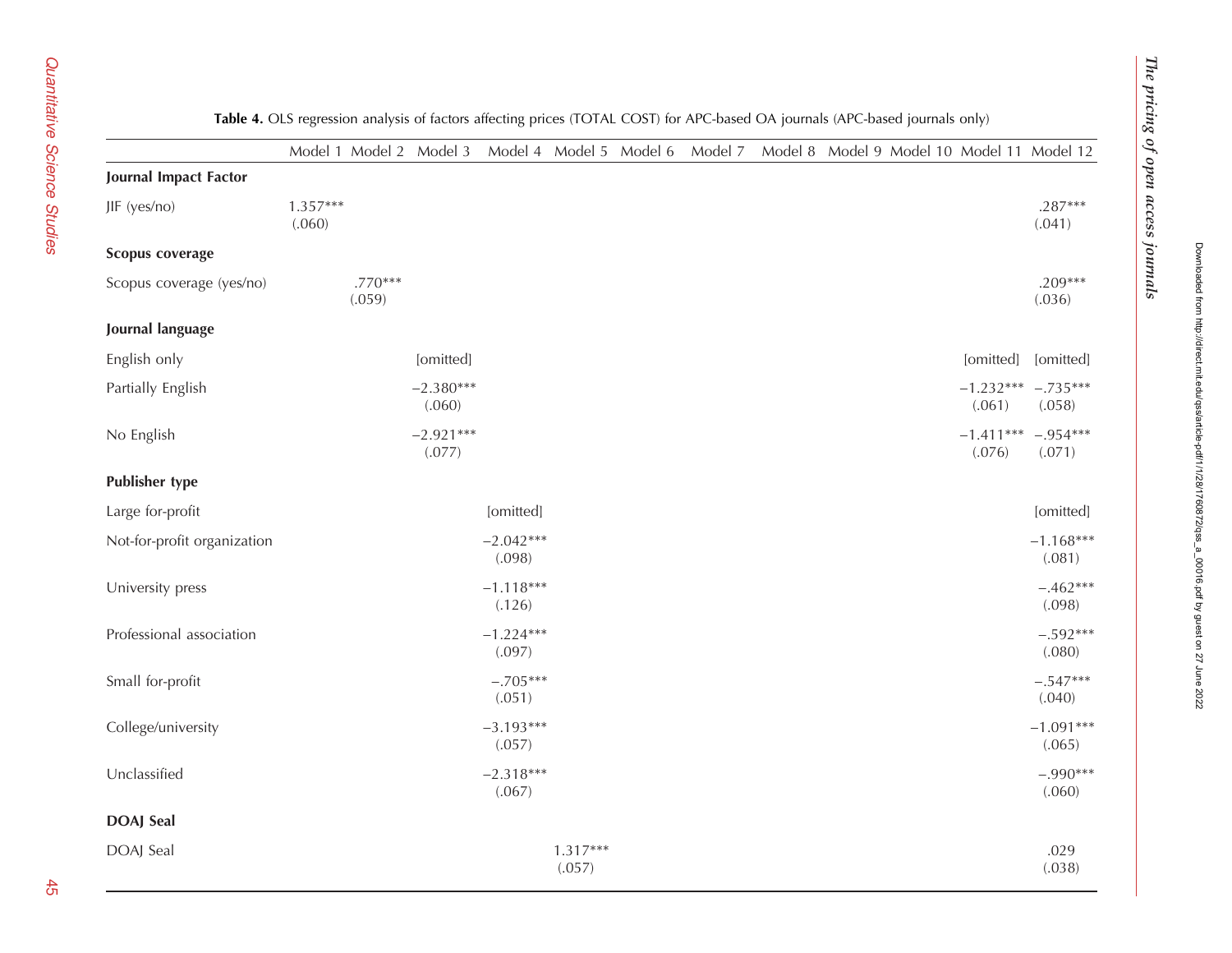#### **Table 4.** (continued)

|                              | Model 1 Model 2 Model 3 |  | Model 4 Model 5 Model 6 |                       | Model 7               |  | Model 8 Model 9 Model 10 Model 11 Model 12 |                      |
|------------------------------|-------------------------|--|-------------------------|-----------------------|-----------------------|--|--------------------------------------------|----------------------|
| World Bank geographic region |                         |  |                         |                       |                       |  |                                            |                      |
| East Asia & Pacific          |                         |  |                         | $-2.768***$<br>(.096) |                       |  | $-.239**$<br>(.091)                        | $-.136$<br>(.082)    |
| Europe & Central Asia        |                         |  |                         | $-.430***$            |                       |  | $-.142*$<br>(.062)                         | $-.220***$<br>(.058) |
| Latin America & Caribbean    |                         |  |                         | $2.180***$<br>(.138)  |                       |  | .121<br>(.121)                             | .007<br>(.110)       |
| Middle East & North Africa   |                         |  |                         | $-2.526***$<br>(.142) |                       |  | $-.492***$<br>(.118)                       | $-.309**$<br>(.106)  |
| North America                |                         |  |                         | [omitted]             |                       |  | [omitted]                                  | [omitted]            |
| South Asia                   |                         |  |                         | $-2.358***$<br>(.150) |                       |  | $-.229$<br>(.138)                          | $-.550***$<br>(.127) |
| Sub-Saharan Africa           |                         |  |                         | $-2.175***$<br>(.179) |                       |  | $-.250$<br>(.147)                          | $-.044$<br>(.134)    |
| World Bank economic region   |                         |  |                         |                       |                       |  |                                            |                      |
| High income                  |                         |  |                         |                       | [omitted]             |  | [omitted]                                  | [omitted]            |
| Low income                   |                         |  |                         |                       | $-2.184***$<br>(.610) |  | $-.764$<br>(.569)                          | $-.653$<br>(.483)    |
| Lower middle income          |                         |  |                         |                       | $-3.016***$<br>(.049) |  | $-2.137***$<br>(.081)                      | $1.587***$<br>(.080) |
| Upper middle income          |                         |  |                         |                       | $-2.135***$<br>(.054) |  | $-1.457***$<br>(.069)                      | $-.963***$<br>(.064) |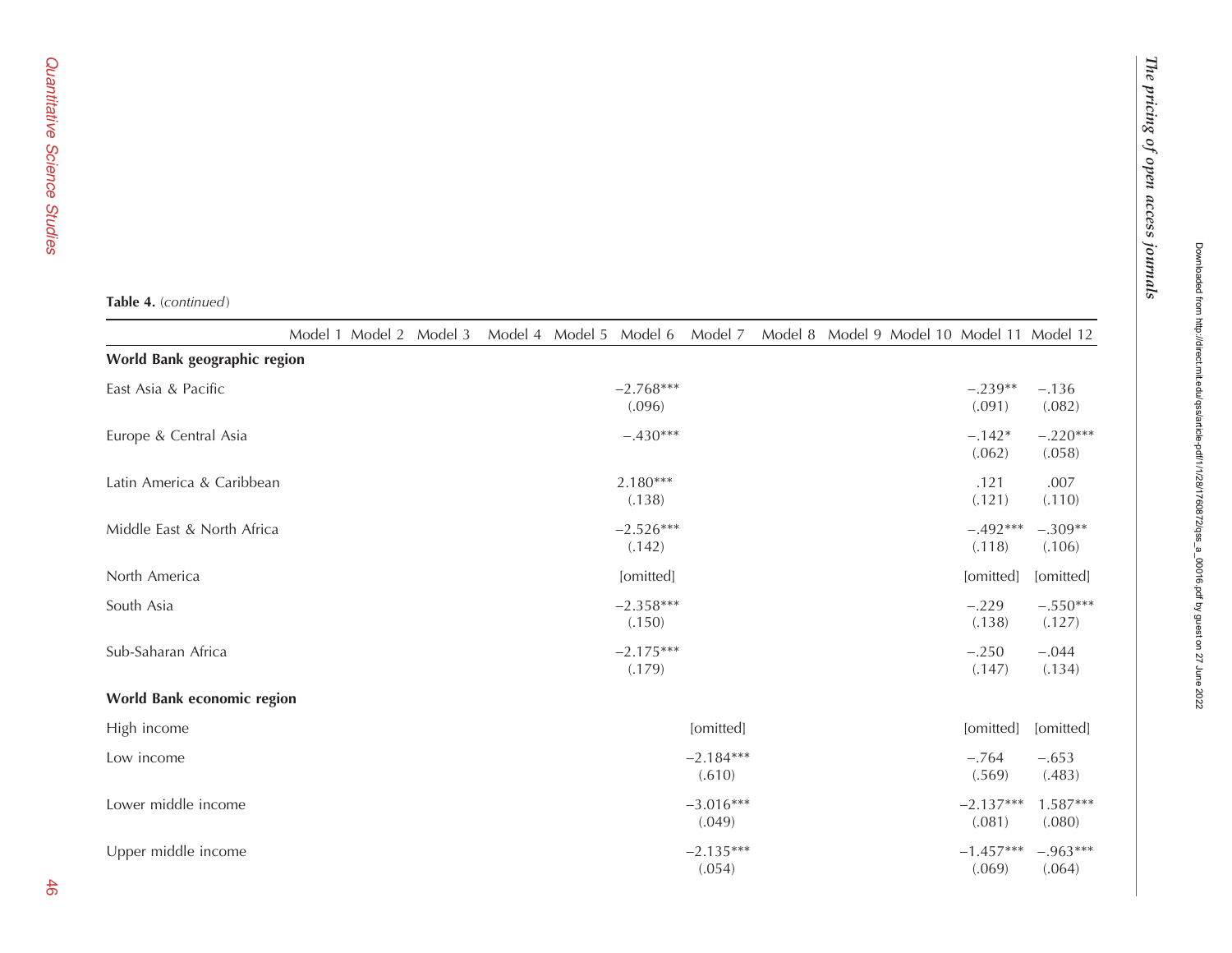| Peer review duration                   |        |                             |                      |                      |                      |                      |                      |                      |                     |                       |                      |                      |
|----------------------------------------|--------|-----------------------------|----------------------|----------------------|----------------------|----------------------|----------------------|----------------------|---------------------|-----------------------|----------------------|----------------------|
| Average peer review weeks              |        |                             |                      |                      |                      |                      |                      | $.072***$<br>(.010)  |                     |                       |                      | $.025***$<br>(.005)  |
| Average peer review weeks<br>(squared) |        |                             |                      |                      |                      |                      |                      | $-.001***$<br>(.000) |                     |                       |                      | $-.001***$<br>(.000) |
| Journal size                           |        |                             |                      |                      |                      |                      |                      |                      |                     |                       |                      |                      |
| Total 2018 publications<br>(log)       |        |                             |                      |                      |                      |                      |                      |                      | $.263***$<br>(.022) |                       |                      | $.051***$<br>(.014)  |
| Journal subject                        |        |                             |                      |                      |                      |                      |                      |                      |                     |                       |                      |                      |
| Medicine                               |        |                             |                      |                      |                      |                      |                      |                      |                     | [omitted]             |                      | [omitted]            |
| Interdisciplinary                      |        |                             |                      |                      |                      |                      |                      |                      |                     | $-1.740***$<br>(.094) |                      | $-.364***$<br>(.060) |
| Social Sciences &<br>Humanities        |        |                             |                      |                      |                      |                      |                      |                      |                     | $-1.930***$<br>(.067) |                      | $-.440***$<br>(.045) |
| Natural Sciences                       |        |                             |                      |                      |                      |                      |                      |                      |                     | $-.601***$<br>(.060)  |                      | $-.282***$<br>(.036) |
| <b>Constant</b>                        | (.031) | 5.597*** 5.080***<br>(.034) | $6.543***$<br>(.024) | $7.188***$<br>(.035) | $5.549***$<br>(.032) | $6.933***$<br>(.077) | $6.775***$<br>(.022) | 5.307***<br>(.096)   | 4.989***<br>(.088)  | $6.695***$<br>(.040)  | $6.977***$<br>(.058) | $6.928***$<br>(.090) |
| R-squared                              | .133   | .293                        | .448                 | .537                 | .138                 | .371                 | .582                 | .016                 | .043                | .230                  | .652                 | .748                 |
| $\boldsymbol{n}$                       | 3310   | 3310                        | 3310                 | 3288                 | 3310                 | 3310                 | 3310                 | 3310                 | 3122                | 3305                  | 3310                 | 3117                 |

 $T$  pricing of open access  $T$ 

The pricing of open access journals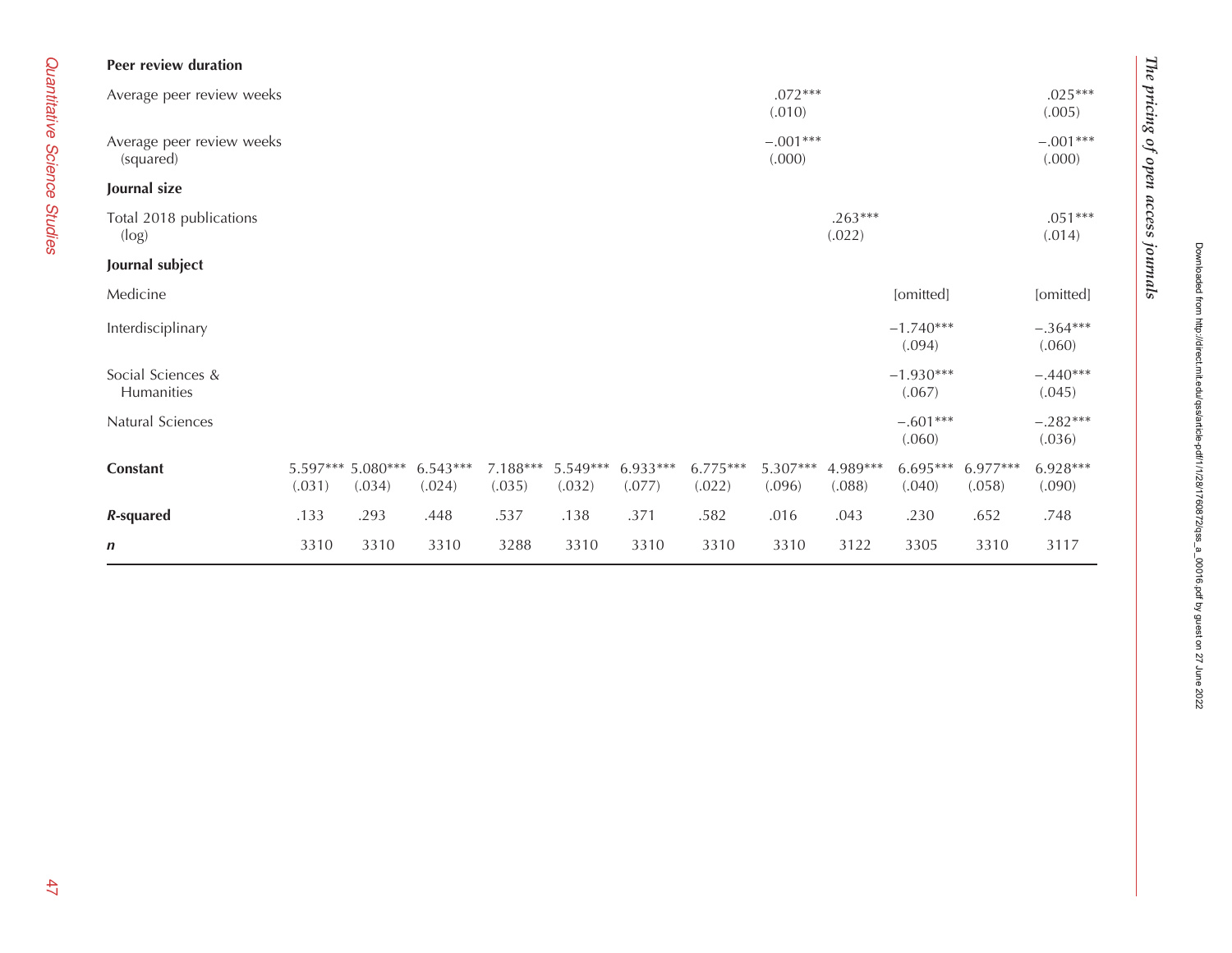<span id="page-20-0"></span>

**Figure 2.** Peer review duration and OA journal pricing (APC-based journals only).

# 4.3. Stratification in Publishing Niches

Status endowments—if not also quality—are differentially distributed across different publisher characteristics. [Table 5](#page-21-0) reports the proportional distribution of various journal attributes among journals with a JIF or the DOAJ Seal.

English-only journals are highly overrepresented among both journals with a JIF, the DOAJ Seal, and Scopus coverage. Journals published by large for-profit publishers are strongly overrepresented among journals with these valued characteristics. Small for-profit publishers are also relatively overrepresented but fare especially well with attaining the DOAJ Seal. In contrast, journals published by professional associations fare reasonably well with the JIF and Scopus but are relatively unlikely to receive the DOAJ Seal. The other remaining publisher categories (not-for-profit, university press, university, uncategorized) are relatively less likely to publish journals with a JIF, the DOAJ Seal, or Scopus coverage.

Journals published in traditionally central regions in science—North America and Europe and Central Asia—are relatively more likely to receive a JIF or the DOAJ Seal. These are also high-income regions. All other regions lagged behind, with the exception of Sub-Saharan Africa. $6$  Large for-profit publishers are disproportionately represented among journals with a JIF and Scopus coverage, suggesting that such publishers tend to occupy relatively upscale niches in the academic publishing hierarchy. However, even after accounting for status endowments in the multivariate models in [Tables 2](#page-10-0)–[4,](#page-17-0) significant price differences remain by publisher type, language, region, and discipline.

<sup>6</sup> Among the relatively low number of DOAJ-listed journals (119) published in Sub-Saharan Africa (which accounts for less than 1% of DOAJ journals), such journals are relatively likely to receive a JIF, the DOAJ Seal, or Scopus coverage. Given the strong overperformance of Sub-Saharan Africa in this regard and given its relatively small publishing footprint in the DOAJ database, this surprising finding may be a result of concerted inclusion efforts. For example, in 2006 Thomson Reuters began efforts to expand WoS to better recognize contributions from underrepresented regions ([Testa, 2009\)](#page-28-0).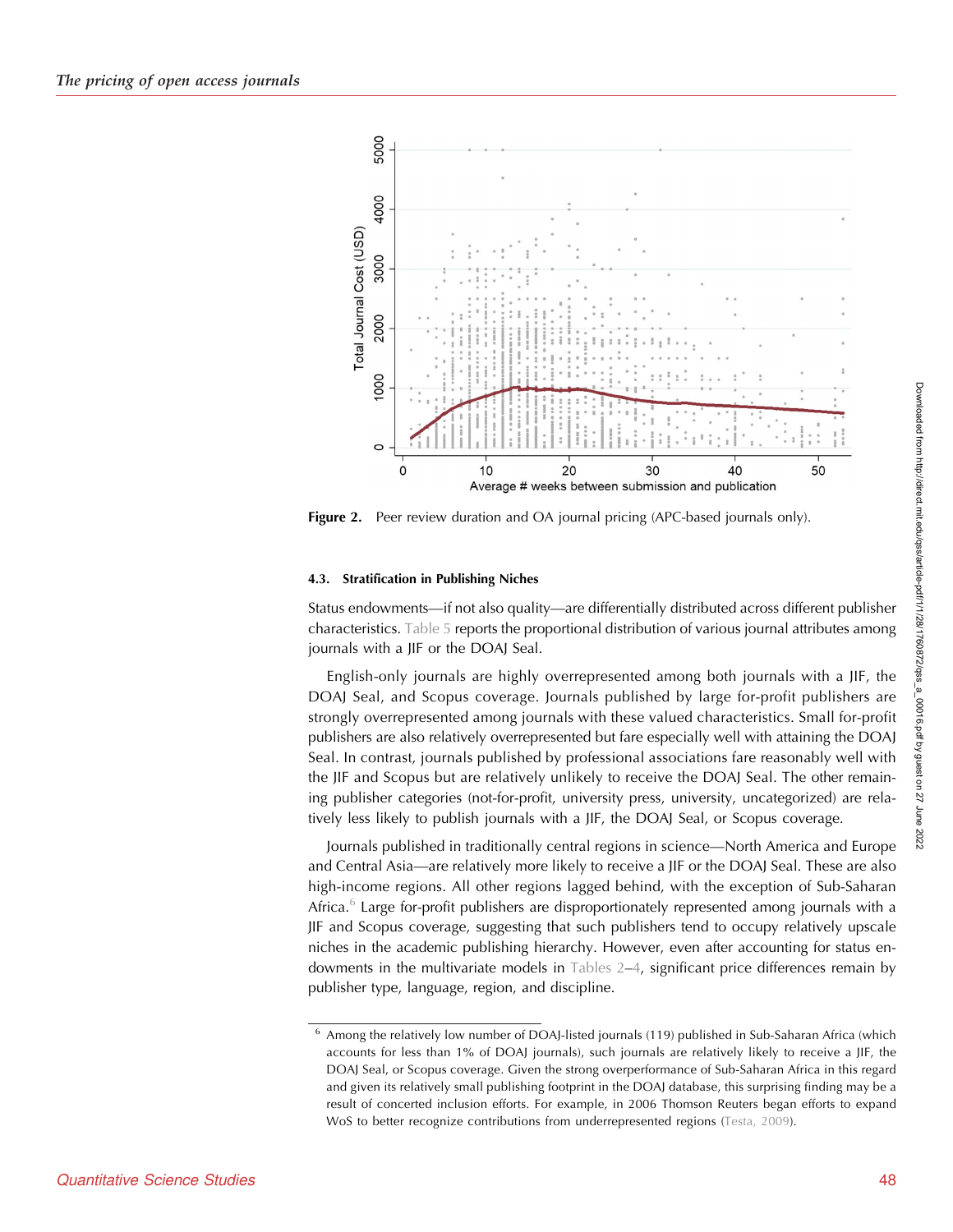<span id="page-21-0"></span>

|                                           | Journal<br><b>Impact Factor</b> | <b>DOAJ</b><br>Seal | <b>Scopus</b><br>coverage |
|-------------------------------------------|---------------------------------|---------------------|---------------------------|
| Language                                  |                                 |                     |                           |
| English only ( $n = 5683$ )               | 18.5%                           | 22.2%               | 42.1%                     |
| Partial English ( $n = 3774$ )            | 4.1%                            | 2.6%                | 13.8%                     |
| No English ( $n = 2670$ )                 | 0.8%                            | 0.6%                | 5.8%                      |
| <b>Publisher type</b>                     |                                 |                     |                           |
| Large for-profit publisher ( $n = 1467$ ) | 34.0%                           | 35.4%               | 62.5%                     |
| Not-for-profit organization ( $n = 949$ ) | 9.2%                            | 7.6%                | 21.4%                     |
| University press ( $n = 381$ )            | 7.6%                            | 7.1%                | 24.4%                     |
| Professional association ( $n = 609$ )    | 20.7%                           | 5.4%                | 30.4%                     |
| Small for-profit publisher ( $n = 1611$ ) | 16.9%                           | 36.4%               | 45.4%                     |
| University ( $n = 5051$ )                 | 2.3%                            | 2.0%                | 11.2%                     |
| Uncategorized ( $n = 2059$ )              | 4.9%                            | 1.9%                | 18.1%                     |
| World Bank geographic region              |                                 |                     |                           |
| East Asia & Pacific ( $n = 1834$ )        | 3.0%                            | 1.2%                | 12.2%                     |
| Europe & Central Asia ( $n = 6118$ )      | 14.3%                           | 20.1%               | 35.4%                     |
| Latin America & Caribbean ( $n = 2308$ )  | 5.3%                            | 0.5%                | 9.6%                      |
| Middle East & North Africa ( $n = 594$ )  | 1.5%                            | 1.0%                | 18.0%                     |
| North America ( $n = 803$ )               | 14.6%                           | 8.2%                | 31.3%                     |
| South Asia ( $n = 351$ )                  | 8.0%                            | $0.6\%$             | 17.9%                     |
| Sub-Saharan Africa ( $n = 119$ )          | 17.6%                           | 33.6%               | 30.3%                     |
| World Bank economic region                |                                 |                     |                           |
| High income ( $n = 6218$ )                | 16.2%                           | 20.8%               | 38.2%                     |
| Upper middle income ( $n = 3872$ )        | 4.9%                            | 2.0%                | 14.8%                     |
| Lower middle income ( $n = 2008$ )        | 1.5%                            | $0.2\%$             | 5.9%                      |
| Low income $(n = 31)$                     | 6.5%                            | $0.0\%$             | 16.1%                     |

Table 5. Distribution of journal status endowments by journal characteristics

# 5. DISCUSSION

The open access academic publishing market is multifaceted, with numerous different economic, institutional, academic, and social niches. Even though APC-based and non-APC OA journals occupy different academic and market niches in contemporary science, similar factors influence both whether a journal charges authors an APC and price levels for APCbased journals.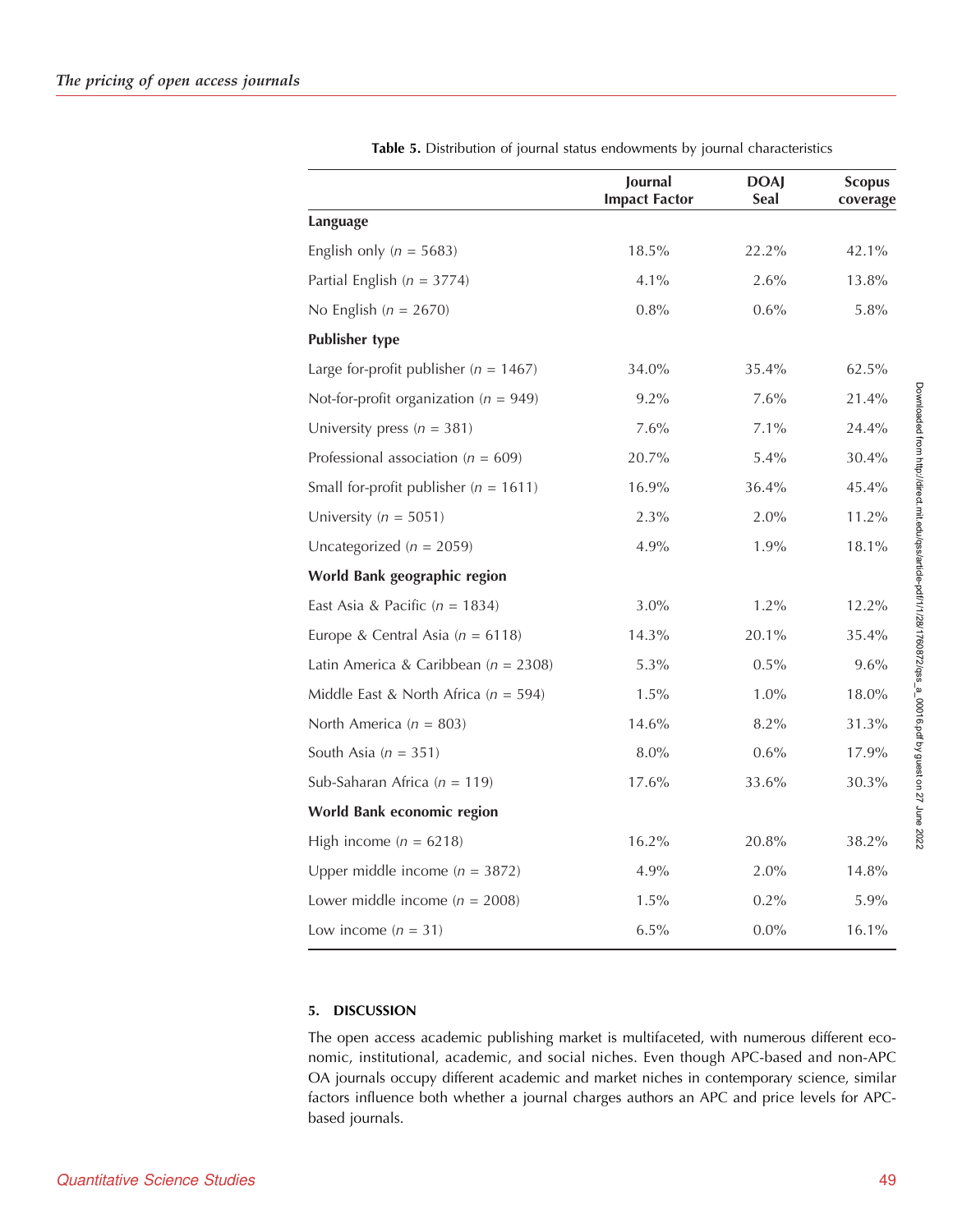The influence of the JIF—both with merely having a JIF and possessing a higher JIF underscores the importance and value of citation metrics and third-party evaluation in contemporary science. Whether one perceives the JIF as an arbitrary status symbol, a legitimate signal of quality, or somewhere in between, it clearly is of value. Similarly, the value of Scopus coverage also suggests the value of institutional recognition, cataloging, and search engines. Accordingly, publishers and scientists often attempt to bolster or protect the status endowments bestowed by quantitative metrics such as the JIF. Reactivity is the process of people or organizations altering behavior in reaction to evaluation (Espeland & Stevens, 2007). For many publishers and journals, achieving eminence and status endowments such as the JIF often involves strategic action, sometimes of questionable academic merit and ethics [\(Martin, 2016](#page-27-0); [Wilhite et al.,](#page-29-0) [2019](#page-29-0)). Some publishers have more resources to maintain prominence and institutionalized esteem for their journals than others. This is one of many mechanisms underpinning cumulative advantage processes [\(Merton, 1968\)](#page-27-0) in academic publishing.<sup>7</sup>

Journals published by large for-profit publishers were most costly, followed by smaller forprofit publishers, who may employ similar market-oriented institutional logics to less lucrative economic and academic niches. Our results align with [Schönfelder \(2018\),](#page-28-0) who, using OpenAPC data, also found that journals with high JIFs and published by large for-profit publishers tend have relatively higher APCs. Universities and other nonprofit organizations published the least costly journals on the whole, indicative of a strong professional logic and weaker market logic. The relatively moderate prices of journals published by university presses and professional associations suggest hybrid market-professional institutional logics. University presses market products for sale but also receive support and subsidies from their affiliated universities ([Somin, 2019](#page-28-0)).<sup>8</sup> Professional associations are usually nonprofit organizations but also often rely on journals as a source of institutional revenue.<sup>9</sup> Our results show that even after accounting for measures of prestige, journals published by large for-profit publishers are relatively costly (also see [Bergstrom, 2001](#page-26-0)). Publishing institutions with stronger marketoriented logics publish costlier journals, even after accounting for journal quality. In contrast, our results also suggest that journal ownership by universities and nonprofit organizations is most conducive to low-cost publishing in current academic publishing markets. Whether relatively higher costs paid to for-profit publishers are a product of a meritocratic market, a necessary evil, or deadweight losses are open and normative questions for academics and scientific stakeholders to consider.

Results showed that English-language journals occupy relatively lucrative niches in the scholarly publishing market. Over the 19th and 20th centuries, English emerged as the predominant

<sup>7</sup> [Davis \(2018\)](#page-26-0) chronicled how the Clarivate WoS suppressed (i.e., removed indexing and JIF) small specialist journals for citation patterns and behaviors that were tolerated—if not rewarded—when conducted by higher status journals and publishers. Davis argued, "the only apparent fault of the suppressed journals was that they suffered from a general lack of citation interest."

<sup>&</sup>lt;sup>8</sup> The recent controversy over the proposed discontinuation of the US\$1.7 million subsidy from Stanford University to Stanford University Press illustrates the financial and academic influences of a university on a university press ([Kafka, 2019](#page-27-0); [McKie, 2019](#page-27-0)). Both the subsidy and the academic values of the university influence different academic output and market niches than could be pursued by a profit-seeking independent publisher operating solely with market logics. Academic presses generally report to university chief academic officers, as opposed to marketoriented institutions and people [\(Kassulke, 2019](#page-27-0)). Relatedly, Cambridge University Press representatives suggested that the influence of academic logics and goals of their parent university contribute to different OA strategies and outcomes vis-à-vis large commercial publishers such as Elsevier and Wiley ([Schonfeld, 2019\)](#page-28-0).

In some cases, professional associations partner with for-profit publishers as a means of raising revenue through society journals. For example, Elsevier currently has a section of its website dedicated to catering to professional and academic societies: [https://www.elsevier.com/books-and-journals/societies.](https://www.elsevier.com/books-and-journals/societies)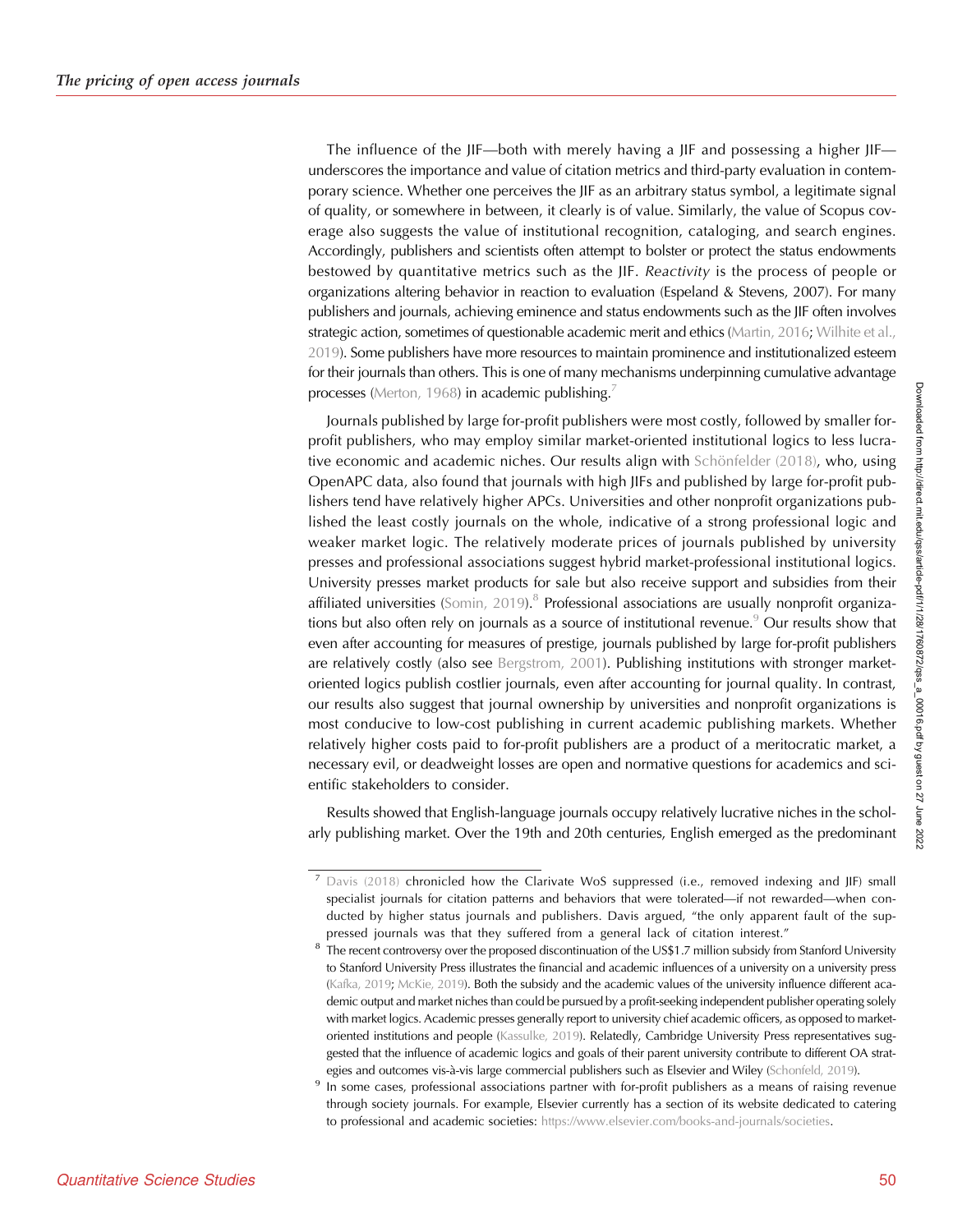language in science, and it now often functions as a *lingua franca* in academic communication ([Gordin, 2015\)](#page-27-0). In turn, the current preeminence of English in academia appears to render English-language scholarly journals more economically valuable than journals published in other languages. Evaluative biases in favor of English institutions in science have also been identified. Recent research argued that major scholarly journal databases—such as WoS and Scopus—overrepresent English-language journals, tend to exclude non-English journals and pos-sess geographic biases ([Chavarro, Ràfols, & Tang, 2018](#page-26-0); [Mongeon & Paul-Hus, 2016](#page-28-0)). Given the importance of such indexing for legitimacy and value for academic journals, this is a mechanism that can exacerbate both economic and academic inequalities between English and non-English journals.

Supporting non-English academic journals is also often a means of promoting language use and community, particularly for languages vulnerable to being overlooked or supplanted in professional and social contexts by English. A recent analysis found that countries with the highest OA publishing rates—including many developing nations—are supported financially by governments and other institutions that encourage OA publishing and local scholarship ([Van Noorden, 2019\)](#page-29-0). Thus, it makes sense that for many non-English journals, market institutional logics will be relatively absent. For example, SciELO is a popular database with the primary mission of supporting and promoting academic work in Latin America ([Packer, 2009\)](#page-28-0). OA journals published via university-based publishers and the SciELO database contribute to a relative preponderance of non-APC or low-cost Portuguese and Spanish journals situated in Latin and South America [\(Appel & Albagli, 2019](#page-26-0); [Robinson-Garcia, Costas, & van Leeuwen,](#page-28-0) [2019](#page-28-0)). Analogously, publishing and institutional infrastructure supports a preponderance of non-APC journals in Scandinavian countries ([Björk, 2019\)](#page-26-0). Some low-income countries such as Bangladesh have also begun developing infrastructure to support affordable local OA publishing ([Irfanullah, 2019](#page-27-0)). Establishing adequate infrastructure is vital for scientific development ([Star, 1999](#page-28-0)) and often entails unique challenges in the global South [\(Furlong, 2014\)](#page-27-0). A lack of academic infrastructure is a factor inhibiting OA publishing—especially low-cost or non-APC OA—in some less-wealthy countries.

Academic publishing can involve institutional ([DiMaggio, 1988](#page-26-0)) and social ([Mair & Martí,](#page-27-0) [2006\)](#page-27-0) entrepreneurship, as well as Scientific/Intellectual Movements (SIMs) [\(Frickel & Gross,](#page-27-0) [2005](#page-27-0)), where actors strategically attempt to influence fields and/or create new professional niches in accordance with their interests. These interests can include social, professional, and/or economic goals (e.g., language preservation and promotion, academic community development, profit) driven by a variety of institutional logics. Some journals are founded with the goals of profit or prestige-seeking, whereas others are founded with altruistic intentions by zealous scholars solely attempting to publicize research in obscure or undervalued academic areas [\(Björk, Shen, & Laakso, 2016;](#page-26-0) [Moore, 2019](#page-28-0); [Price & Puddephatt, 2017](#page-28-0)). The vast diversity in institutional logics and publishing philosophies is apparent in the different market niches of DOAJ journals.

As an additional idiosyncrasy of the OA publishing market, larger journals tend to be more expensive. Economies of scale may not entirely apply to OA publishing, at least not on the demand side on the market. Larger journals may possess more legitimacy and visibility and have more value. Further, more popular journals may also reject a relatively higher proportion of journals, which entails additional costs in OA publishing.

Even after accounting for journal language and the economic status of a publisher's home country, the geographic location of publishers was influential on journal pricing. A relative dearth of DOAJ journals from less-developed countries is notable. Even though the low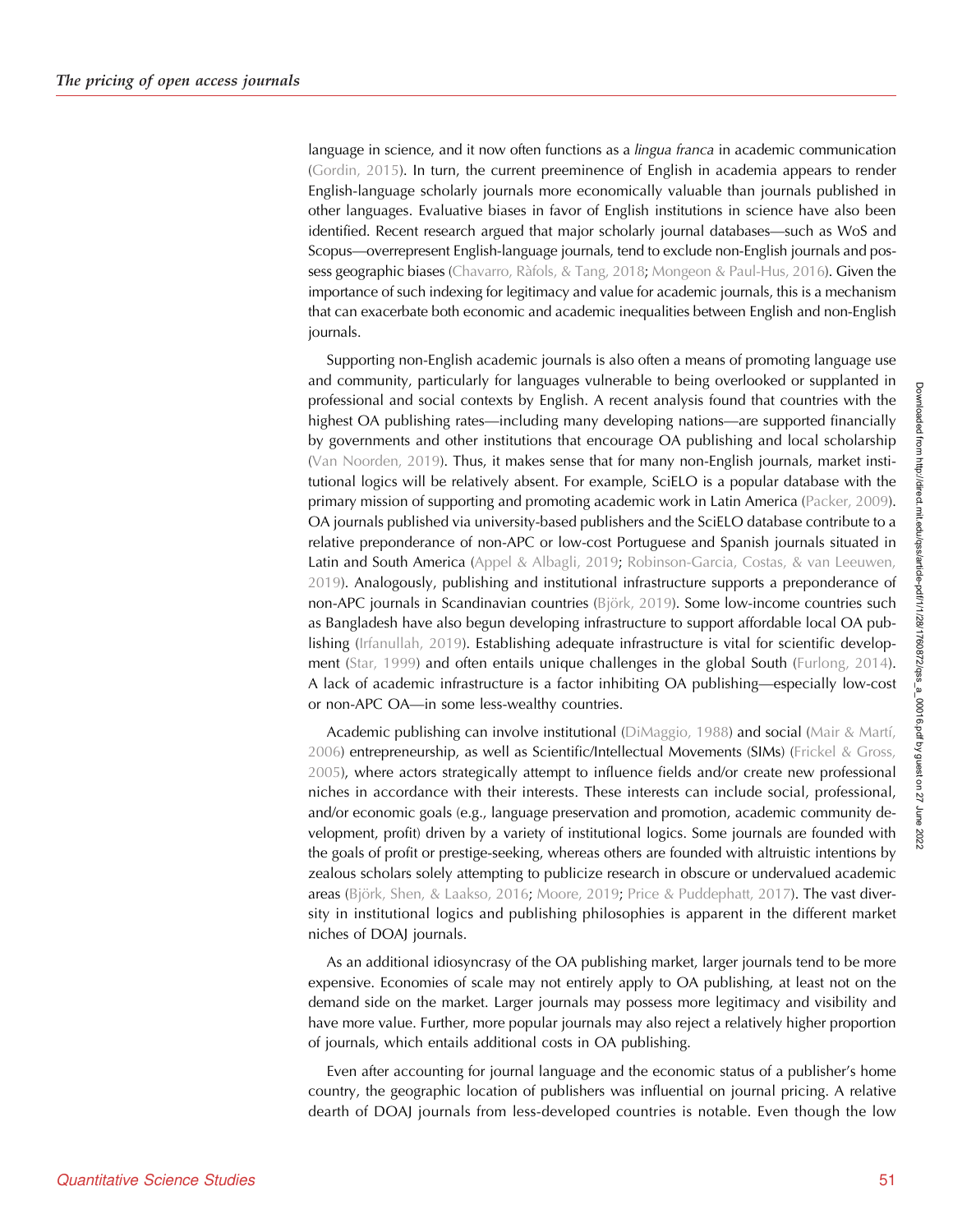barriers to entry in online publishing can enable increased participation from traditionally excluded groups and regions ([Suber, 2012\)](#page-28-0), economic and geographic stratification remain in contemporary OA publishing. The APC-based model of OA publishing appears to be relatively more accessible to scholars situated in wealthier countries and institutions [\(Siler et al., 2018\)](#page-28-0). The overrepresentation of Latin American journals in the DOAJ database suggests the importance of strong publishing institutions, especially in less-lucrative locales and niches that may not attract profit-oriented publishers. However, supporting strong publishing institutions also requires levels of economic and scholarly resources that not all regions or countries may possess.

Examining the relationship between journal pricing and academic disciplines also reveals differences. Journals in medicine are most costly, followed by journals in the natural sciences, and social science and humanities journals are least costly. These price differences are likely caused in part by the convention in medicine and natural sciences of hiring professional editors to oversee journals, which is less common in the social sciences and humanities. However, the relative dearth of funds in less pecunious disciplines can also underpin varying demand curves and willingness to pay on the demand (scholar) side of the market, which can also impact pricing decisions. For example, physical geography journals are roughly twice as costly as human geography journals ([Coomes et al., 2016\)](#page-26-0). Due to in part lower funding levels relative to medicine and natural sciences, there has been trepidation from some scholars in the social sciences and humanities regarding transitions to APC-based OA publishing [\(AcSS,](#page-26-0) [2019;](#page-26-0) [Denbo, 2019](#page-26-0); [Meyer, 2018](#page-27-0)). APC differences between academic disciplines may also reflect economic differences between what [de Solla Price \(1963\)](#page-26-0) dubbed "Big Science" and "Little Science," as some academic research entails collaboration via large-scale organizations, whereas other scholarly work involves individual or small-group efforts. Big Science is more prominent in medicine and the natural sciences, and Little Science tends to be more common in the social sciences and humanities.

The economic status of the demand side of the market is a factor that influences market entry and pricing levels in academic publishing. The lucrativeness of certain academic markets also can explain why some scholarly communities are more likely to be served by for-profit publishers vis-à-vis not-for-profit institutions.<sup>10</sup> Large for-profit publishers generally occupy upscale market niches, publishing a disproportionate number of prestigious journals. Strong market logics can potentially have academic benefits. For example, [Willinsky \(2005\)](#page-29-0) chronicled that society publishers were risk averse with founding new journals during the late 20th century, creating opportunities for for-profit publishers to establish new journals and academic fields while expanding market share.

A limitation of our research is that journals listed in the DOAJ represent an incomplete sample of total academic journals on the market. The DOAJ listings exclude the sizable population of journals with questionable or unestablished legitimacy. In 2014, stricter quality controls were introduced by the DOAJ and 3,776 journals were subsequently removed from the list ([Marchitelli, Galimberti, Bollini, & Mitchell, 2017](#page-27-0)). Less than 1% of journals and publishers present in the DOAJ are also present in either Beall's or Cabell's blacklists of alleged "predatory" journals ([Strinzel, Severin, Milzow, & Egger, 2019\)](#page-28-0). Being listed in the DOAJ database is

 $10$  As an example of a large for-profit publisher conducting business with a less-wealthy academic community, Elsevier founded Scientific African in 2018 ([Akinwotu, 2018\)](#page-26-0). The US\$200 Scientific African APC is a fraction of the prices charged for Elsevier OA journals marketed in the developed world. This could entail an altruistic act of corporate social responsibility and/or a long-term strategy to establish a foothold in a nascent market with potential for future economic growth and upward mobility.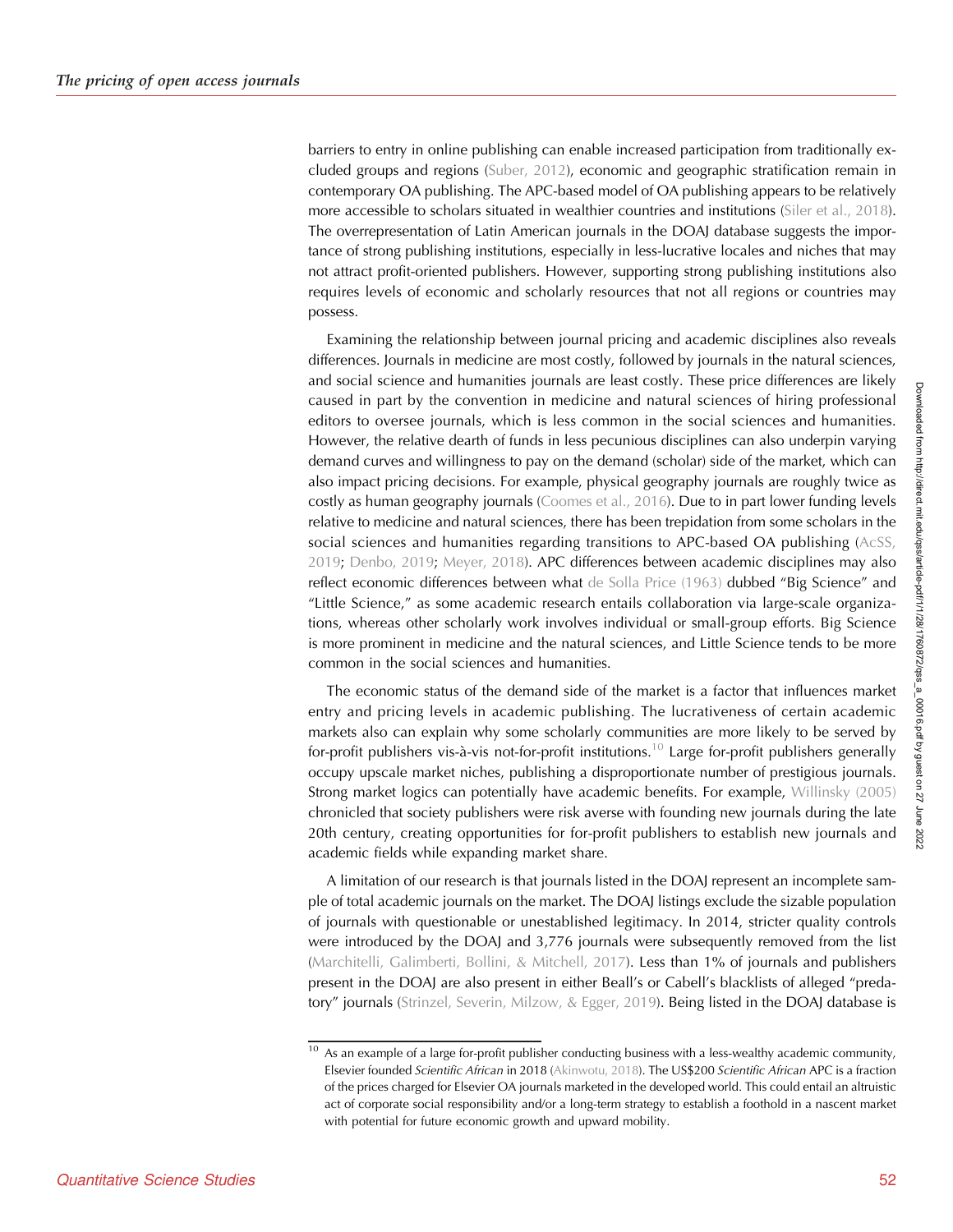an accomplishment and sign of legitimacy. Many journals exist without the interest, prominence, quality, and/or wherewithal to be listed in the DOAJ database. The relative dearth of DOAJ journals from lower income countries and peripheral geographic regions suggests that economic resources and geographic scholarly networks are influential with establishing visibility and institutional legitimacy in academic publishing.

#### 6. CONCLUSION

Just as there is substantial variation in the academic, social, and economic niches of OA journals, the OA academic journal market possesses many different sources of economic value. With this wide variety in journals, OA publishing can entail different social and economic experiences for different scholars and communities. Both objective publishing costs and social characteristics are related to the pricing levels and strategies of different OA journals. As scholars and academic stakeholders assume increasing responsibility for deciding which journals to support, considering sources of publication costs is important for determining the economic and academic meritoriousness of journal expenditures. In many ways, the OA publishing market reproduces inequalities long present in the traditional print journal market. Status endowments such as the JIF are significantly associated with profit-oriented publishing. The economics of OA publishing are intertwined with the professional reward structures of science. Highly valued journals in professional fields tend to carry concomitant economic value in the OA publishing market. There are ethical implications of this in contexts where some scholars and institutions have more access to economic resources than others.

This article provides a current snapshot of the OA publishing market, showing various social and professional influences on journal pricing. However, the trends reported in the article are not necessarily immutable, especially because the OA publishing market is constantly changing and expanding. In the future, the market—and sources of economic value—may change based on the agency, activism, and/or rent-seeking of the various personal and institutional stakeholders of academic publishing. Stewart Brand famously observed the paradox that "information wants to be free," but also "information wants to be expensive, because it's so valuable" [\(Fenichel & Skelly, 2015\)](#page-27-0). OA publishing has helped information to be free but has also created new sources of economic value and profit in science.

#### AUTHOR CONTRIBUTIONS

Kyle Siler: conceptualization, data curation, formal analysis, investigation, methodology, project administration, resources, software, validation, visualization, writing—original draft, writing—review and editing. Koen Frenken: conceptualization, formal analysis, funding acquisition, methodology, project administration, resources, supervision, writing—review and editing.

#### COMPETING INTERESTS

The authors have no competing interests.

#### FUNDING INFORMATION

This article was supported by Vici grant 453-14-014, awarded by the Netherlands Organisation for Scientific Research (NWO).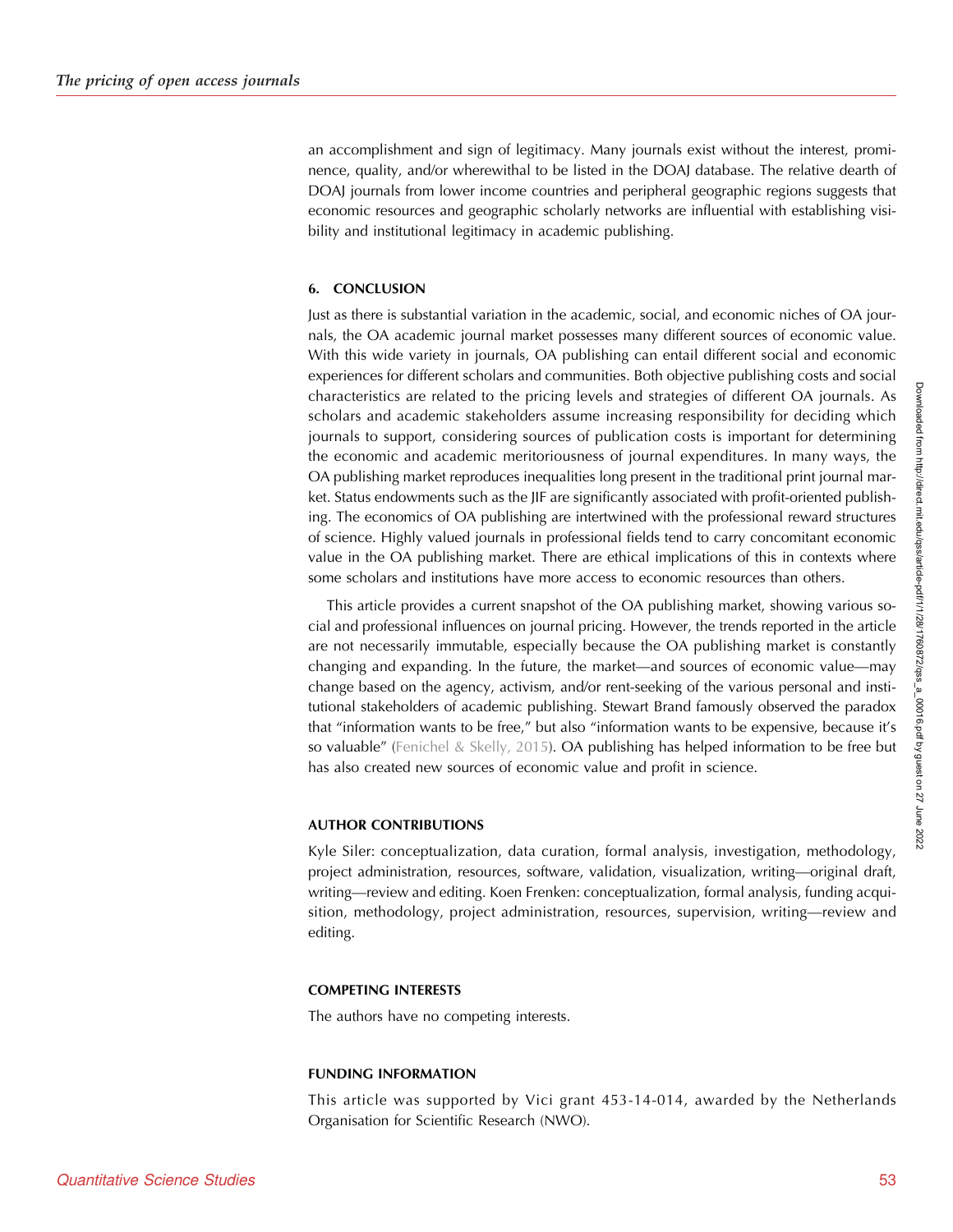# DATA AVAILABILITY

The main data set for the article is available at: <https://doi.org/10.6084/m9.figshare.10008974.v1>. Because JIFs are proprietary data owned by Clarivate, variables related to the JIF were redacted from the public data set.

# <span id="page-26-0"></span>REFERENCES

- AcSS (Academy of Social Sciences). (2019). Academy of Social Sciences response to Plan S, and UKRI implementation. [https://www.acss.org.](https://www.acss.org.uk/wp-content/uploads/2019/02/AcSS-Plan-S-Final.pdf) [uk/wp-content/uploads/2019/02/AcSS-Plan-S-Final.pdf](https://www.acss.org.uk/wp-content/uploads/2019/02/AcSS-Plan-S-Final.pdf)
- Aguzzi, A. (2019). "Broken access" publishing corrodes quality. Nature, 570(June 13): 139.
- Akinwotu, E. (2018). Africa's unsung scientists finally get their own journal to spread research. The Guardian, April 10. [https://www.](https://www.theguardian.com/global-development/2018/apr/10/africas-unsung-scientists-finally-get-their-own-journal-to-spread-research) [theguardian.com/global-development/2018/apr/10/africas-unsung](https://www.theguardian.com/global-development/2018/apr/10/africas-unsung-scientists-finally-get-their-own-journal-to-spread-research)[scientists-finally-get-their-own-journal-to-spread-research](https://www.theguardian.com/global-development/2018/apr/10/africas-unsung-scientists-finally-get-their-own-journal-to-spread-research)
- Alberts, B. (2013). Impact factor distortions. Science, 340(6134), 787.
- Andrew, T. (2012). Gold Open Access: Counting the costs. Ariadne, 70(Nov. 30): <http://www.ariadne.ac.uk/issue70/andrew>
- Appel, A. L., & Albagli, S. (2019). The adoption of article processing charges as a business model by Brazilian open access journals. Transinformação, 31, e180045.
- Archambault, É., & Larivière, V. (2009). History of the journal impact factor: Contingencies and consequences. Scientometrics, 79(3), 635–649.
- Baum, J. A. C. (2013). The excess-tail ratio: Correcting journal impact factors for citation distributions. M@n@gement, 16(5), 697–706.
- Beckert, J. (2011). Where do prices come from? Sociological approaches to price formation. Socio-Economic Review, 9, 757–786.
- Berenbaum, M. R. (2019). Impact factor impacts on early-career scientist careers. Proceedings of the National Academy of Sciences, 116(34), 16659–16662.
- Bergstrom, T. C. (2001). Free labor for costly journals? Journal of Economic Perspectives, 15(4), 183–198.
- Bergstrom, T. C., Courant, P. N., McAfee, R. P., & Williams, M. A. (2014). Evaluating big deal journal bundles. Proceedings of the National Academy of Sciences, 111(26), 9425–9430.
- Björk, B.-C. (2019). Open access journal publishing in the Nordic countries. Learned Publishing (online first).
- Björk, B.-C., Shen, C., & Laakso, M. (2016). A longitudinal study of independent scholar-published open access journals. PeerJ, 4, e1990.
- Björk, B.-C., & Solomon, D. (2012). Pricing principles used by scholarly open access publishers. Learned Publishing, 25(2), 132–137.
- Björk, B.-C., & Solomon, D. (2015). Article processing charges in OA journals: Relationship between price and quality. Scientometrics, 103(2), 373–385.
- Callaway, E. (2016). Beat it, impact factor! Publishing elite turns against controversial metric. Nature, 535(7611), 210–211.
- Casadevall, A., & Fang, F. C. (2014). Causes for the persistence of impact factor mania. mBio, 5(2), 1–5.
- Chavarro, D., Ràfols, I., & Tang, P. (2018). To what extent is inclusion in the Web of Science an indicator of journal "quality"? Research Evaluation, 27(2), 106–118.
- Chavarro, D., Tang, P., & Ràfols, I. (2014). Interdisciplinarity and research on local issues: Evidence from a developing country. Research Evaluation, 23(3), 195–209.
- Ciarli, T., & Ràfols, I. (2019). The relation between research priorities and societal demands: The case of rice. Research Policy, 48(4), 949–967.
- Clarivate Analytics. (2018). Journal citation reports. [http://www.](http://www.webofknowledge.com/JCR) [webofknowledge.com/JCR](http://www.webofknowledge.com/JCR)
- coalition-s.org. (2019). Why Plan S. [https://www.coalition-s.org/](https://www.coalition-s.org/why-plan-s/) [why-plan-s/](https://www.coalition-s.org/why-plan-s/)
- Coomes, O. T., Moore, T. R., & Breau, S. (2016). The price of journals in geography. The Professional Geographer, 69(2), 251–262.
- Cotton, C. (2013). Submission fees and response times in academic publishing. American Economic Review, 103(1), 501–509.
- couperin.org. (2019). American Chemical Society (ACS). [https://](https://www.couperin.org/negociations/liste-des-negociations/item/192-american-chemical-society-acs) [www.couperin.org/negociations/liste-des-negociations/item/](https://www.couperin.org/negociations/liste-des-negociations/item/192-american-chemical-society-acs) [192-american-chemical-society-acs](https://www.couperin.org/negociations/liste-des-negociations/item/192-american-chemical-society-acs)
- Crawford, W. (2019). Gold Open Access 2013–2018 (GOA4). [https://figshare.com/articles/Gold\\_Open\\_Access\\_2013-2018\\_](https://figshare.com/articles/Gold_Open_Access_2013-2018_GOA4_/8079893) [GOA4\\_/8079893](https://figshare.com/articles/Gold_Open_Access_2013-2018_GOA4_/8079893)
- Davis, P. (2018). Tipping the scales: Is impact factor suppression biased against small fields? [https://scholarlykitchen.sspnet.org/](https://scholarlykitchen.sspnet.org/2017/05/08/peerj-membership-model-paradox-loyal-customer/) [2018/10/08/tipping-the-scales-is-impact-factor-suppression-biased](https://scholarlykitchen.sspnet.org/2017/05/08/peerj-membership-model-paradox-loyal-customer/)[against-small-fields/](https://scholarlykitchen.sspnet.org/2017/05/08/peerj-membership-model-paradox-loyal-customer/)
- Davis, P. (2017). PeerJ membership model and the paradox of the loyal customer. [https://scholarlykitchen.sspnet.org/2017/05/08/](https://scholarlykitchen.sspnet.org/2018/10/08/tipping-the-scales-is-impact-factor-suppression-biased-against-small-fields/) [peerj-membership-model-paradox-loyal-customer/](https://scholarlykitchen.sspnet.org/2018/10/08/tipping-the-scales-is-impact-factor-suppression-biased-against-small-fields/)
- Debat, H., & Babini, D. (2019). Plan S in Latin America: A precautionary note. <https://peerj.com/preprints/27834/>
- Denbo, S. (2019). Plan S and the Humanities. [https://www.histo](https://www.historians.org/publications-and-directories/perspectives-on-history/march-2019/plan-s-and-the-humanities-funders-push-harder-on-open-access)[rians.org/publications-and-directories/perspectives-on-history/](https://www.historians.org/publications-and-directories/perspectives-on-history/march-2019/plan-s-and-the-humanities-funders-push-harder-on-open-access) [march-2019/plan-s-and-the-humanities-funders-push-harder-on](https://www.historians.org/publications-and-directories/perspectives-on-history/march-2019/plan-s-and-the-humanities-funders-push-harder-on-open-access)[open-access](https://www.historians.org/publications-and-directories/perspectives-on-history/march-2019/plan-s-and-the-humanities-funders-push-harder-on-open-access)
- de Solla Price, D. J. (1963). Little science, big science. New York: Columbia University Press.
- Dewatripont, M., Ginsburgh, V., Legros, P., Walckiers, A., Devroey, J.-P., Dujardin, M., … Heusse, M.-D. (2006). Study on the economic and technical evolution of the scientific publication markets in Europe. European Commission: Brussels, January.
- DiMaggio, P. J. (1988). Interest and agency in institutional theory. In L. Zucker (Ed.) Institutional Patterns and Organizations, pp. 3–21. Cambridge: Ballinger Publishing Company.
- Ding, M., Ross, W. T., & Rao, V. R. (2010). Price as an indicator of quality: Implications for utility and demand functions. Journal of Retailing, 86(1), 69–84.
- DORA. (2013). San Francisco declaration on research assessment. <https://sfdora.org/read/>
- Else, H. (2019a). Ambitious open-access Plan S delayed to let research community adapt. [https://www.nature.com/articles/](https://www.nature.com/articles/d41586-019-01717-2) [d41586-019-01717-2](https://www.nature.com/articles/d41586-019-01717-2)
- Else, H. (2019b). Impact factors are still widely used in academic evaluations. <https://www.nature.com/articles/d41586-019-01151-4>
- Espeland, W. N., & Sauder, M. (2007). Rankings and reactivity: How public measures recreate social worlds. American Journal of Sociology, 113(1), 1–40.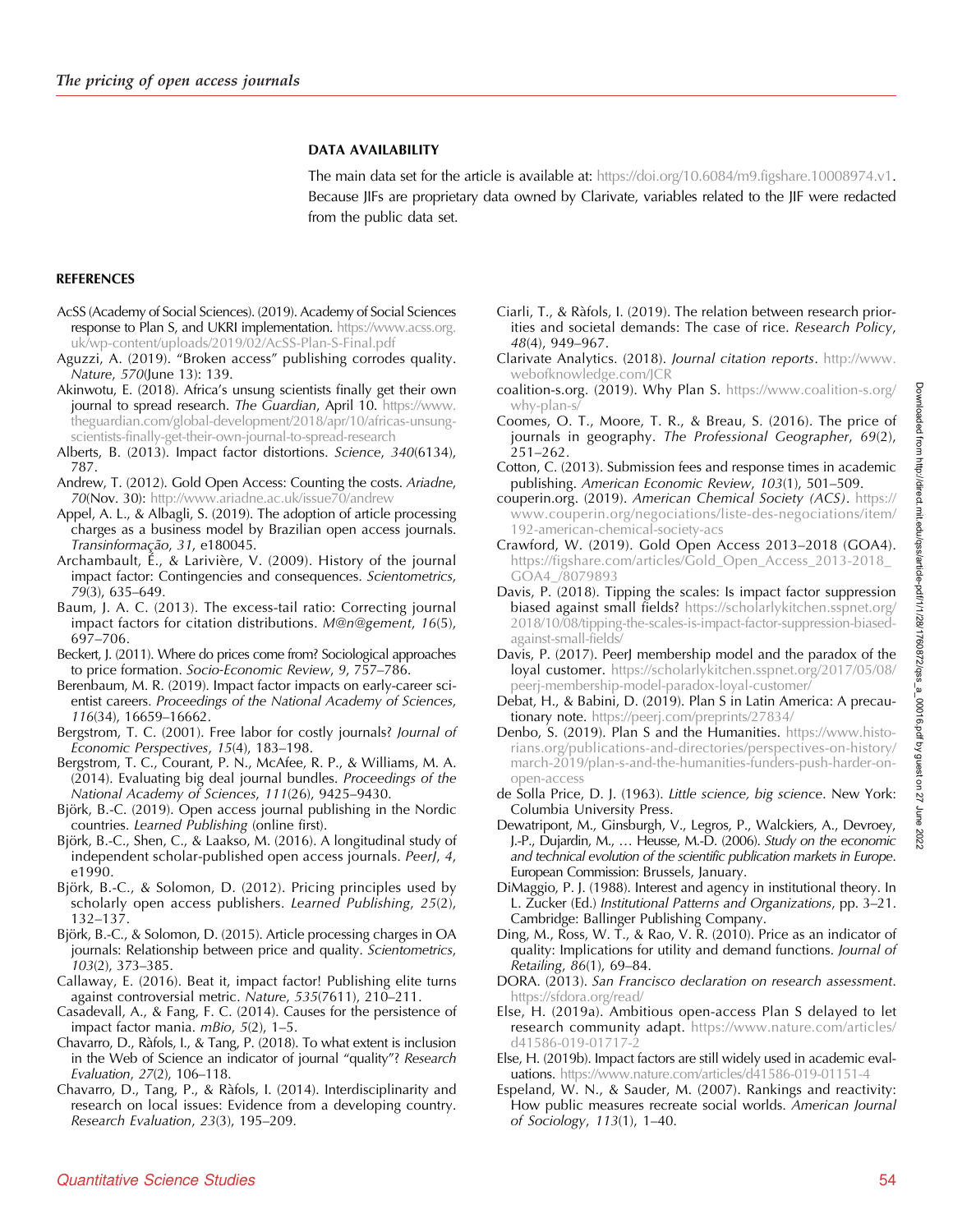- <span id="page-27-0"></span>Espeland, W. N., & Stevens, M. L. (1998). Commensuration as a social process. Annual Review of Sociology, 24, 313–343.
- European University Association. (2019). 2019 Research assessment in the transition to open science. [https://www.slideshare.net/](https://www.slideshare.net/EurUniversityAssociation/2019-research-assessment-in-the-transition-to-open-science) [EurUniversityAssociation/2019-research-assessment-in-the-transition](https://www.slideshare.net/EurUniversityAssociation/2019-research-assessment-in-the-transition-to-open-science)[to-open-science](https://www.slideshare.net/EurUniversityAssociation/2019-research-assessment-in-the-transition-to-open-science)
- Fenichel, E. P., & Skelly, D. K. (2015). Why should data be free; don't you get what you pay for? BioScience, 65(6), 541–542.
- Fox, A., & Brainard, J. (2019). University of California boycotts publishing giant Elsevier over journal costs and open access. Science, Feb. 28: [https://www.sciencemag.org/news/2019/02/](https://www.sciencemag.org/news/2019/02/university-california-boycotts-publishing-giant-elsevier-over-journal-costs-and-open) [university-california-boycotts-publishing-giant-elsevier-over](https://www.sciencemag.org/news/2019/02/university-california-boycotts-publishing-giant-elsevier-over-journal-costs-and-open)[journal-costs-and-open](https://www.sciencemag.org/news/2019/02/university-california-boycotts-publishing-giant-elsevier-over-journal-costs-and-open)
- Frenken, K., Hardeman, S., & Hoekman, J. (2009). Spatial scientometrics: Towards a cumulative research program. Journal of Informetrics, 3(3), 222–232.
- Frickel, S., & Gross, N. (2005). A general theory of scientific/ intellectual movements. American Sociological Review, 70(2), 204–232.
- Furlong, K. (2014). STS beyond the "modern infrastructure ideal": Extending theory by engaging with infrastructure challenges in the South. Technology in Society, 38(Aug.), 139–147.
- Fuyuno, I., & Cyranoski, D. (2006). Cash for papers: Putting a premium on publication. Nature, 441(June 15), 792.
- Fyfe, A., Coate, K., Curry, S., Lawson, S., Moxham, N., & Røstvik, C. M. (2017). Untangling academic publishing: A history of the relationship between commercial interests, academic prestige and the circulation of research. <http://doi.org/10.5281/zenodo.546100>
- Gadagkar, R. (2008). Open-access more harm than good in developing world. Nature, 453(May 22), 450.
- Gans, J. S. (2017). Scholarly publishing and its discontents. Toronto: Core Economic Research.
- Gordin, M. D. (2015). Scientific babel: How science was done before and after global English. Chicago: University of Chicago Press.
- Hartley, J., Potts, J., Montgomery, L., Rennie, E., & Neylon, C. (2019). Do we need to move from communication technology to user community? A new economic model of the journal as a club. Learned Publishing, 32(1), 27–35.
- Hecht, F., Hecht, B. K., & Sandberg, A. A. (1998). The Journal "Impact Factor": A misnamed, misleading, misused measure. Cancer Genetics and Cytogenetics, 104(2), 77–81.
- Hicks, D., Wouters, P., Waltman, L., de Rijcke, S., & Ràfols, I. (2015). Bibliometrics: The Leiden Manifesto for research metrics. Nature, 520(7548), 429–431.
- Hook, D. W., Calvert, I., & Hahnel, M. (2019). The ascent of open access. [https://www.digital-science.com/resources/digital](https://www.digital-science.com/resources/digital-research-reports/the-ascent-of-open-access/)[research-reports/the-ascent-of-open-access/](https://www.digital-science.com/resources/digital-research-reports/the-ascent-of-open-access/)
- Hoyt, J. (2018). A snapshot of optional open review history and signing. Towards a collaborative agenda on peer review. The Stables—Springer Nature campus, London (UK), Oct. 15.
- Irfanullah, H. (2019). Journal publishing in Bangladesh: What can Bangladesh tell us about research communication? Researcher to Reader Conference 2019, London (UK), February, [https://doi.org/](https://doi.org/10.13140/RG.2.2.16542.38728) [10.13140/RG.2.2.16542.38728](https://doi.org/10.13140/RG.2.2.16542.38728)
- Kafka, A. C. (2019). Proposed cut of Stanford U. Press's subsidy sparks outrage. Chronicle of Higher Education, Apr. 26. [https://www.](https://www.chronicle.com/article/Proposed-Cut-of-Stanford-U/246200) [chronicle.com/article/Proposed-Cut-of-Stanford-U/246200](https://www.chronicle.com/article/Proposed-Cut-of-Stanford-U/246200)
- Kassulke, N. (2019). University of Wisconsin Press enters a new chapter. [https://news.wisc.edu/university-of-wisconsin-press](https://news.wisc.edu/university-of-wisconsin-press-enters-a-new-chapter/)[enters-a-new-chapter/](https://news.wisc.edu/university-of-wisconsin-press-enters-a-new-chapter/)
- King, D. A. (2004). The scientific impact of nations. Nature, 430, 311–316.
- Koya, K., & Chowdhury, G. (2017). Metric-based vs peer-reviewed evaluation of a research output: Lesson learnt from UK's national research assessment exercise. PLOS ONE, 12(12), e0190337.
- Kwon, D. (2019). As Elsevier falters, Wiley succeeds in open-access deal making. The Scientist, Mar. 26. [https://www.the-scientist.](https://www.the-scientist.com/news-opinion/as-elsevier-falters--wiley-succeeds-in-open-access-deal-making-65664) [com/news-opinion/as-elsevier-falters](https://www.the-scientist.com/news-opinion/as-elsevier-falters--wiley-succeeds-in-open-access-deal-making-65664)–wiley-succeeds-in-open[access-deal-making-65664](https://www.the-scientist.com/news-opinion/as-elsevier-falters--wiley-succeeds-in-open-access-deal-making-65664)
- Larivière, V., & Gingras, Y. (2010). The impact factor's Matthew Effect: A natural experiment in bibliometrics. JASIST, 61(2), 424–427.
- Larivière, V., Haustein, S., & Mongeon, P. (2015). The oligopoly of academic publishers in the digital era. PLOS ONE, 10(6), e0127502.
- Larivière, V., Kiermer, V., MacCallum, C. J., McNutt, M., Patterson, M., … Curry, S. (2016). A simple proposal for the publication of journal citation distributions. [https://www.biorxiv.org/content/](https://www.biorxiv.org/content/early/2016/07/05/062109) [early/2016/07/05/062109](https://www.biorxiv.org/content/early/2016/07/05/062109)
- Larivière, V., & Sugimoto, C. R. (2018). The Journal Impact Factor: A brief history, critique, and discussion of adverse effects. [https://](https://arxiv.org/ftp/arxiv/papers/1801/1801.08992.pdf) [arxiv.org/ftp/arxiv/papers/1801/1801.08992.pdf](https://arxiv.org/ftp/arxiv/papers/1801/1801.08992.pdf)
- Liu, L. G., & Gee, H. (2017). Determining whether commercial publishers overcharge libraries for scholarly journals in the fields of science, technology, and medicine, with a semilogarithmic econometric model. The Library Quarterly, 87(2), 150–172.
- Mair, J., & Martí, I. (2006). Social entrepreneurship research: A source of explanation, prediction, and delight. Journal of World Business, 41(1), 36–44.
- Marchitelli, A., Galimberti, P., Bollini, A. & Mitchell, D. (2017). Helping journals to improve their publishing standards: A data analysis of DOAJ new criteria effects. JLIS.it, 8(1), 1–21.
- Martin, B. R. (2016). Editors' JIF-boosting stratagems—Which are appropriate and which not? Research Policy,  $45(1)$ , 1–7.
- Martín-Martín, A., Costas, R., van Leeuwen, T., & Delgado López-Cózar, E. (2018). Evidence of open access of scientific publications in Google Scholar: A large-scale analysis. Journal of Informetrics, 12(3), 819–841.
- Matthews, D. (2017). Huge rise in subscription costs despite open access switch. Times Higher Education, Dec. 5: [https://www.](https://www.timeshighereducation.com/news/huge-rise-subscription-costs-despite-open-access-switch) [timeshighereducation.com/news/huge-rise-subscription-costs](https://www.timeshighereducation.com/news/huge-rise-subscription-costs-despite-open-access-switch)[despite-open-access-switch](https://www.timeshighereducation.com/news/huge-rise-subscription-costs-despite-open-access-switch)
- Matthews, D. (2019). Germany strikes deal with Springer Nature. Times Higher Education, Aug. 29: [https://www.insidehighered.](https://www.insidehighered.com/news/2019/08/29/germany-strikes-deal-springer-nature) [com/news/2019/08/29/germany-strikes-deal-springer-nature](https://www.insidehighered.com/news/2019/08/29/germany-strikes-deal-springer-nature)
- May, R. M. (1997). The scientific wealth of nations. Science, 275, 793–796.
- McKie, A. (2019). What is the point of a university press? Times Higher Education, Oct. 3. [https://www.timeshighereducation.](https://www.timeshighereducation.com/features/what-point-university-press) [com/features/what-point-university-press](https://www.timeshighereducation.com/features/what-point-university-press)
- Meneghini, R., Packer, A. L., & Nassi-Calò, L. (2008). Articles by Latin American authors in prestigious journals have fewer citations. PLOS ONE, 3(11), e3804.
- Merton, R. K. (1942). The sociology of science. Chicago: University of Chicago Press.
- Merton, R. K. (1968). The Matthew Effect in science. Science, 159, 56–63.
- Meyer, B. (2018). Debate on Plan S (open access science). [https://](https://www.religiousmatters.nl/buildings-images-and-objects/article/debate-on-plan-s-open-access-science/) [www.religiousmatters.nl/buildings-images-and-objects/article/](https://www.religiousmatters.nl/buildings-images-and-objects/article/debate-on-plan-s-open-access-science/) [debate-on-plan-s-open-access-science/](https://www.religiousmatters.nl/buildings-images-and-objects/article/debate-on-plan-s-open-access-science/)
- Moher, D., Naudet, F., Cristea, I. A., Miedema, F., Ioannidis, J. P. A., & Goodman, S. N. (2018). Assessing scientists for hiring, promotion, and tenure. PLOS Biology, 16(3), e2004089.
- Molas-Gallart, J., & Ràfols, I. (2018). Why bibliometric indicators break down: Unstable parameters, incorrect models and irrelevant properties. BiD: Textos Universitaris de Biblioteconomia i Documentació, 40 (June).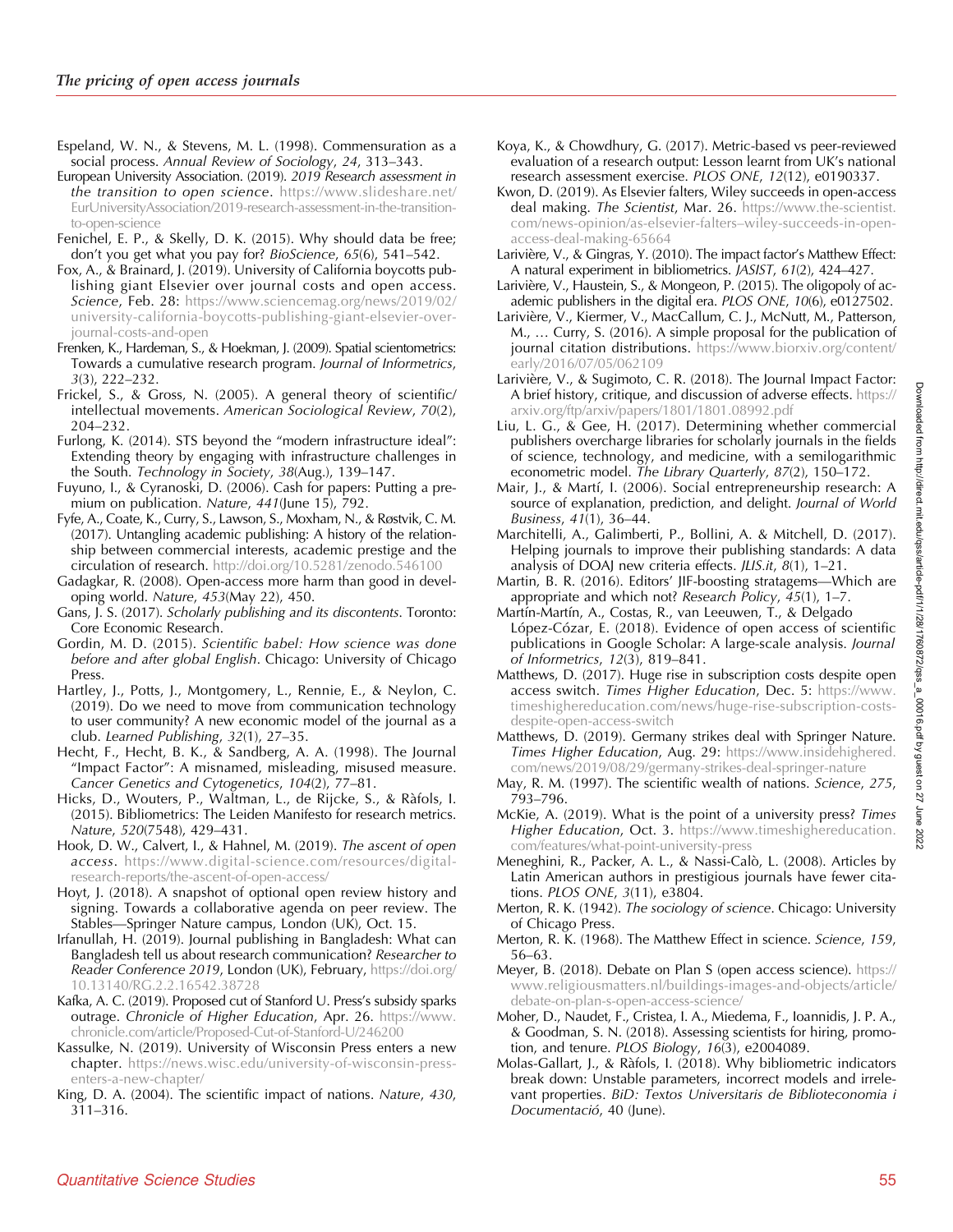<span id="page-28-0"></span>Mongeon, P., & Paul-Hus, A. (2016). The journal coverage of Web of Science and Scopus: A comparative analysis. Scientometrics, 106(1), 213–228.

Moore, S. A. (2019). Revisiting "the 1990s debutante": Scholar-led publishing and the prehistory of the open access movement. JASIST (online first).

Mueller-Langer, F., & Watt, R. (2018). How many more cites is a \$3,000 Open Access fee buying you? Empirical evidence from a natural experiment. Economic Inquiry, 56(2), 931–954.

Müller, R., & de Rijcke, S. (2017). Thinking with indicators. Exploring the epistemic impacts of academic performance indicators in the life sciences. Research Evaluation, 26(3), 157–168.

Packer, A. L. (2009). The SciELO Open Access: A Gold Way from the South. Canadian Journal of Higher Education, 39(3), 111–126.

Pinfield, S., Salter, J., & Bath, P. A. (2016). The "Total Cost of Publication" in a hybrid open-access environment: Institutional approaches to funding journal article-processing charges in combination with subscriptions. JASIST, 67(7), 1751–1766.

Piwowar, H., Priem, J., Larivière, V., Alperin, J. P., Matthias, L., … Haustein, S. (2018). The state of OA: A large-scale analysis of the prevalence and impact of Open Access articles. PeerJ, 6, e4375.

Piwowar, H., Priem, J., & Orr, R. (2019). The future of OA: A largescale analysis projecting Open Access publication and readership. [https://www.biorxiv.org/content/biorxiv/early/2019/10/09/](https://www.biorxiv.org/content/biorxiv/early/2019/10/09/795310.full.pdf) [795310.full.pdf](https://www.biorxiv.org/content/biorxiv/early/2019/10/09/795310.full.pdf)

Podolny, J. M. (2005). Status signals: A sociological study of market competition. Princeton: Princeton University Press.

Pollock, D. (2018). News and views: Open access charges. [https://](https://deltathink.com/news-views-open-access-article-processing-charges/) [deltathink.com/news-views-open-access-article-processing](https://deltathink.com/news-views-open-access-article-processing-charges/)[charges/](https://deltathink.com/news-views-open-access-article-processing-charges/)

Price, T., & Puddephatt, A. J. (2017). Power, emergence, and the meanings of resistance: Open access scholarly publishing in Canada. Studies in Symbolic Interaction, 48, 95–115.

Quaderi, N., Hardcastle, J., Petrou, C., & Szomszor, M. (2019). The Plan S footprint: Implications for the scholarly publishing landscape. Web of Science Group. [https://clarivate.com/g/plan-s](https://clarivate.com/g/plan-s-footprint/)[footprint/](https://clarivate.com/g/plan-s-footprint/)

Quan, W., Chen, B., & Shu, F. (2017). Publish or impoverish: An investigation of the monetary reward system of science in China (1999–2016). Aslib Journal of Information Management, 69(5), 486–502.

Rabesandratana, T. (2019). Will the world embrace Plan S, the radical proposal to mandate open access to science papers? [https://](https://www.sciencemag.org/news/2019/01/will-world-embrace-plan-s-radical-proposal-mandate-open-access-science-papers) [www.sciencemag.org/news/2019/01/will-world-embrace-plan-s](https://www.sciencemag.org/news/2019/01/will-world-embrace-plan-s-radical-proposal-mandate-open-access-science-papers)[radical-proposal-mandate-open-access-science-papers](https://www.sciencemag.org/news/2019/01/will-world-embrace-plan-s-radical-proposal-mandate-open-access-science-papers)

RELX. (2019). 2018 Annual Report. [https://www.relx.com/~/media/](https://www.relx.com/~/media/Files/R/RELX-Group/documents/reports/annual-reports/2018-annual-report.pdf) [Files/R/RELX-Group/documents/reports/annual-reports/2018](https://www.relx.com/~/media/Files/R/RELX-Group/documents/reports/annual-reports/2018-annual-report.pdf) [annual-report.pdf](https://www.relx.com/~/media/Files/R/RELX-Group/documents/reports/annual-reports/2018-annual-report.pdf)

Robinson-Garcia, N., Costas, R., & van Leeuwen, T. N. (2019). Indicators of Open Access for universities. [https://arxiv.org/ftp/](https://arxiv.org/ftp/arxiv/papers/1906/1906.03840.pdf) [arxiv/papers/1906/1906.03840.pdf](https://arxiv.org/ftp/arxiv/papers/1906/1906.03840.pdf)

Rose-Wiles, L. (2011). The high cost of science journals: A case study and discussion. Journal of Electronic Resources Librarianship, 23(3), 219–241.

Rosen, S. (1974). Hedonic prices and implicit markets: Product differentiation in pure competition. Journal of Political Economy, 82(1), 34–55.

Sauder, M., & Espeland, W. N. (2009). The discipline of rankings: Tight coupling and organizational change. American Sociological Review, 74(1), 63–82.

Schonfeld, R. C. (2019). The first read and publish deal with California: An interview with Cambridge University Press. [https://](https://scholarlykitchen.sspnet.org/2019/04/22/read-publish-california-cambridge/)

[scholarlykitchen.sspnet.org/2019/04/22/read-publish-california](https://scholarlykitchen.sspnet.org/2019/04/22/read-publish-california-cambridge/)[cambridge/](https://scholarlykitchen.sspnet.org/2019/04/22/read-publish-california-cambridge/)

- Schönfelder, N. (2018). APCs: Mirroring the impact factor or legacy of the subscription-based model? [https://pub.uni-bielefeld.de/download/](https://pub.uni-bielefeld.de/download/2931061/2931062/Schoenfelder%202018%20APCs.pdf) [2931061/2931062/Schoenfelder%202018%20APCs.pdf](https://pub.uni-bielefeld.de/download/2931061/2931062/Schoenfelder%202018%20APCs.pdf)
- Science Europe. (2018). Communication on "Plan S." July 11. [https://](https://www.scienceeurope.org/wp-content/uploads/2018/07/Plan_S_Communication_110718.pdf) [www.scienceeurope.org/wp-content/uploads/2018/07/Plan\\_](https://www.scienceeurope.org/wp-content/uploads/2018/07/Plan_S_Communication_110718.pdf) [S\\_Communication\\_110718.pdf](https://www.scienceeurope.org/wp-content/uploads/2018/07/Plan_S_Communication_110718.pdf)

Scopus. (2019). <http://www.scopus.com>

Shu, F., Mongeon, P., Haustein, S., Siler, K., Alperin, J., & Larivière, V. (2018). Is it such a big deal? On the cost of journal use in the digital era. College & Research Libraries, 79(6), 785–798.

Shulenburger, D. (2016). Substituting article processing charges for subscriptions: The cure is worse than the disease. Association of Research Libraries. [http://www.arl.org/storage/documents/](%20http://www.arl.org/storage/documents/substituting-apcs-for-subscriptions-20july2016.pdf) [substituting-apcs-for-subscriptions-20july2016.pdf](%20http://www.arl.org/storage/documents/substituting-apcs-for-subscriptions-20july2016.pdf)

Siler, K., Haustein, S., Smith, E., Larivière, V., & Alperin, J. P. (2018). Authorial and institutional stratification in open access publishing: The case of global health research. PeerJ, 6, e4269.

Solomon, D., & Björk, B.-C. (2012). Publication fees in open access publishing: Sources of funding and factors influencing choice of journal. JASIST, 63(1), 98–107.

Somin, I. (2019). University presses shouldn't have to make a profit. [https://www.theatlantic.com/ideas/archive/2019/05/why-cuts](https://www.theatlantic.com/ideas/archive/2019/05/why-cuts-stanford-university-press-are-wrong/589219/)[stanford-university-press-are-wrong/589219/](https://www.theatlantic.com/ideas/archive/2019/05/why-cuts-stanford-university-press-are-wrong/589219/)

Springer Nature. (2018). Springer Nature Prospectus for the public offering. [http://web.archive.org/web/20180507134223/http://](http://web.archive.org/web/20180507134223/http://proxy.dbagproject.de/mediacenter/ressourcen/pdf/emissionen/springernature_prospectus.pdf) [proxy.dbagproject.de/mediacenter/ressourcen/pdf/emissionen/](http://web.archive.org/web/20180507134223/http://proxy.dbagproject.de/mediacenter/ressourcen/pdf/emissionen/springernature_prospectus.pdf) [springernature\\_prospectus.pdf](http://web.archive.org/web/20180507134223/http://proxy.dbagproject.de/mediacenter/ressourcen/pdf/emissionen/springernature_prospectus.pdf)

- Star, S. L. (1999). The ethnography of infrastructure. American Behavioral Scientist, 43(3), 377–391.
- STM Publishing. (2019). Cambridge University Press reaches major Open Access agreement in Germany. April 2. [http://www.stm](http://www.stm-publishing.com/cambridge-university-press-reaches-major-open-access-agreement-in-germany/)[publishing.com/cambridge-university-press-reaches-major-open](http://www.stm-publishing.com/cambridge-university-press-reaches-major-open-access-agreement-in-germany/)[access-agreement-in-germany/](http://www.stm-publishing.com/cambridge-university-press-reaches-major-open-access-agreement-in-germany/)
- Stoye, E. (2019). Researchers warn open access Plan S may still be too rushed, despite one-year delay. [https://www.chemistryworld.](https://www.chemistryworld.com/news/researchers-warn-open-access-plan-s-may-still-be-too-rushed-despite-one-year-delay/3010576.article) [com/news/researchers-warn-open-access-plan-s-may-still-be](https://www.chemistryworld.com/news/researchers-warn-open-access-plan-s-may-still-be-too-rushed-despite-one-year-delay/3010576.article)[too-rushed-despite-one-year-delay/3010576.article](https://www.chemistryworld.com/news/researchers-warn-open-access-plan-s-may-still-be-too-rushed-despite-one-year-delay/3010576.article)
- Strinzel, M., Severin, A., Milzow, K. & Egger, M. (2019). Blacklists and whitelists to tackle predatory publishing: A cross-sectional comparison and thematic analysis. mBio, 10, e00411-19.

Suber, P. (2012). Open access. Cambridge: MIT Press.

Sugimoto, C. R., Robinson-Garcia, N., Murray, D. S., Yegros-Yegros, A., Costas, R., & Larivière, V. (2017). Scientists have the most impact when they're free to move. Nature, 550(Oct. 5), 29–31.

Testa, J. (2009). Regional content expansion in Web of Science®: **Opening borders to exploration.** [https://globalhighered.wordpress.](https://globalhighered.wordpress.com/2009/01/15/regional-content-expansion-in-web-of-science/) [com/2009/01/15/regional-content-expansion-in-web-of-science/](https://globalhighered.wordpress.com/2009/01/15/regional-content-expansion-in-web-of-science/)

Thornton, P. H., & Ocasio, W. (1999). Institutional logics and the historical contingency of power in organizations: Executive succession in the higher education publishing industry, 1958–1990. American Journal of Sociology, 105(3), 801–843.

- Tijdink, J. K., Schipper, K., Bouter, L. M., Maclaine Pont, P., de Jonge, J., & Smulders, Y. M. (2016). How do scientists perceive the current publication culture? A qualitative focus group interview study among Dutch biomedical researchers. BMJ Open, 6, e008681.
- University of California Libraries. (2016). Pay it forward: Investigating a sustainable model of open access article processing charges for large North American research institutions. [https://www.library.](https://www.library.ucdavis.edu/wp-content/uploads/2018/11/ICIS-UC-Pay-It-Forward-Final-Report.rev_.7.18.16.pdf) [ucdavis.edu/wp-content/uploads/2018/11/ICIS-UC-Pay-It-](https://www.library.ucdavis.edu/wp-content/uploads/2018/11/ICIS-UC-Pay-It-Forward-Final-Report.rev_.7.18.16.pdf)[Forward-Final-Report.rev\\_.7.18.16.pdf](https://www.library.ucdavis.edu/wp-content/uploads/2018/11/ICIS-UC-Pay-It-Forward-Final-Report.rev_.7.18.16.pdf)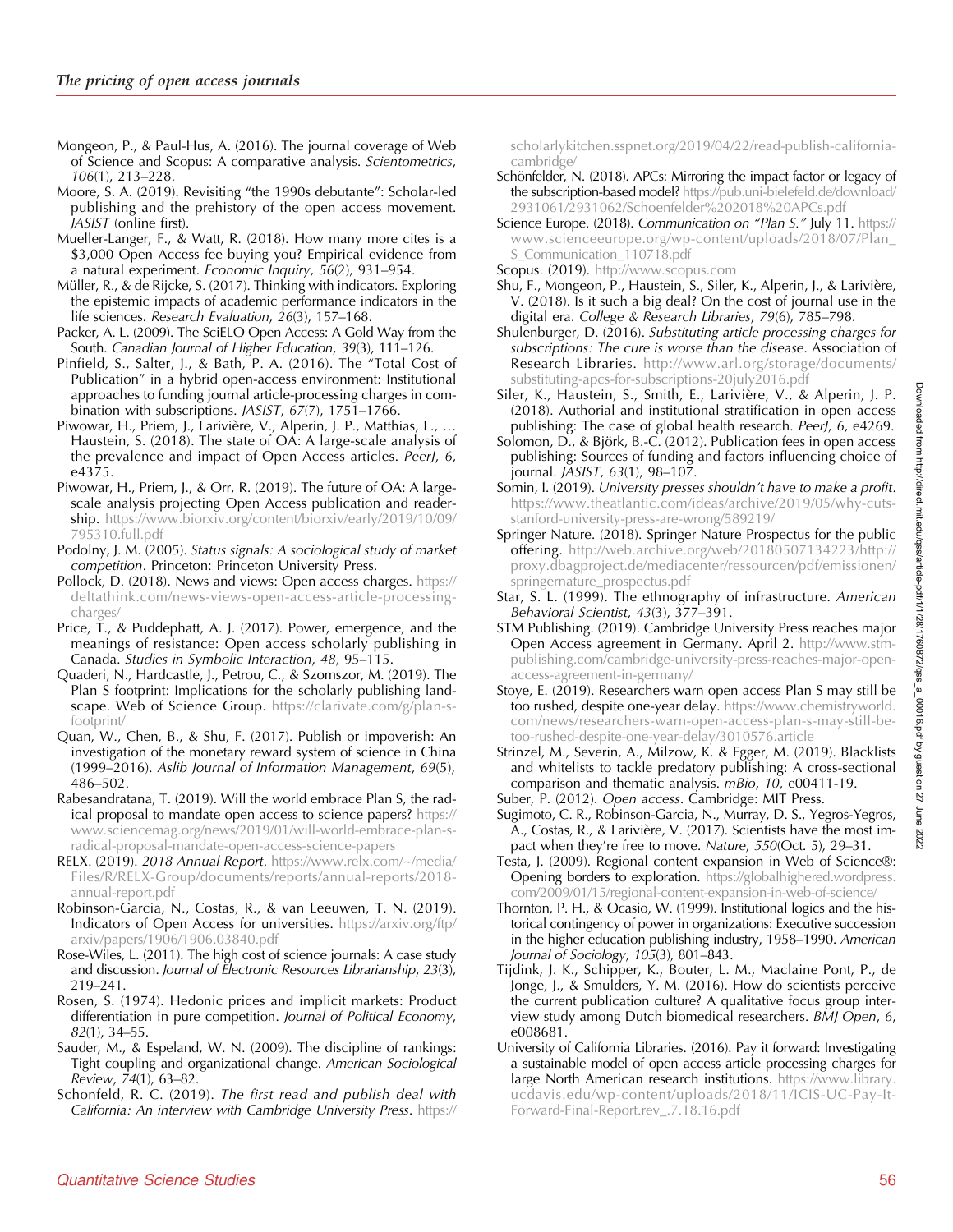- <span id="page-29-0"></span>Van Noorden, R. (2013). Open access: The true cost of science publishing. Nature, 495, 426–429.
- Van Noorden, R. (2019). Indonesia tops open-access publishing charts. <https://www.nature.com/articles/d41586-019-01536-5>
- Vanclay, J. K. (2012). Impact factor: Outdated artefact or stepping-stone to journal certification? Scientometrics, 92(2), 211–238.
- Vazquez, F. (2019). [GOAL] MDPI: Price increases, some hefty, more to come in July. [http://mailman.ecs.soton.ac.uk/pipermail/](http://mailman.ecs.soton.ac.uk/pipermail/goal/2019-February/005064.html) [goal/2019-February/005064.html](http://mailman.ecs.soton.ac.uk/pipermail/goal/2019-February/005064.html)
- Verma, I. M. (2015). Impact, not impact factor. Proceedings of the National Academy of Sciences, 112(26): 7875–7876.
- Wang, J., Veugelers, R., & Stephan, P. (2017). Bias against novelty in science: A cautionary tale for users of bibliometric indicators. Research Policy, 46(8), 1416–1436.
- Wilhite, A., Fong, E. A., & Wilhite, S. (2019). The influence of editorial decisions and the academic network on self-citations and journal impact factors. Research Policy, 48(6), 1513–1522.
- Willinsky, J. (2005). The access principle. Cambridge: MIT Press. Wood-Doughty, A., Bergstrom, T., & Steigerwald, D. G. (2018). Do download reports reliably measure journal usage? Trusting the fox to count your hens? April 9. [http://awooddoughty.com/](http://awooddoughty.com/wood-doughty_bergstrom_steigerwald.pdf) [wood-doughty\\_bergstrom\\_steigerwald.pdf](http://awooddoughty.com/wood-doughty_bergstrom_steigerwald.pdf)
- World Bank. (2019). The world by income and region. [https://](https://datatopics.worldbank.org/world-development-indicators/the-world-by-income-and-region.html) [datatopics.worldbank.org/world-development-indicators/the](https://datatopics.worldbank.org/world-development-indicators/the-world-by-income-and-region.html)[world-by-income-and-region.html](https://datatopics.worldbank.org/world-development-indicators/the-world-by-income-and-region.html)
- Wouters, P. W. (1999). The citation culture. Ph.D. Thesis, University of Amsterdam. <http://garfield.library.upenn.edu/wouters/wouters.pdf>
- Zelizer, V. A. (1995). The social meaning of money. Princeton: Princeton University Press.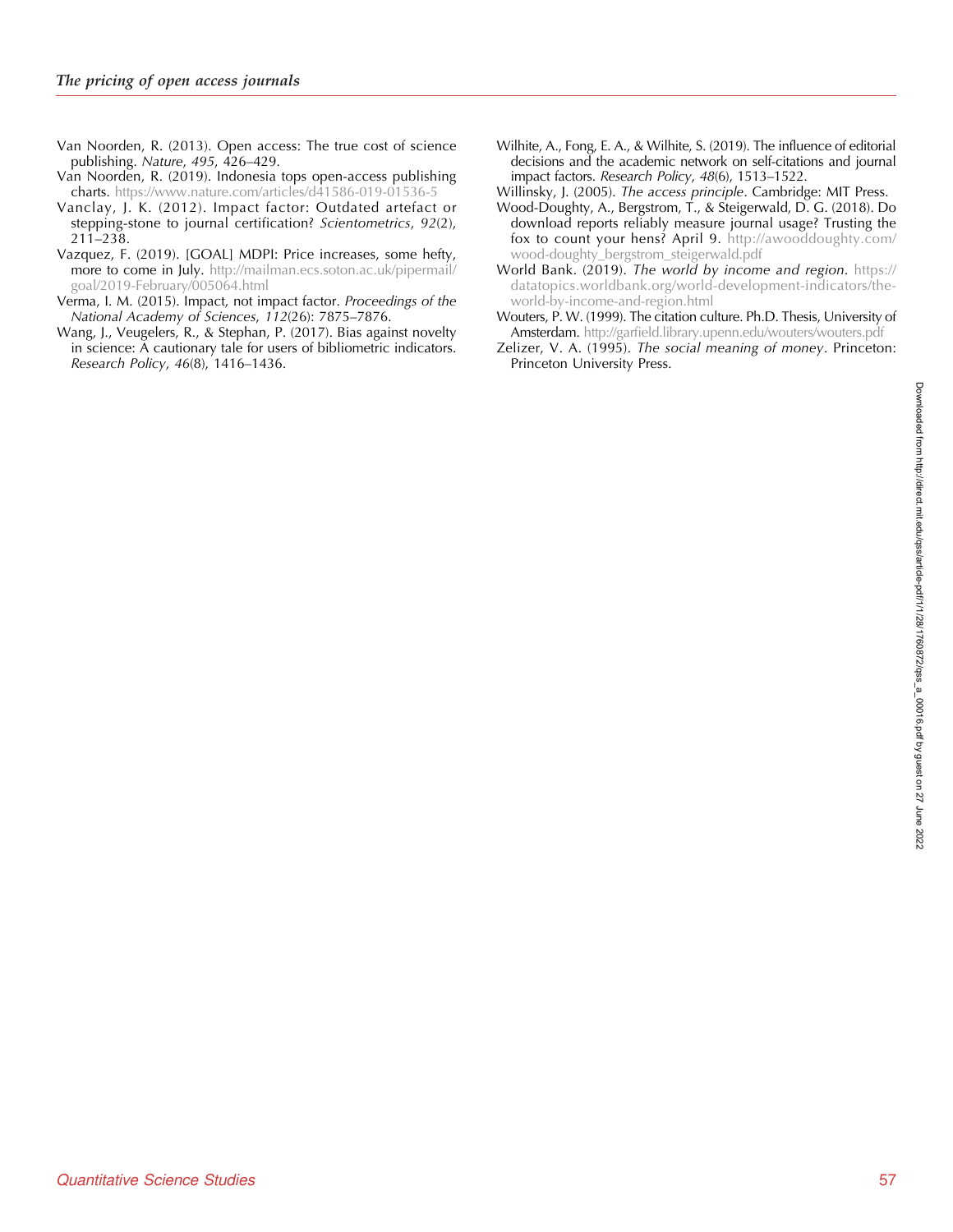| Journal language(s)                                      | <b>Total</b> | % of Total |
|----------------------------------------------------------|--------------|------------|
| English                                                  | 5683         | 46.86      |
| Spanish; Castilian                                       | 702          | 5.79       |
| Indonesian                                               | 590          | 4.86       |
| English, Portuguese, Spanish; Castilian                  | 495          | 4.08       |
| Portuguese                                               | 489          | 4.03       |
| English, Indonesian                                      | 467          | 3.85       |
| English, Spanish; Castilian                              | 428          | 3.53       |
| English, Portuguese                                      | 217          | 1.77       |
| English, French                                          | 208          | 1.72       |
| Portuguese, Spanish; Castilian                           | 197          | 1.62       |
| English, Turkish                                         | 177          | 1.46       |
| Russian                                                  | 151          | 1.25       |
| Persian                                                  | 147          | 1.2        |
| English, French, Portuguese, Spanish; Castilian          | 116          | 0.96       |
| English, Russian                                         | 111          | 0.92       |
| English, Russian, Ukrainian                              | 107          | 0.88       |
| English, Italian                                         | 91           | 0.75       |
| English, Polish                                          | 82           | 0.67       |
| French                                                   | 76           | 0.62       |
| English, German                                          | 75           | 0.61       |
| English, Serbian                                         | 71           | 0.59       |
| English, French, Spanish; Castilian                      | 52           | 0.43       |
| Croatian, English                                        | 48           | 0.4        |
| English, French, Italian, Portuguese, Spanish; Castilian | 47           | 0.39       |
| Arabic, English, Indonesian                              | 46           | 0.38       |
| Turkish                                                  | 38           | 0.31       |
| English, French, German, Italian, Spanish; Castilian     | 33           | 0.27       |
| English, French, Italian                                 | 32           | 0.26       |
| Catalan; Valencian, English, Spanish; Castilian          | 29           | 0.24       |
| Italian                                                  | 28           | 0.23       |
| Arabic, English                                          | 27           | 0.22       |
|                                                          |              |            |

# APPENDIX: MOST COMMON JOURNAL LANGUAGES OF DOAJ-LISTED OA JOURNALS